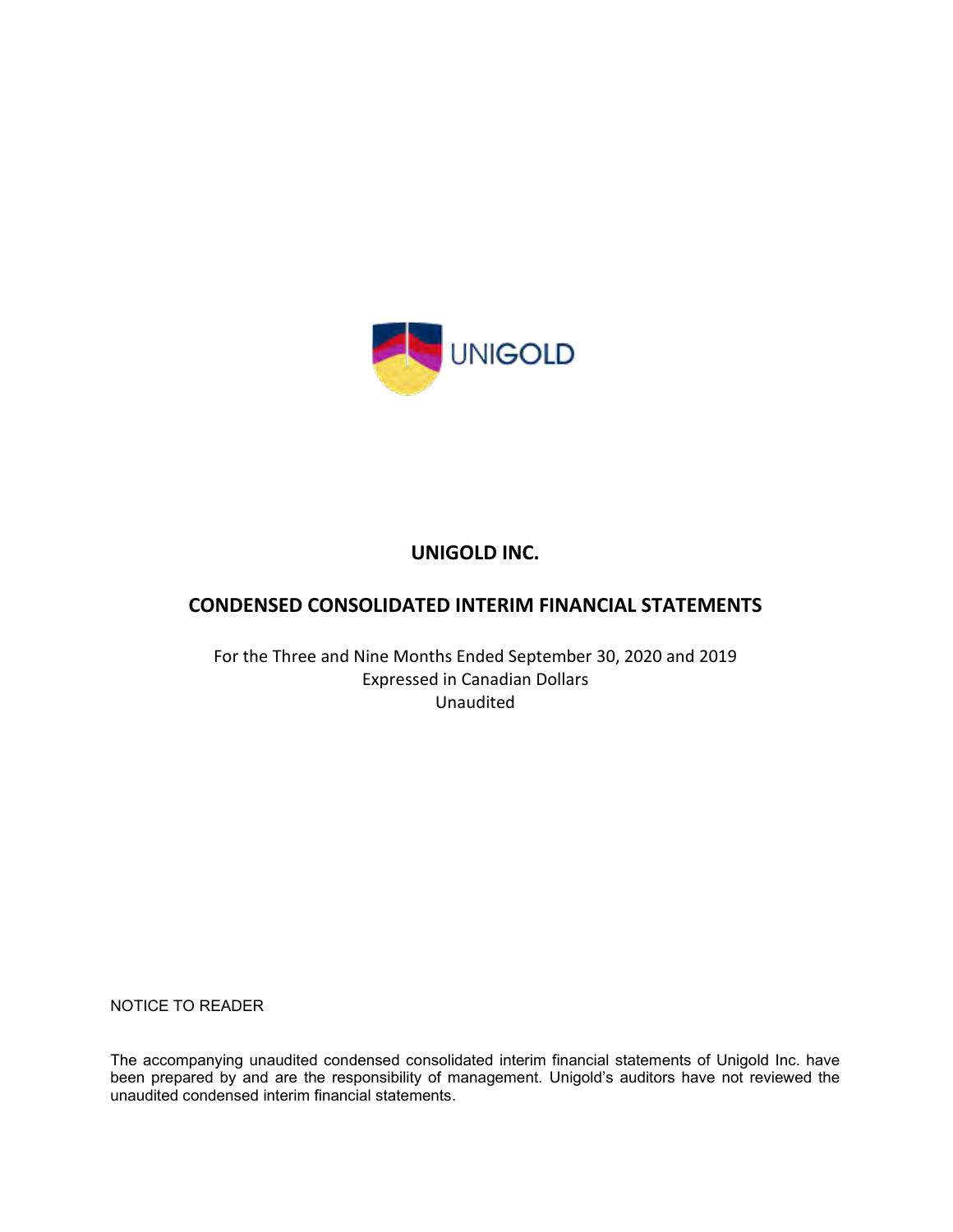

## **CONDENSED CONSOLIDATED INTERIM STATEMENTS OF FINANCIAL POSITION (Unaudited)**

*(Expressed in Canadian Dollars)*

|                                                                      |                    | December 31, |
|----------------------------------------------------------------------|--------------------|--------------|
| As at                                                                | September 30,      | 2019         |
|                                                                      | 2020               | (audited)    |
| Assets                                                               |                    |              |
| <b>Current assets</b>                                                |                    |              |
| Cash                                                                 | \$5,789,839        | \$1,372,210  |
| Other receivables                                                    | 127,366            | 23,638       |
| Other financial assets and prepaids                                  | 976,977            | 68,249       |
| Total current assets                                                 | 6,894,182          | 1,464,097    |
| <b>Non-current assets</b>                                            |                    |              |
| Property, plant and equipment (note 5)                               | 354,496            | 230,326      |
| Exploration properties (note 6)                                      | 283,747            | 283,747      |
| Exploration and evaluation assets (note 6)                           | 43,503,291         | 41,760,970   |
|                                                                      |                    |              |
| <b>Total assets</b>                                                  | \$51,035,716       | \$43,739,140 |
|                                                                      |                    |              |
| <b>Liabilities</b>                                                   |                    |              |
| <b>Current liabilities</b>                                           |                    |              |
| Accounts payable and accrued liabilities                             | \$499,686          | \$94,663     |
| <b>Total liabilities</b>                                             | 499,686            | 94,663       |
|                                                                      |                    |              |
| Equity attributable to shareholders of the                           |                    |              |
| Corporation                                                          |                    |              |
| Share capital (note $7(a)$ )                                         | 66,805,545         | 59,892,350   |
| Reserve for warrants (note 7(b))                                     | 1,580,302          | 482,966      |
| Reserve for share-based payments (note 7(c))                         | 1,697,134          | 1,135,429    |
| <b>Accumulated deficit</b>                                           | (19, 549, 782)     | (17,869,099) |
| Total equity attributable to shareholders of the                     | 50,533,199         | 43,641,646   |
| Corporation                                                          |                    |              |
| <b>Non-controlling interest</b>                                      | 2,831              | 2,831        |
| <b>Total equity</b>                                                  | 50,536,030         | 43,644,477   |
|                                                                      |                    |              |
| <b>Total liabilities and equity</b>                                  | \$51,035,716       | \$43,739,140 |
|                                                                      |                    |              |
| Nature of operations (note 1)                                        |                    |              |
| Going concern (note 2)<br>Commitments and contingencies (notes 6,14) |                    |              |
|                                                                      |                    |              |
| Approved on Behalf of the Board:                                     |                    |              |
|                                                                      |                    |              |
| s/Joseph Del Campo                                                   | s/ Joseph Hamilton |              |

*The accompanying notes are an integral part of these condensed consolidated interim financial statements.*

Director Director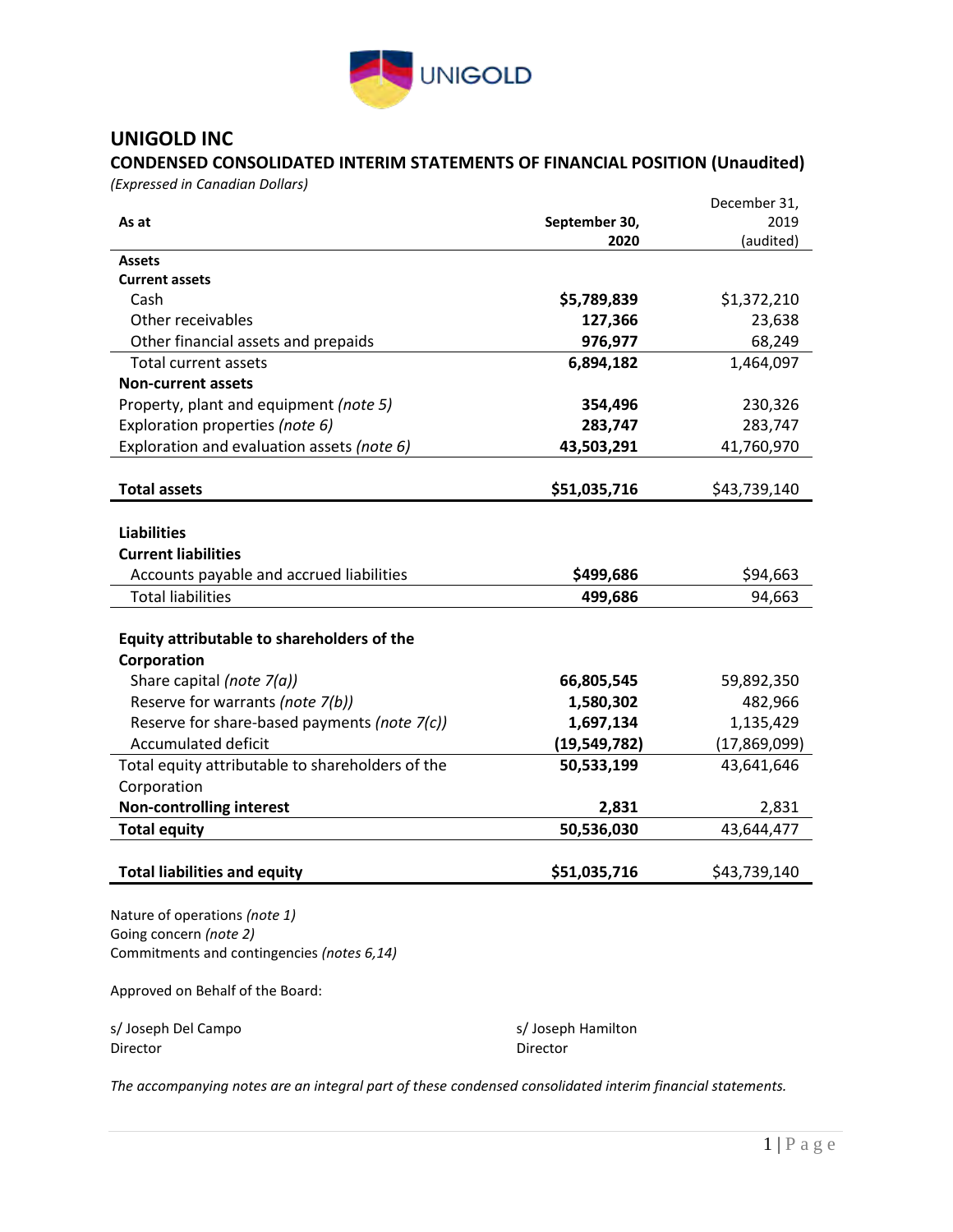

## **CONDENSED CONSOLIDATED INTERIM STATEMENTS OF CHANGES IN SHAREHOLDERS' EQUITY (Unaudited)**

*(Expressed in Canadian Dollars)*

|                               |              | Share capital | Other reserves |             |                  | Equity          |
|-------------------------------|--------------|---------------|----------------|-------------|------------------|-----------------|
|                               | Number       |               |                | Share-based | Accumulated      | attributable to |
|                               | of shares    | Amount        | Warrants       | payments    | Deficit          | shareholders    |
| Balance - December 31, 2018   | 45,671,309   | \$57,309,839  | \$1,990,736    | \$708,338   | \$(18,807,370)   | \$41,201,543    |
| Transfer to deficit on expiry |              |               | (1,990,736)    |             | 1,990,736        |                 |
| Private placement             | 32,350,000   | 3,063,977     |                |             |                  | 3,065,477       |
| Warrants issued               |              | (482, 966)    | 482,966        |             |                  |                 |
| Grant of options              |              |               |                | 387,228     |                  | 387,228         |
| Net loss for the period       |              |               |                |             | (741, 820)       | (741,820)       |
| Balance - September 30, 2019  | 78,021,309   | \$59,892,350  | \$482,966      | \$1,095,566 | \$(17,558,454)   | \$43,912,428    |
| Grant of options              |              |               |                | 39,863      |                  | 39,863          |
| Net loss for the period       |              |               |                |             | (310, 645)       | (310, 645)      |
| Balance - December 31, 2019   | 78,021,309   | \$59,892,350  | \$482,966      | \$1,135,429 | \$(17,869,099)   | \$43,641,646    |
| Private placement             | 33, 333, 334 | 6,000,000     |                |             |                  | 6,000,000       |
| Less share issue costs        |              | (415, 471)    |                |             |                  | (415, 471)      |
| Warrants issued               |              | (1, 283, 491) | 1,283,491      |             |                  |                 |
| Finder warrants issued        |              | (191, 507)    | 191,507        |             |                  |                 |
| Warrants exercised            | 12,375,000   | 2,187,530     | (331, 280)     |             |                  | 1,856,250       |
| Finders warrants exercised    | 1,245,000    | 170,882       | (46, 382)      |             |                  | 124,500         |
| Grant of options              |              |               |                | 798,828     |                  | 798,828         |
| Options exercised             | 1,854,000    | 445,252       |                | (207, 732)  |                  | 237,520         |
| Options expired               |              |               |                | (29, 391)   | 29,391           |                 |
| Net loss for the period       |              |               |                |             | (1,710,074)      | (1,710,074)     |
| Balance - September 30, 2020  | 126,828,643  | \$66,805,545  | \$1,580,302    | \$1,697,134 | \$(19, 549, 782) | \$50,533,199    |

*The accompanying notes are an integral part of these condensed consolidated interim financial statements.*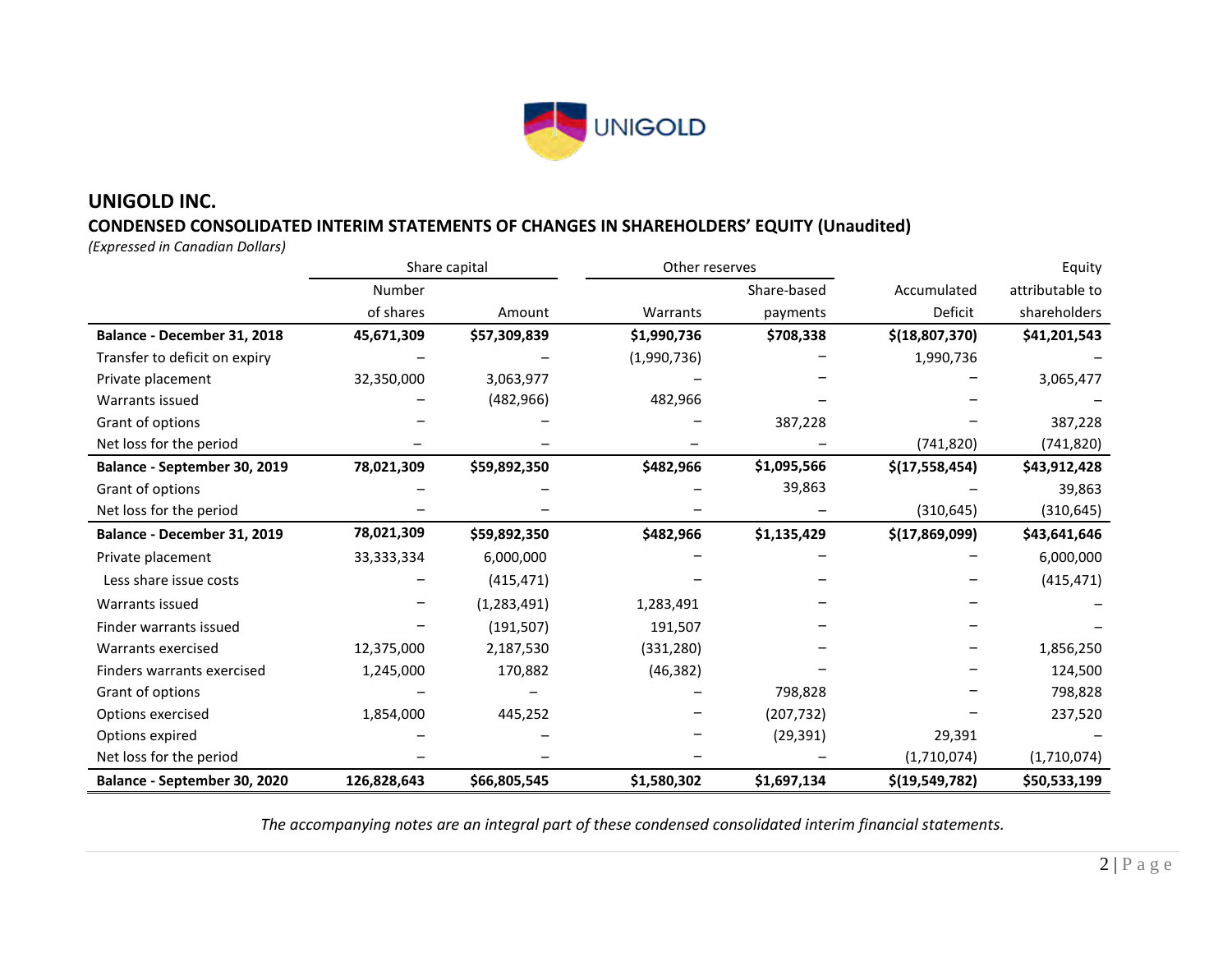

## **CONDENSED CONSOLIDATED INTERIM STATEMENTS OF COMPREHENSIVE LOSS (Unaudited)**

*(Expressed in Canadian Dollars)* 

|                                                                 | Three months ended<br>September 30, |               |               | Nine months ended<br>September 30, |
|-----------------------------------------------------------------|-------------------------------------|---------------|---------------|------------------------------------|
|                                                                 | 2020                                | 2019          | 2020          | 2019                               |
| <b>Operating expenses</b>                                       |                                     |               |               |                                    |
| Compensation (note 10)                                          | \$152,719                           | \$81,017      | \$372,716     | \$213,676                          |
| Professional and consulting fees                                | 48,782                              | 44,673        | 264,835       | 88,701                             |
| Travel and business development                                 | 186,695                             | 8,428         | 133,061       | 16,888                             |
| General and administrative expenses                             | 26,483                              | 27,191        | 75,851        | 63,698                             |
| Listing and shareholder information                             | 40,841                              | 24,453        | 75,364        | 43,556                             |
|                                                                 | \$455,520                           | \$185,762     | \$921,827     | \$426,519                          |
| Share-based compensation                                        | 788,462                             | 311,301       | 798,828       | 311,301                            |
| Net loss for the period before the<br>undernoted                | (1, 243, 982)                       | (497,063)     | (1,720,655)   | (737, 820)                         |
| Investment income                                               | 1,034                               | 2             | 1,442         | 11                                 |
| Foreign exchange (loss) gain                                    | (2,760)                             | 9,766         | 9,139         | (4,011)                            |
| Total loss and comprehensive loss for<br>the period             | \$(1, 245, 708)                     | $$$ (487,295) | \$(1,710,074) | \$(741, 820)                       |
| Basic and diluted loss per share (note 8)                       | \$(0.01)                            | \$(0.01)      | \$(0.02)      | \$(0.02)                           |
| Weighted average common shares<br>outstanding - basic & diluted | 97,628,418                          | 47,429,461    | 94,158,382    | 46,263,800                         |

*The accompanying notes are an integral part of these condensed consolidated interim financial statements.*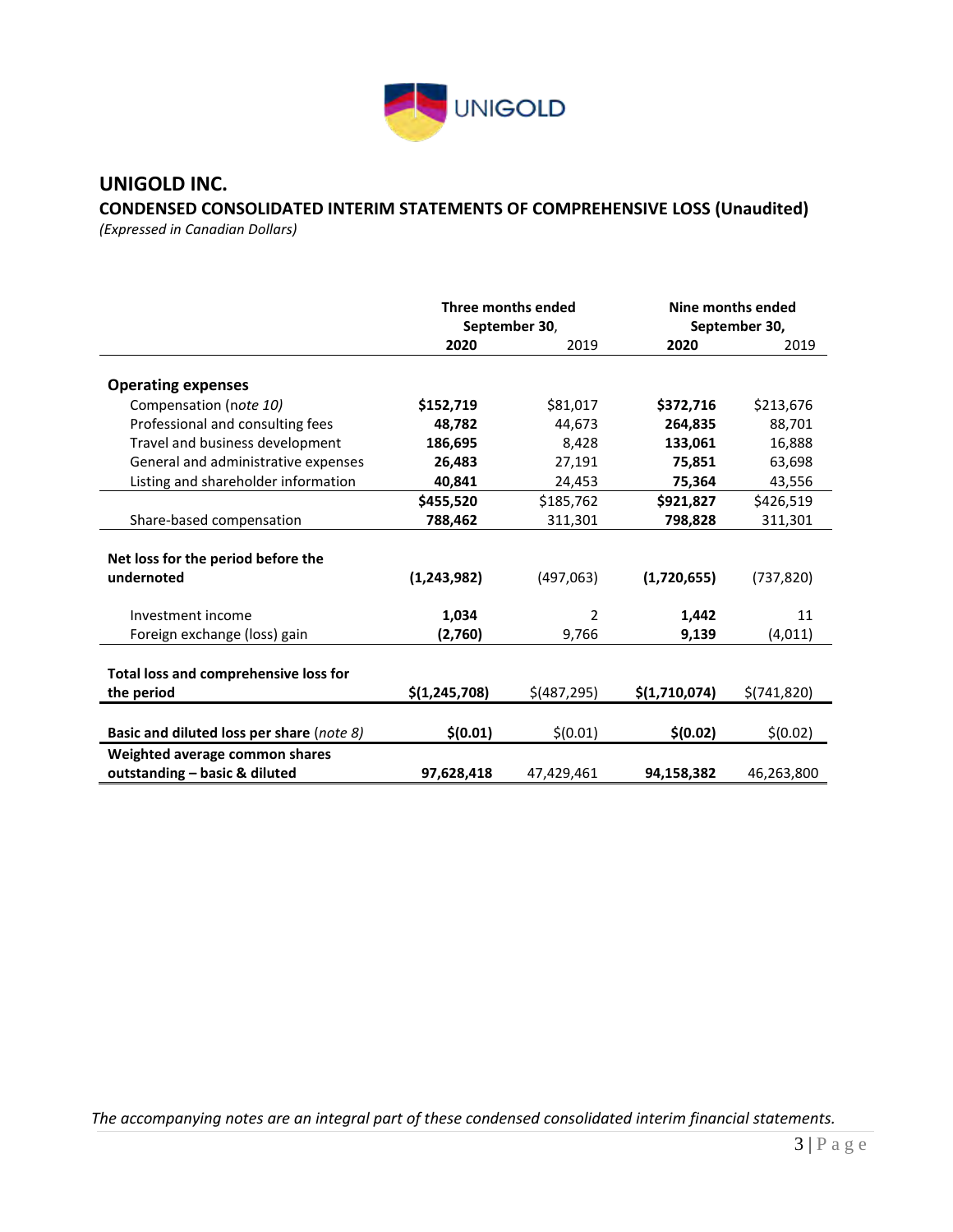

## **CONDENSED CONSOLIDATED INTERIM STATEMENTS OF CASH FLOWS (Unaudited)**

*(Expressed in Canadian Dollars)* 

| For the nine months ended September 30,    | 2020          | 2019         |
|--------------------------------------------|---------------|--------------|
|                                            |               |              |
| Cash flows from operating activities       |               |              |
| Net loss for the period                    | \$(1,710,074) | \$(741, 820) |
| Adjustments to add/(deduct) non-cash items |               |              |
| Share-based compensation                   | 798,828       | 311,301      |
| Amortization                               | 24,984        |              |
| Working capital adjustments:               |               |              |
| Other receivables                          | (103, 728)    | (27, 321)    |
| Other financial assets and prepaids        | (908, 729)    | (10, 377)    |
| Accounts payable and accrued liabilities   | 405,023       | 31,443       |
| Net cash flows from operating activities   | (1, 493, 696) | (432, 734)   |
|                                            |               |              |
| Cash flows from investing activities       |               |              |
| Exploration and evaluation expenditures    | (1,742,321)   | (270, 184)   |
| Purchase of capital assets                 | (149,154)     |              |
| Net cash flows from investing activities   | (1,891,475)   | (270, 184)   |
|                                            |               |              |
| Cash flows from financing activities       |               |              |
| Proceeds from private placement financing  | 6,000,000     | 3,235,000    |
| Less share issue costs                     | (415, 470)    | (171, 023)   |
| Warrant exercises                          | 1,980,750     |              |
| Stock option exercises                     | 237,520       |              |
| Net cash flows from financing activities   | 7,802,800     | 3,063,977    |
|                                            |               |              |
| Net increase in cash                       | 4,417,629     | 2,357,059    |
| Cash, beginning of period                  | 1,372,210     | 549,412      |
| Cash, end of period                        | \$5,789,839   | \$2,906,471  |

Supplemental information pertaining to cash flows *(note 11)*

*The accompanying notes are an integral part of these condensed consolidated interim financial statements.*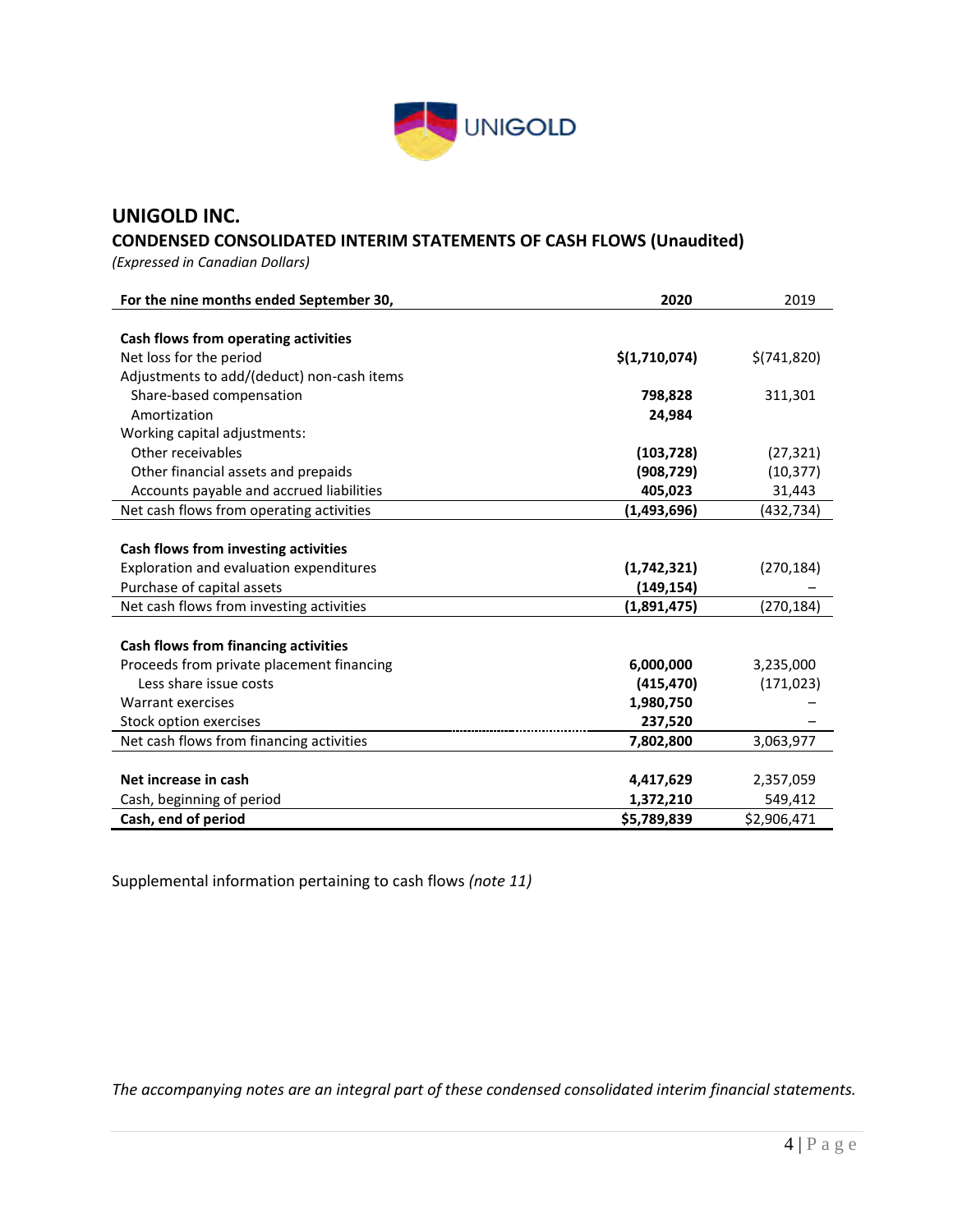

*For the three and nine months ended September 30, 2020 and 2019* (Expressed in Canadian dollars unless otherwise stated)

#### **1. Nature of Operations and Basis of Presentation**

#### *Nature of operations*

Unigold Inc. ("Unigold" or the "Corporation") was incorporated pursuant to the Business Corporations Act (Ontario) on May 9, 1990. The Corporation's executive office is located at Ste. 2100 – 401 Bay St., Toronto, Ontario M5H 2Y4.

Unigold is exploring its property in the Dominican Republic.

#### *Basis of presentation*

These condensed consolidated interim financial statements include the accounts of the Corporation, and its wholly owned subsidiary, Unigold Resources Inc. ("URI"), which is incorporated in Canada under the Canada Business Corporations Act, and URI's 97%-owned subsidiary, Unigold Dominicana, S.R.L., which is incorporated in the Dominican Republic. All material intercompany balances and transactions have been eliminated.

## **2. Going Concern**

These condensed consolidated interim financial statements have been prepared on a going concern basis. The going concern basis of presentation assumes that the Corporation will continue in operation for the foreseeable future and be able to realize its assets and discharge its liabilities and commitments in the normal course of business. Because of continuing operating losses, the Corporation's continuance as a going concern is dependent upon its ability to obtain adequate financing or to reach profitable levels of operation. To address its future financing requirements, the Corporation may seek financing through measures that may include joint venture agreements, debt and equity financings, asset sales, and rights offerings to existing shareholders.

It is not possible to predict whether financing efforts will be successful or if Unigold will attain profitable levels of operation. These condensed consolidated interim financial statements do not include any adjustments to the carrying values of assets and liabilities and the reported expenses and statement of financial position classification that would be necessary should the Corporation be unable to continue as a going concern and therefore be required to realize its assets and liquidate its liabilities and commitments in other than the normal course of business and at amounts different from those in the accompany consolidated financial statements. These adjustments could be material.

#### Novel Coronavirus ("COVID-19")

In March 2020, the World Health Organization declared a global pandemic related to COVID 19. Its impact on world economies has been far-reaching and business around the world is being forced to cease or limit operations for long or indefinite periods of time. Measures taken to contain the spread of the virus, including travel bans, quarantines, social distancing, appropriate use of personal protection equipment ("PPE"), and closures of non-essential services have triggered significant disruptions to business worldwide, resulting in and economic slowdown.

Global stock markets have also experienced high volatility and significant movement. Governments and central banks have responded with monetary and fiscal interventions to stabilize economic conditions.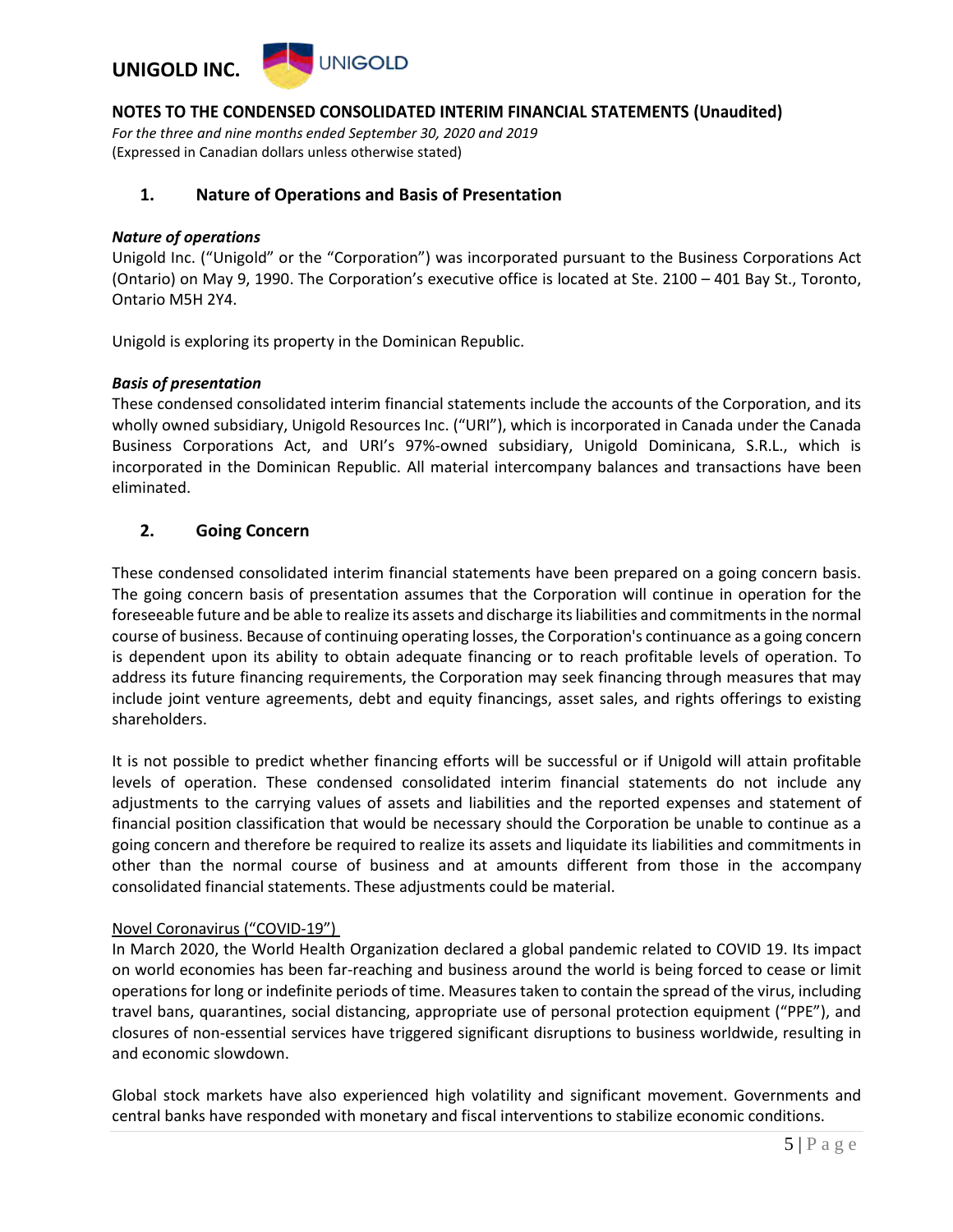

*For the three and nine months ended September 30, 2020 and 2019* (Expressed in Canadian dollars unless otherwise stated)

There is significant uncertainty surrounding COVID 19 and the extent and impact that it may have on our financial position and results, exploration activities, workers, partners, consultants, suppliers and on global financial markets is indeterminable at this time.

Measurement Uncertainty

The business of mining and exploring for minerals involves a high degree of risk and there can be no assurance that current exploration programs will result in profitable mining operations. The recoverability of the carrying value of exploration properties and exploration and evaluation assets, and the Corporation's continued existence is dependent upon the preservation of its interest in the underlying properties, the discovery of economically recoverable reserves, the achievement of profitable operations, or the ability of the Corporation to raise alternative financing, if necessary, or alternatively upon the Corporation's ability to dispose of its interests on an advantageous basis. Changes in future conditions could require material writedowns of the carrying values. All of the Corporation's exploration properties are located outside of Canada and are subject to the risk of foreign investment, including increases in taxes and royalties, renegotiation of contracts, currency exchange fluctuations and political uncertainty.

Although the Corporation has taken steps to verify title to the properties on which it is conducting exploration and in which it has an interest, in accordance with industry standards for the current state of exploration of such properties, these procedures do not guarantee the Corporation's title. Property title may be subject to unregistered prior agreements and non-compliance with regulatory and environmental requirements.

## **3. Summary of Significant Accounting Policies**

#### **(a) Statement of compliance**

These condensed consolidated interim financial statements, including comparatives, have been prepared in accordance with International Accounting Standard ("IAS") 34 *Interim Financial Reporting* using the accounting policies consistent with International Financial Reporting Standards ("IFRS") as issued by the International Accounting Standards Board. These condensed consolidated interim financial statements have been prepared on the basis of and using accounting policies, methods of computation and presentation consistent with those applied in Unigold's 2019 Consolidated Annual Financial Statements. The accounting policies applied in these condensed consolidated interim financial statements are based on IFRS issued and outstanding as of November 30, 2020, the date the Audit Committee approved these statements. Any subsequent changes to IFRS that are given effect in the Corporation's annual consolidated financial statements for the year ending December 31, 2020, could result in restatement of these condensed consolidated interim financial statements.

The preparation of financial statements in accordance with IAS 34 requires the use of certain critical accounting estimates. It also requires Management to exercise judgment in applying the Corporation's accounting policies. See *note 4*.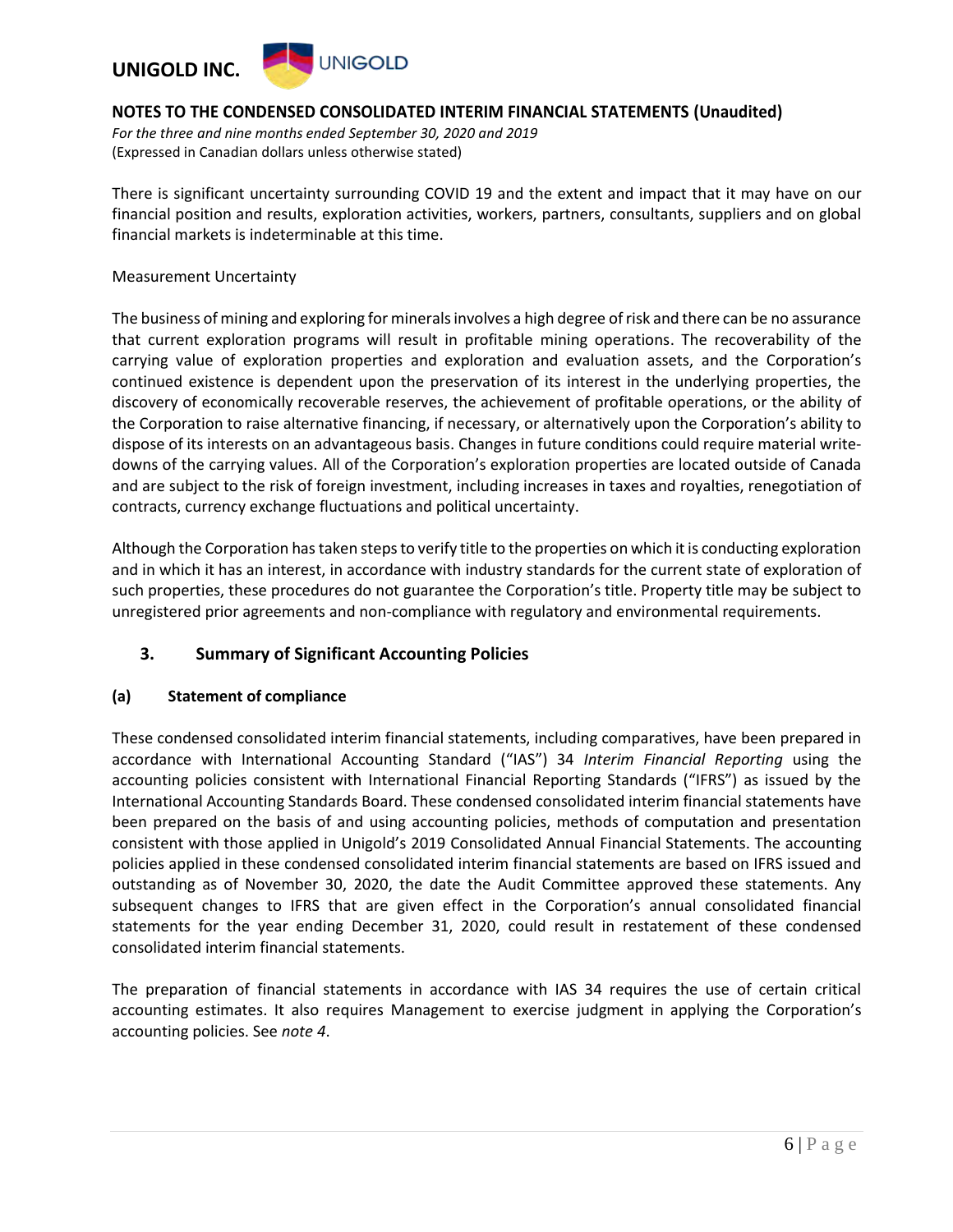

*For the three and nine months ended September 30, 2020 and 2019* (Expressed in Canadian dollars unless otherwise stated)

#### **(b) Basis of preparation**

These condensed consolidated interim financial statements are presented in Canadian dollars. The financial statements are prepared on the historical cost basis. In addition, these financial statements are prepared using the accrual basis of accounting except for cash flow information. All amounts have been expressed in Canadian Dollars ("\$"), the functional currency, unless stated otherwise.

#### **(c) Accounting standards and interpretations issued but not yet adopted**

Certain pronouncements were issued by the IASB or the IFRIC that are mandatory for accounting periods on or after January 1, 2020 or later periods. Many are not applicable or do not have a significant impact to the Corporation and have been excluded. The following have not yet been adopted and are being evaluated to determine their impact on the Corporation.

IAS 1 – Presentation of Financial Statements ("IAS 1") and IAS 8 – Accounting Policies, Changes in Accounting Estimates and Errors ("IAS 8") were amended in October 2018 to refine the definition of materiality and clarify its characteristics. The revised definition focuses on the idea that information is material if omitting, misstating or obscuring it could reasonably be expected to influence decisions that the primary users of general-purpose financial statements make on the basis of those financial statements. The amendments are effective for annual reporting periods beginning on or after January 1, 2020.

#### **(d) Accounting policies**

The accounting policies applied by the Corporation in these condensed consolidated interim financial statements are the same as those applied to the Corporation's annual consolidated financial statements for the year ended December 31, 2019, and the corresponding interim reporting period. *Note 4* to those annual statements describes the significant accounting policies used by the Corporation. These condensed consolidated interim financial statements do not include all the notes of the type normally included in an annual financial report and therefore should be read in conjunction with the Corporation's annual consolidated financial statements for the year ended December 31, 2019, as they provide an update of previously reported information.

#### **4. Significant Accounting Judgments and Estimates**

The preparation of these condensed consolidated interim financial statements requires management to make estimates and assumptions that affect the reported amounts of assets and liabilities at the date of the financial statements and reported amounts of expenses during the reporting period. Actual outcomes could differ from these estimates. The condensed consolidated interim financial statements include estimates which, by their nature, are uncertain. The impacts of such estimates are pervasive throughout the consolidated financial statements and may require accounting adjustments based on future occurrences. Revisions to accounting estimates are recognized in the period in which the estimate is revised, and the revision affects both current and future periods.

Significant assumptions about the future and other sources of estimation uncertainty that management has made at the statement of financial position date, that could result in a material adjustment to the carrying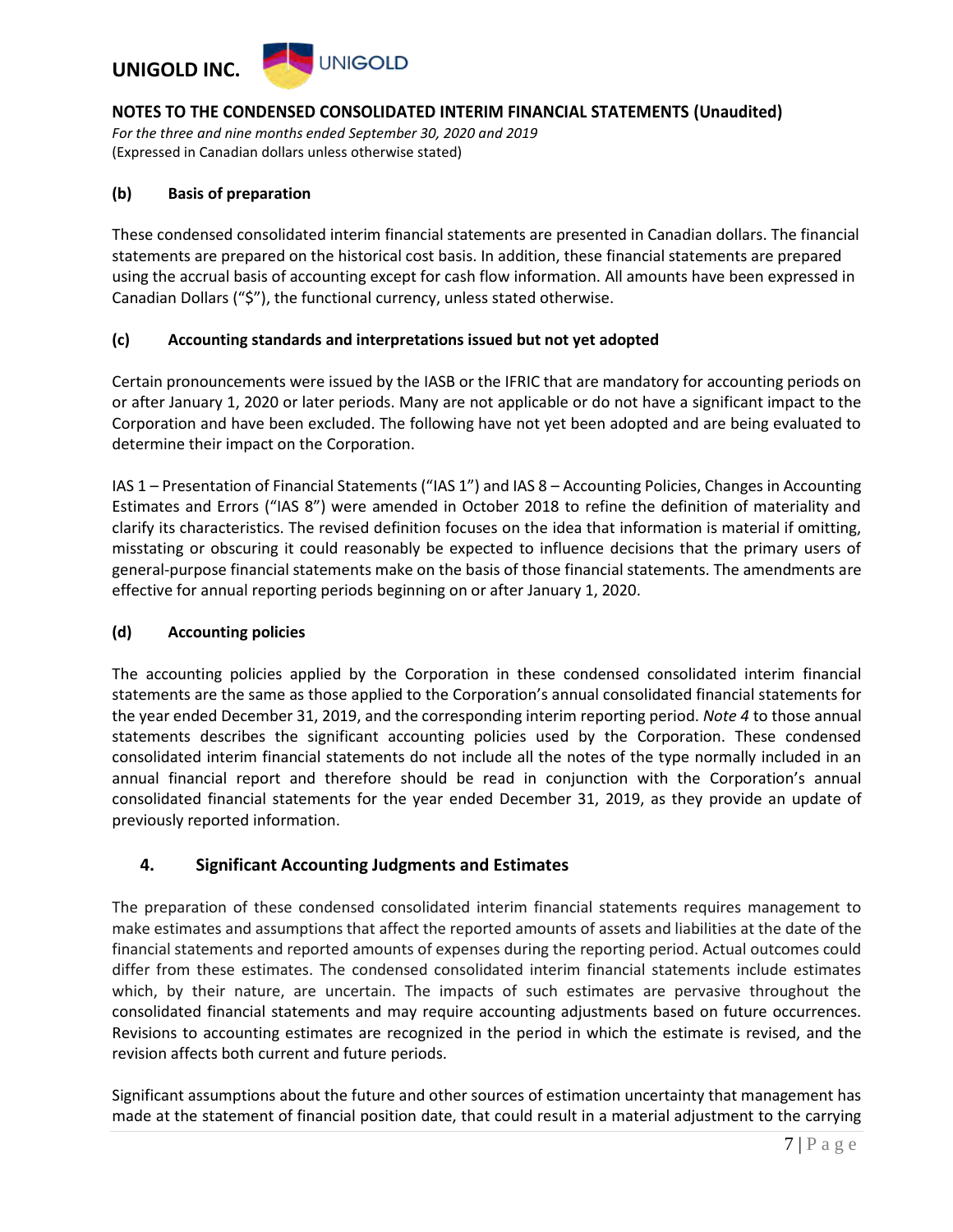

*For the three and nine months ended September 30, 2020 and 2019* (Expressed in Canadian dollars unless otherwise stated)

amounts of assets and liabilities, in the event that actual results differ from assumptions made, relate to, but are not limited to, the following:

- i. the recoverability of exploration properties and exploration and evaluation assets which are included in the condensed consolidated interim statement of financial position;
- ii. the inputs used in accounting for valuation of warrants and options which are included in the condensed consolidated interim statement of financial position;
- iii. the inputs used in accounting for share-based compensation expense in the condensed consolidated interim statement of comprehensive loss;
- iv. the nil provision for asset retirement obligations which is included in the condensed consolidated interim statement of financial position;
- v. the estimated useful life of property, plant and equipment; and
- vi. the existence and estimated amount of contingencies (*note 14*).

#### **5. Property, Plant and Equipment**

Vehicles, field equipment, and camp and buildings relate to the Corporation's exploration activities. During the nine-month period ended September 30, 2020, \$24,984 (2019 – \$41,103) of amortization was capitalized to exploration and evaluation assets.

| Cost                            | Land                     | <b>Vehicles</b> | <b>Field</b><br>equipment | Camp and<br>buildings | Total       |
|---------------------------------|--------------------------|-----------------|---------------------------|-----------------------|-------------|
| Balance - Sept. 30, 2019        | \$13,771                 | \$51,757        | \$801,998                 | \$328,645             | \$1,196,171 |
| Balance - Dec. 31, 2019         | \$13,771                 | \$51,757        | \$801,998                 | \$328,645             | \$1,196,171 |
| Additions                       | $\overline{\phantom{m}}$ | \$68,360        |                           | \$80,794              | \$149,154   |
| <b>Balance - Sept. 30, 2020</b> | \$13,771                 | \$120,117       | \$801,998                 | \$409,439             | \$1,345,325 |

| <b>Amortization and</b>         |      |                 | <b>Field</b> | Camp and  |           |
|---------------------------------|------|-----------------|--------------|-----------|-----------|
| impairment                      | Land | <b>Vehicles</b> | equipment    | buildings | Total     |
| Balance - Sept. 30, 2019        |      | \$46,446        | \$613,182    | \$251.413 | \$911.041 |
| Amortization                    |      | 1,592           | 37,764       | 15,448    | 54,804    |
| Balance - Dec. 31, 2019         |      | \$48,038        | \$650,946    | \$266,861 | \$965,845 |
| Amortization                    |      | 837             | 22,659       | 1,488     | 24,984    |
| <b>Balance - Sept. 30, 2020</b> |      | \$48,875        | \$673,605    | \$268,349 | \$990,829 |

|                   |          |                 | <b>Field</b> | Camp and  |           |
|-------------------|----------|-----------------|--------------|-----------|-----------|
|                   | Land     | <b>Vehicles</b> | equipment    | buildings | Total     |
| At Sept. 30, 2019 | \$13,771 | \$5.311         | \$188,816    | \$77.232  | \$285,130 |
| At Dec. 31, 2019  | \$13,771 | \$3.719         | \$151.052    | \$61.784  | \$230,326 |
| At Sept.30, 2020  | \$13,771 | \$71.242        | \$128,393    | \$141,089 | \$354,496 |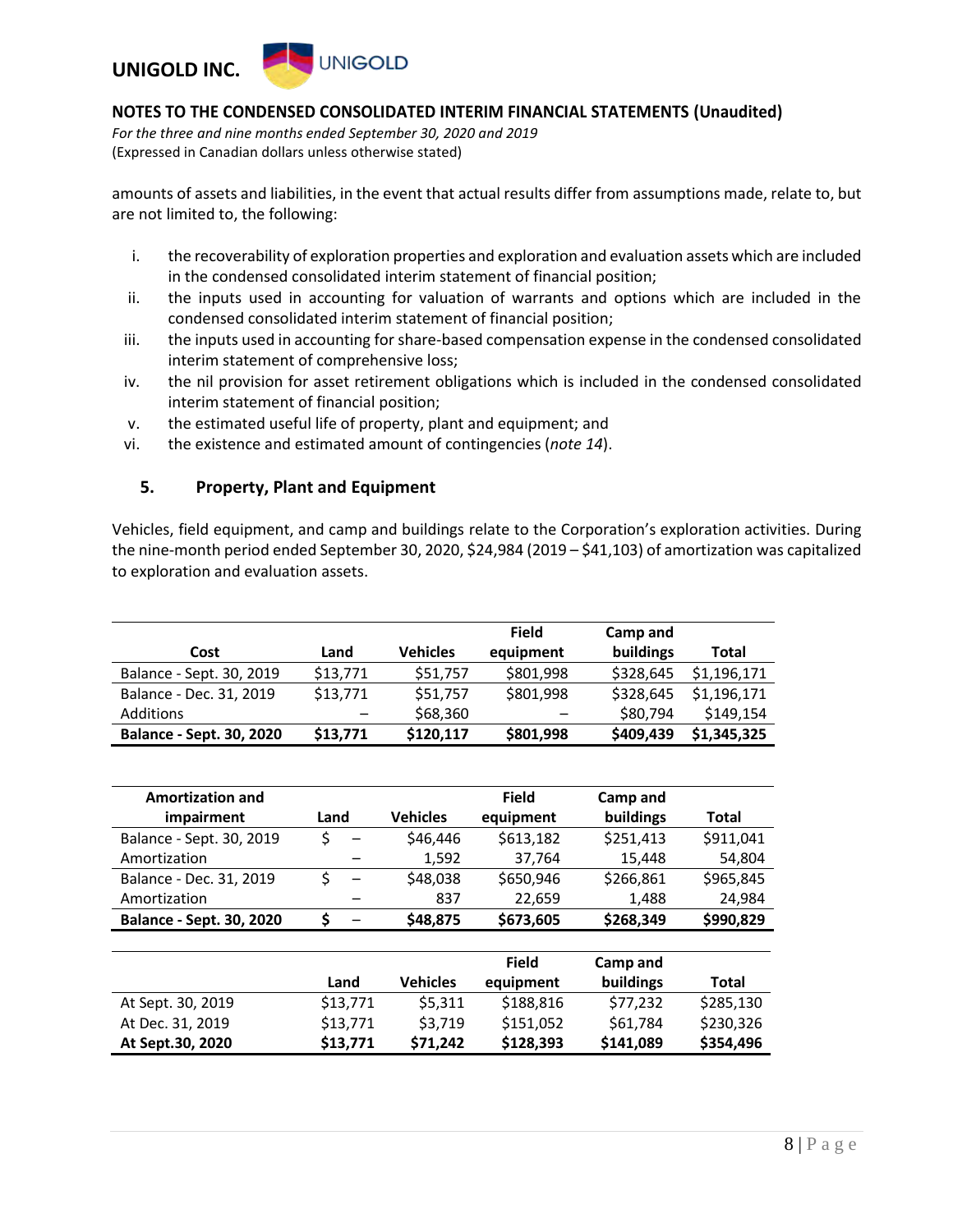

*For the three and nine months ended September 30, 2020 and 2019* (Expressed in Canadian dollars unless otherwise stated)

### *6.* **Exploration Properties and Exploration and Evaluation Assets ("E&E")**

Exploration properties and deferred exploration and evaluation costs consist of the following:

|                                   | <b>Balance Dec.</b>      | 2019 net         | <b>Balance Dec.</b>      | 2020 net                 | <b>Balance Sept.</b> |
|-----------------------------------|--------------------------|------------------|--------------------------|--------------------------|----------------------|
|                                   | 31, 2018                 | <b>Additions</b> | 31, 2019                 | <b>Additions</b>         | 30, 2020             |
| Exploration property interests    | \$283,747 \$             | $-$              | \$283.747 \$             | $\overline{\phantom{a}}$ | \$283,747            |
| Exploration and evaluation assets | \$40,207,985 \$1,552,985 |                  | \$41,760,970 \$1,742,321 |                          | \$43,503,291         |

#### **Neita**

The Corporation owns 100% of the exploration rights for gold, silver, copper, zinc and all associated minerals on the Neita Property in the northwestern Dominican Republic, as well as a sole and exclusive option for the commercial mining of the mineral deposits.

#### **7. Equity Attributable to Equity Holders of the Corporation**

#### **(a) Common shares**

#### *Authorized, issued and outstanding shares*

The Corporation is authorized for an unlimited number of common shares. The issued and outstanding common shares at September 30, 2020 is 126,828,643 (December 31, 2019 – 78,021,309).

**i.** On June 23, 2020 Unigold closed a non-brokered private placement of 33,333,334 units of the Corporation (the "Units") at a price of \$0.18 per Unit for gross proceeds of \$6,000,000 ("2020 Offering"). Each Unit consisted of one common share of the Corporation (a "Common Share") and one-half common share purchase warrant ("Warrant"). Each whole Warrant entitles the holder thereof to purchase one Common Share at an exercise price of \$0.30 until the date that is the earlier of: (i) two years following the date of issue, or (ii) 30 days after the date on which the Corporation gives notice of acceleration, which notice may be provided no earlier than four months and twentyone days from the date of issue if the closing price of the Common Shares on a stock exchange in Canada is higher than \$0.60 per Common Share for more than 20 consecutive trading days. Finder's fees and Finders Warrants were paid in connection with the completion of the Offering in accordance with TSX Venture Exchange policies. A fair value of \$1,283,491 was assigned to the 16,666,667 warrants issued in connection with the 2020 Offering. See note 7(b) – Reserve for warrants.

In connection with the closing of the 2020 Offering, the Corporation paid an aggregate of \$358,658 in cash and issued an aggregate of 1,960,620 finder warrants ("Finder Warrant") to various finders in connection with the Offering. Each Finder Warrant entitles the holder thereof to purchase one Common Share at an exercise price of \$0.18 at any time prior to June 23, 2022, subject to the right of the Corporation to accelerate the expiry on the same terms as the Warrants. A fair value of \$191,508 was assigned to the Finder Warrants. See note 7(b) – Reserve for warrants.

Further, a total of \$56,813 was charged to share issue costs for professional fees and regulatory filing fees incurred in connection with the 2020 Offering.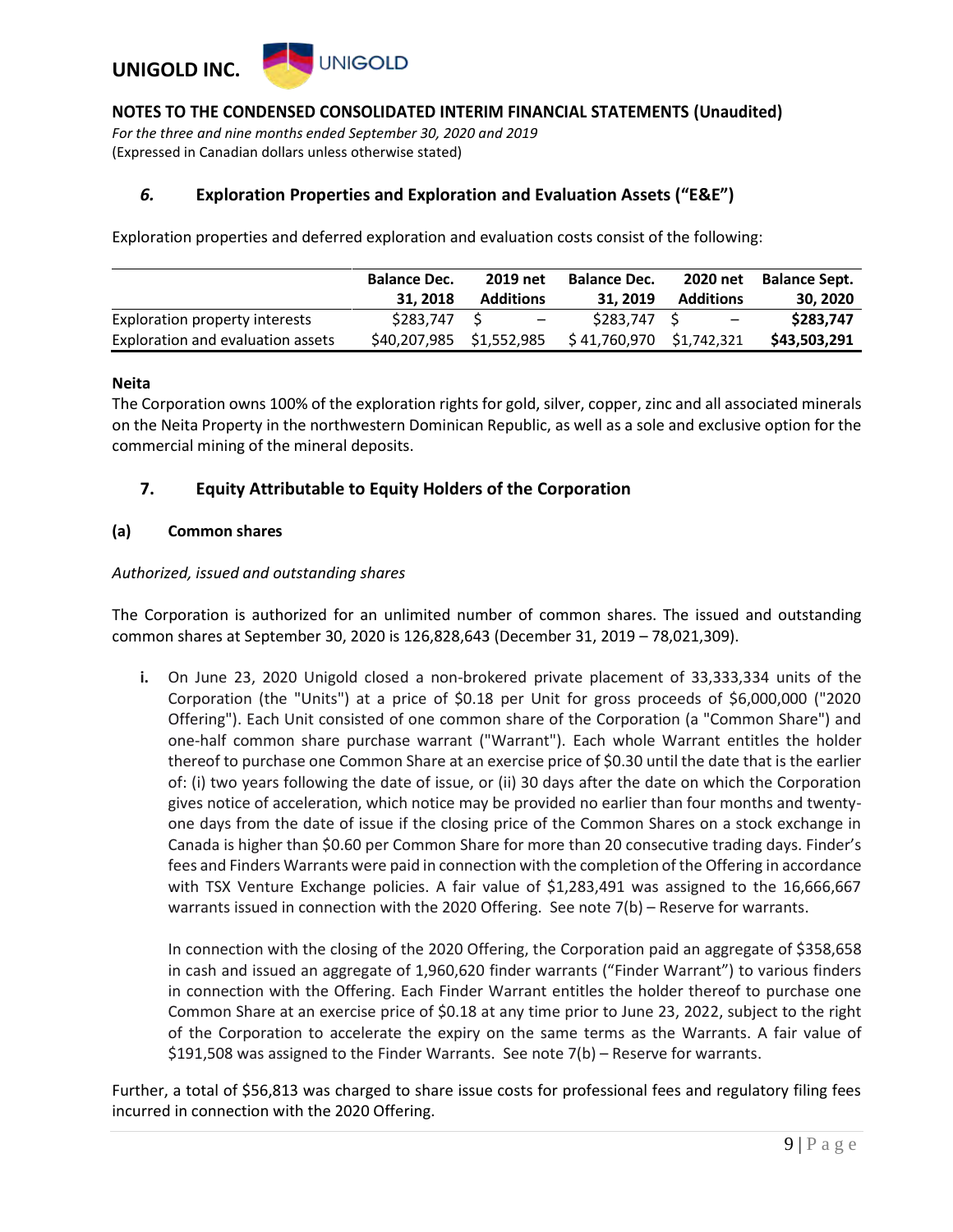

*For the three and nine months ended September 30, 2020 and 2019* (Expressed in Canadian dollars unless otherwise stated)

- **ii.** During the nine months ended September 30, 2020, a total of 12,375,000 Warrants, with an exercise price of \$0.15, were exercised for proceeds of \$1,856,250. The fair value of \$331,280, originally assigned to the warrants upon issuance, has been added back to share capital.
- **iii.** During the nine months ended September 30, 2020, a total of 1,245,000 finder warrants with an exercise price of \$0.10, issued in connection with the 2019 Offering, were exercised for proceeds of \$124,500. The fair value of \$46,382, originally assigned to the finder warrants upon issuance, has been added back to share capital.
- **iv.** During the nine months ended September 30, 2020, a total of 1,854,000 stock options granted under the Corporation's stock option plan, were exercised, for proceeds of \$237,250. The fair value of \$207,732, originally assigned to the options upon granting, has been added to share capital.

The following table summarizes the Corporation's common shares activity for the nine months ended September 30, 2020 and December 31, 2019:

|                                              | <b>Number of shares</b> | Amount       |
|----------------------------------------------|-------------------------|--------------|
| Balance – September 30 and December 31, 2019 | 78,021,309              | \$59,892,350 |
| 2020 Offering Common Shares issued           | 33,333,334              | 6,000,000    |
| Cash share issue costs                       |                         | (383, 320)   |
| Value assigned to Warrants                   |                         | (1,283,491)  |
| Value assigned to Finder Warrants            |                         | (191, 508)   |
| Warrants exercised                           | 12,375,000              | 2,187,530    |
| Finder Warrants exercised                    | 1,245,000               | 170,882      |
| Options exercised                            | 1,854,000               | 445,252      |
| Balance - September 30, 2020                 | 126,828,643             | \$66,805,545 |

#### **(b) Reserve for warrants**

- **i.** Pursuant to the 2019 Offering, the Corporation issued 16,175,000 warrants. Each Warrant entitles the holder thereof to purchase one common share of the Corporation at an exercise price of \$0.15 at any time prior to September 18, 2021. The Corporation has the right to accelerate the expiry date of the Warrants on notice to the holders of Warrants if the closing price of the Common Shares on a stock exchange in Canada is higher than \$0.30 per Common Share for more than 20 consecutive trading days at any time after January 19, 2020. This criteria was met in early July 2020 and the Company may accelerate the expiry of any remaining warrants from this series at any time.
- **ii.** In connection with the closing of 2019 Offering, the Corporation issued an aggregate of 1,341,000 Finder Warrants. Each Finder Warrant entitles the holder thereof to purchase one share of the Corporation until September 18, 2021 at an exercise price of \$0.10 per Finder Warrant.

The fair value of the Warrants and Finder Warrants issued in the 2019 Offering was estimated at the date of issuance using the Black-Scholes option-pricing model with the following assumptions: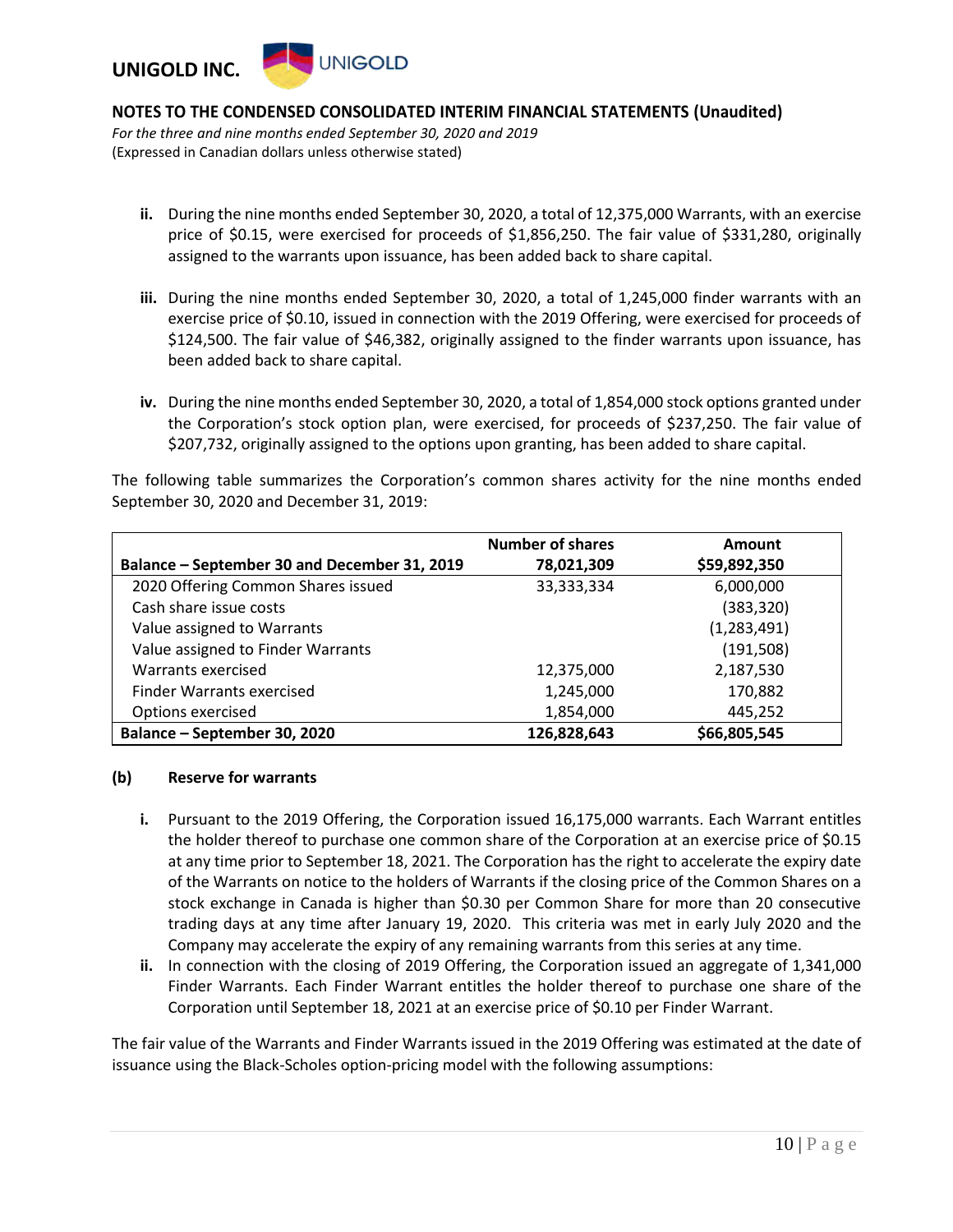

*For the three and nine months ended September 30, 2020 and 2019* (Expressed in Canadian dollars unless otherwise stated)

|                            | <b>Warrants</b> | <b>Finder Warrants</b> |
|----------------------------|-----------------|------------------------|
| Exercise price             | \$0.15          | \$0.10                 |
| <b>Expected life</b>       | 2 years         | 2 years                |
| <b>Expected volatility</b> | 89.3%           | 89.3%                  |
| Risk-free rate             | 1.6%            | 1.6%                   |
| Expected annual dividend   | Nil             | Nil                    |
| Grant date fair value      | \$0.0267        | \$0.0377               |

- **iii.** Pursuant to the 2020 Offering, the Corporation issued 16,666,667 warrants. Each Warrant entitles the holder thereof to purchase one common share of the Corporation at an exercise price of \$0.30 at any time prior to June 23, 2022. The Corporation has the right to accelerate the expiry date of the Warrants on notice to the holders of Warrants if the closing price of the Common Shares on a stock exchange in Canada is higher than \$0.60 per Common Share for more than 20 consecutive trading days at any time after October 23, 2020.
- **iv.** In connection with the closing of 2020 Offering, the Corporation issued an aggregate of 1,960,620 Finder Warrants. Each Finder Warrant entitles the holder thereof to purchase one share of the Corporation until June 23, 2022 at an exercise price of \$0.18 per Finder Warrant.

The fair value of the Warrants and Finder Warrants issued in the 2020 Offering was estimated at the date of issuance using the Black-Scholes option-pricing model with the following assumptions:

|                            | <b>Warrants</b> | <b>Finder Warrants</b> |
|----------------------------|-----------------|------------------------|
| Exercise price             | \$0.30          | \$0.18                 |
| <b>Expected life</b>       | 2 years         | 2 years                |
| <b>Expected volatility</b> | 105.5%          | 105.5%                 |
| Risk-free rate             | 0.30%           | 0.30%                  |
| Expected annual dividend   | Nil             | Nil                    |
| Grant date fair value      | \$0.077         | \$0.098                |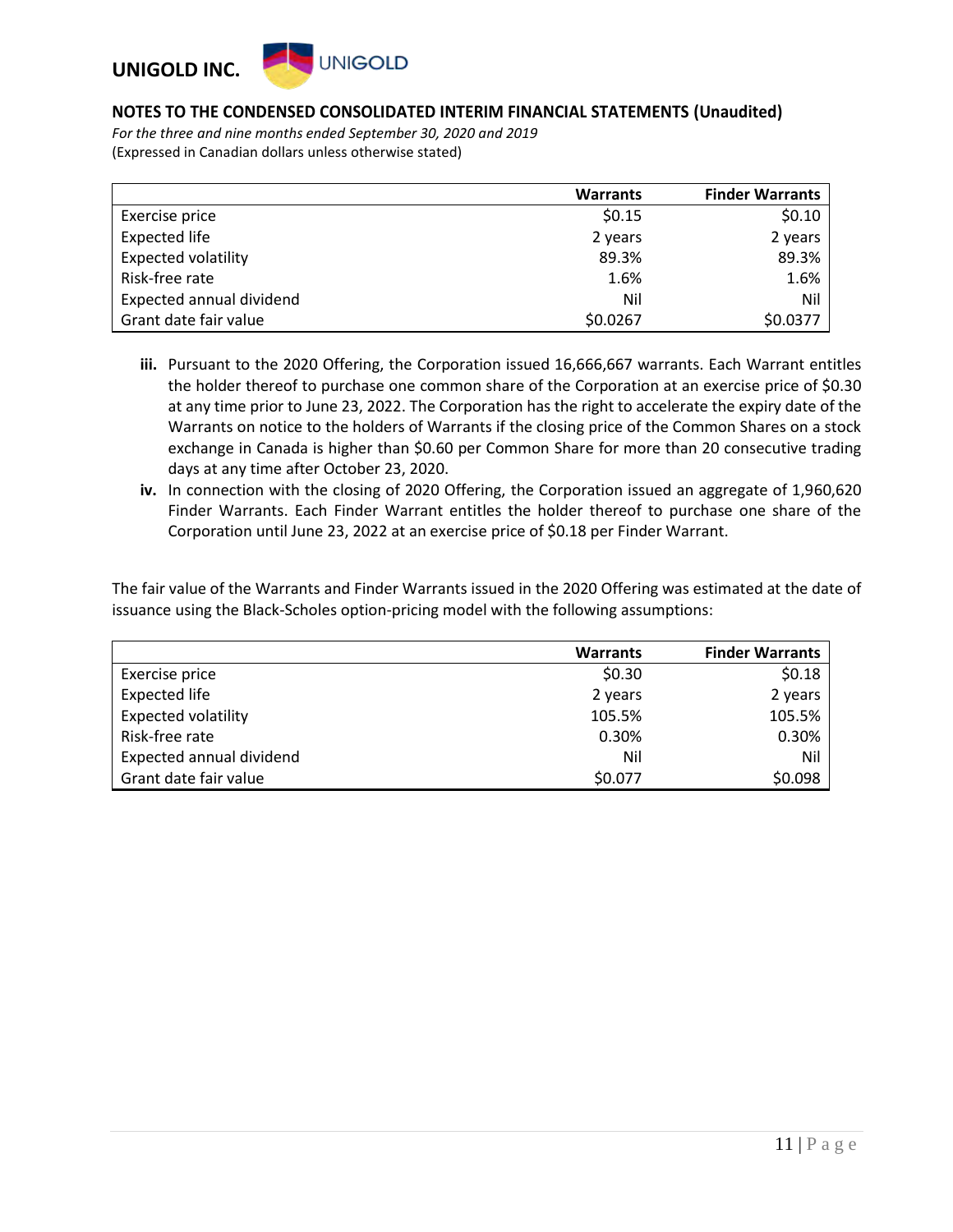

*For the three and nine months ended September 30, 2020 and 2019* (Expressed in Canadian dollars unless otherwise stated)

The following table summarizes the Corporation's Warrants and Finder Warrants activity for the nine months ended September 30, 2020 and December 31, 2019:

|                                         |                |                          | Weighted      |
|-----------------------------------------|----------------|--------------------------|---------------|
|                                         |                | Weighted                 | average       |
|                                         | Number of      | average                  | grant date    |
|                                         | warrants       | <b>Exercise Price \$</b> | fair value \$ |
| Balance – September 30 and December 31, |                |                          |               |
| 2019                                    | 17,516,000     | 0.14                     | 482,966       |
| Exercise of 2019 Offering Warrants      | (12, 375, 000) | 0.15                     | (331,280)     |
| Exercise, termination of 2019 Finder    |                |                          |               |
| Warrants                                | (1,260,000)    | 0.10                     | (46, 382)     |
| 2020 Offering Warrants                  | 16,666,667     | 0.30                     | 1,283,491     |
| 2020 Offering Finder Warrants           | 1,960,620      | 0.18                     | 191,508       |
| Balance - September 30, 2020            | 22,508,287     | \$0.23                   | \$1,580,302   |

|                       | Number of          |                                   |                    |
|-----------------------|--------------------|-----------------------------------|--------------------|
|                       | <b>Warrants</b>    | <b>Weighted Average Remaining</b> |                    |
| <b>Exercise Price</b> | <b>Outstanding</b> | <b>Contractual Life - Years</b>   | <b>Expiry Date</b> |
| \$0.15                | 3,800,000          | 0.97                              | September 18, 2021 |
| \$0.10                | 81,000             | 0.97                              | September 18, 2021 |
| \$0.30                | 16,666,667         | 1.73                              | June 23, 2022      |
| \$0.18                | 1,960,620          | 1.73                              | June 23, 2022      |
|                       | 22,508,287         |                                   |                    |

#### **(c) Stock options**

The Corporation has a stock option plan (the "Plan"), the purpose of which is to attract, retain and motivate management, staff and consultants by providing them with the opportunity, through share options, to acquire a proprietary interest in the Corporation and benefit from its growth. The maximum number of options to be issued under the Plan shall not exceed 10% of the total number of common shares issued and outstanding. The options are non-transferable and may be granted for a term not exceeding five years. The exercise price of the options shall be determined by the board of directors on the basis of the market price of the common shares, subject to all applicable regulatory requirements.

**i.** On March 4, 2020 the Corporation granted an aggregate of 100,000 stock options to two officers. Each stock option allows the holder to acquire one common share of the Corporation at an exercise price of \$0.15 for a period of five years. The options vested immediately. The options were estimated to have a fair value of \$10,336 on the grant date, using the Black-Scholes option pricing model based on the following assumptions: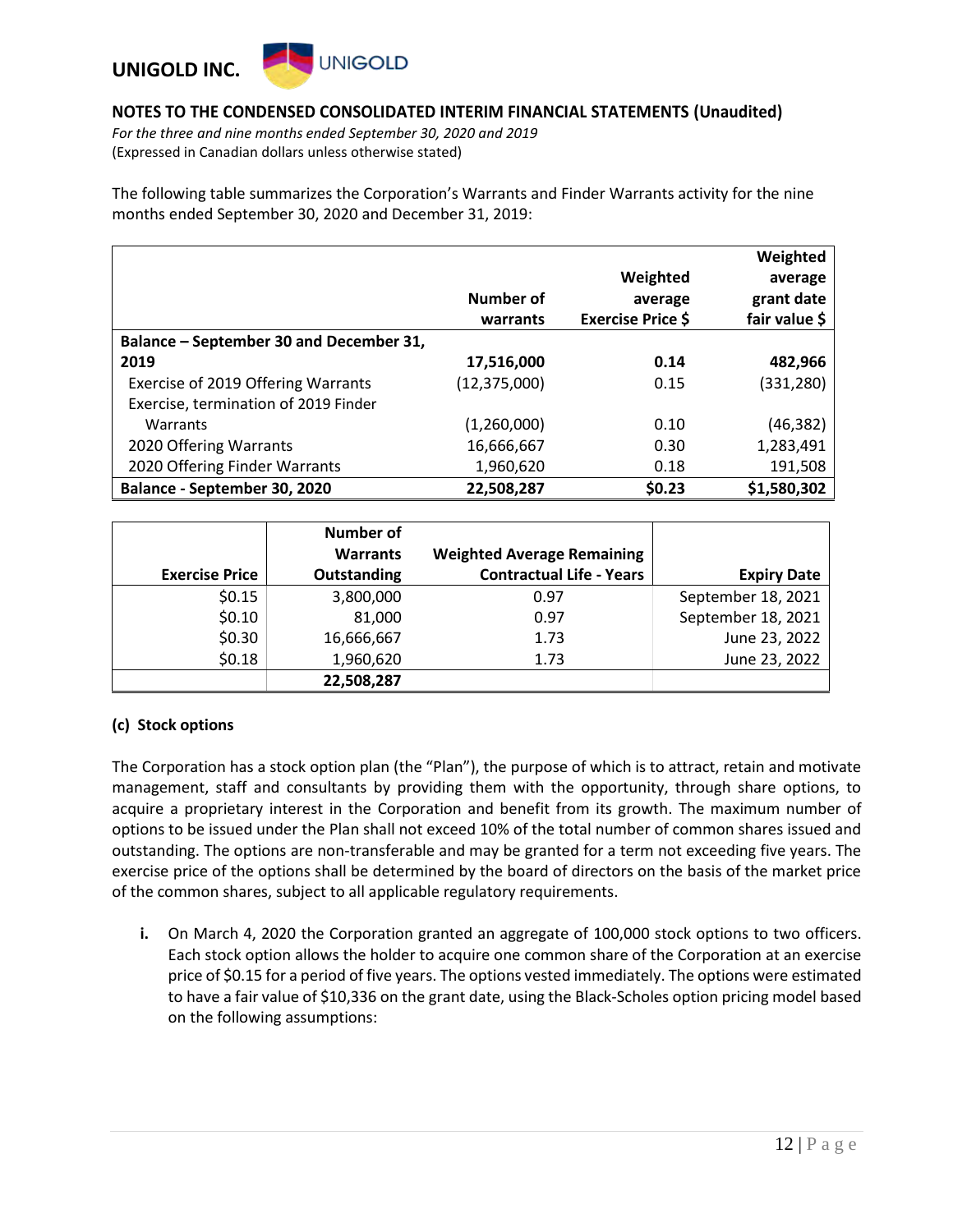

*For the three and nine months ended September 30, 2020 and 2019* (Expressed in Canadian dollars unless otherwise stated)

|                             | <b>Stock Options</b> |
|-----------------------------|----------------------|
| Grant date                  | March 4, 2020        |
| Exercise price              | \$0.15               |
| <b>Expected life</b>        | 5 years              |
| <b>Expected volatility</b>  | 89.0%                |
| Risk-free rate              | .88%                 |
| Expected annual dividends   | \$nil                |
| <b>Expected forfeitures</b> | Nil                  |
| Grant date fair value       | \$0.103              |

**ii.** On March 4, 2020, the Corporation granted 50,000 stock options to a consultant providing investor relations services. The options vest 1/4 on June 4, September 4, December 4, 2020 and the final 1/4 on March 4, 2021. The options were estimated to have a fair value of \$5,155 on the grant date, using the Black-Scholes option pricing model based on the following assumptions:

|                                  | <b>Stock Options</b> |
|----------------------------------|----------------------|
| Grant date                       | March 4, 2020        |
| Exercise price                   | \$0.15               |
| Vesting period                   | 1⁄4 every 90 days    |
| <b>Expected life</b>             | 5 years              |
| <b>Expected volatility</b>       | 89.0%                |
| Risk-free rate                   | .88 %                |
| <b>Expected annual dividends</b> | \$nil                |
| <b>Expected forfeitures</b>      | Nil                  |
| Grant date fair value            | \$0.103              |

**iii.** On September 28, 2020 the Corporation granted an aggregate of 4,000,000 stock options to directors, officers, employees and consultants. Each stock option allows the holder to acquire one common share of the Corporation at an exercise price of \$0.34 for a period of one year. The options vested immediately. The options were estimated to have a fair value of \$521,743 on the grant date, using the Black-Scholes option pricing model based on the following assumptions:

|                             | <b>Stock Options</b> |
|-----------------------------|----------------------|
| Grant date                  | September 28, 2020   |
| Exercise price              | \$0.34               |
| <b>Expected life</b>        | 1 year               |
| <b>Expected volatility</b>  | 100%                 |
| Risk-free rate              | .23%                 |
| Expected annual dividends   | <b>Snil</b>          |
| <b>Expected forfeitures</b> | Nil                  |
| Grant date fair value       | \$0.13               |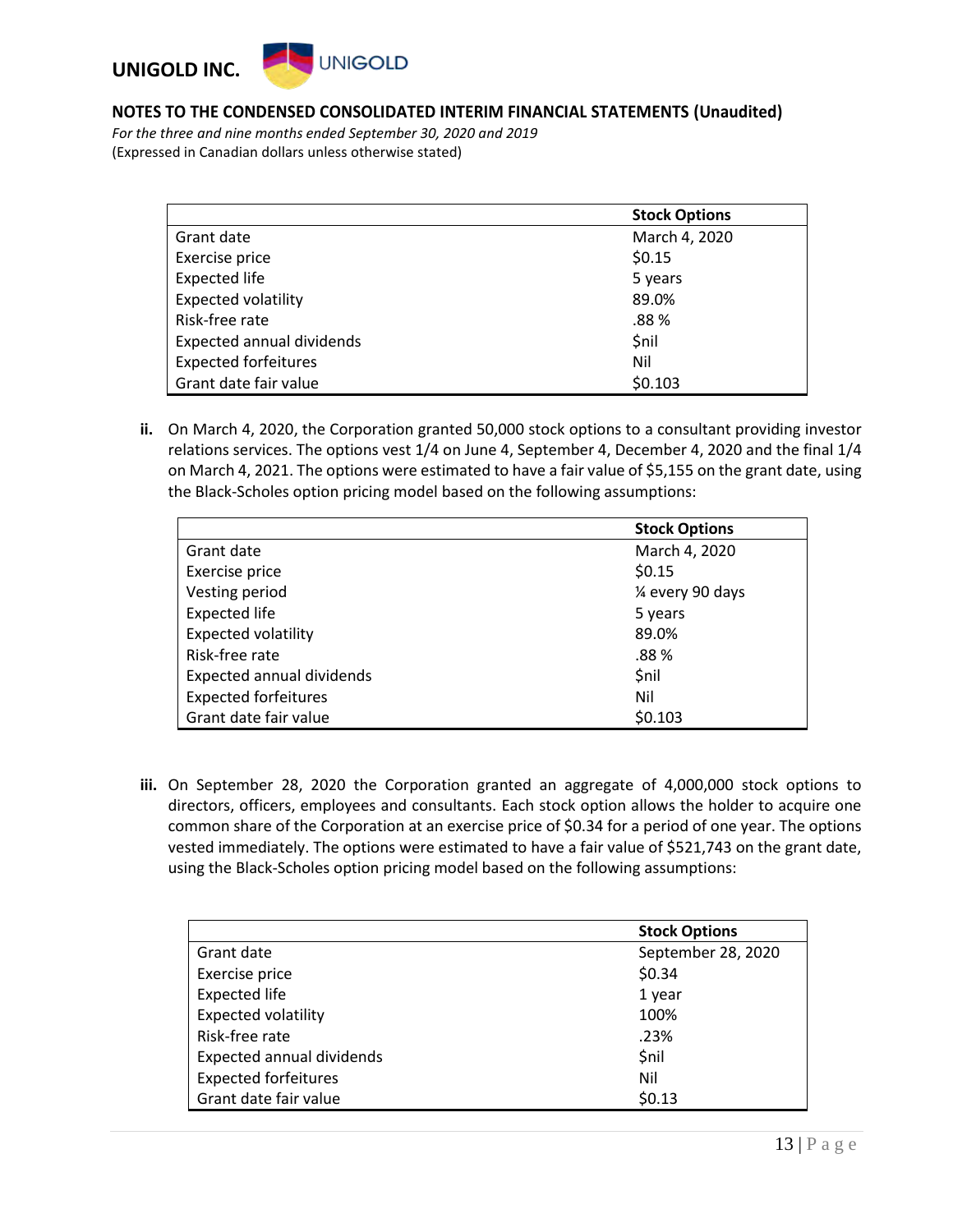

*For the three and nine months ended September 30, 2020 and 2019* (Expressed in Canadian dollars unless otherwise stated)

**iv.** On September 28, 2020 the Corporation granted an aggregate of 1,500,000 stock options to directors, officers, employees and consultants. Each stock option allows the holder to acquire one common share of the Corporation at an exercise price of \$0.34 for a period of two years. The options vested immediately. The options were estimated to have a fair value of \$266,017 on the grant date, using the Black-Scholes option pricing model based on the following assumptions:

|                                  | <b>Stock Options</b> |
|----------------------------------|----------------------|
| Grant date                       | September 28, 2020   |
| Exercise price                   | \$0.34               |
| <b>Expected life</b>             | 2 years              |
| <b>Expected volatility</b>       | 0100%                |
| Risk-free rate                   | .23%                 |
| <b>Expected annual dividends</b> | \$nil                |
| <b>Expected forfeitures</b>      | Nil                  |
| Grant date fair value            | \$0.177              |

**v.** On September 28, 2020, the Corporation granted 500,000 stock options to a consultant providing investor relations services. The options vest 1/4 on December 28, 2020, March 28, 2021, June 28, 2021 and the final 1/4 on September 28, 2021. The options were estimated to have a fair value of \$65,218 on the grant date, using the Black-Scholes option pricing model based on the following assumptions:

| Grant date                       | September 28, 2020 |
|----------------------------------|--------------------|
| Exercise price                   | \$0.34             |
| Vesting period                   | 1⁄4 every 90 days  |
| <b>Expected life</b>             | 1 year             |
| <b>Expected volatility</b>       | 100.0%             |
| Risk-free rate                   | .23%               |
| <b>Expected annual dividends</b> | \$nil              |
| <b>Expected forfeitures</b>      | Nil                |
| Grant date fair value            | \$0.13             |

A total of \$732 of the estimated fair value of these options has been amortized to September 30, 2020.

- **vi.** During the nine months ended September 30, 2020, a total of 1,854,000 stock options were exercised for proceeds of \$237,250.
- **vii.** During the nine months ended September 30, 2020, a total of 300,000 stock options expired.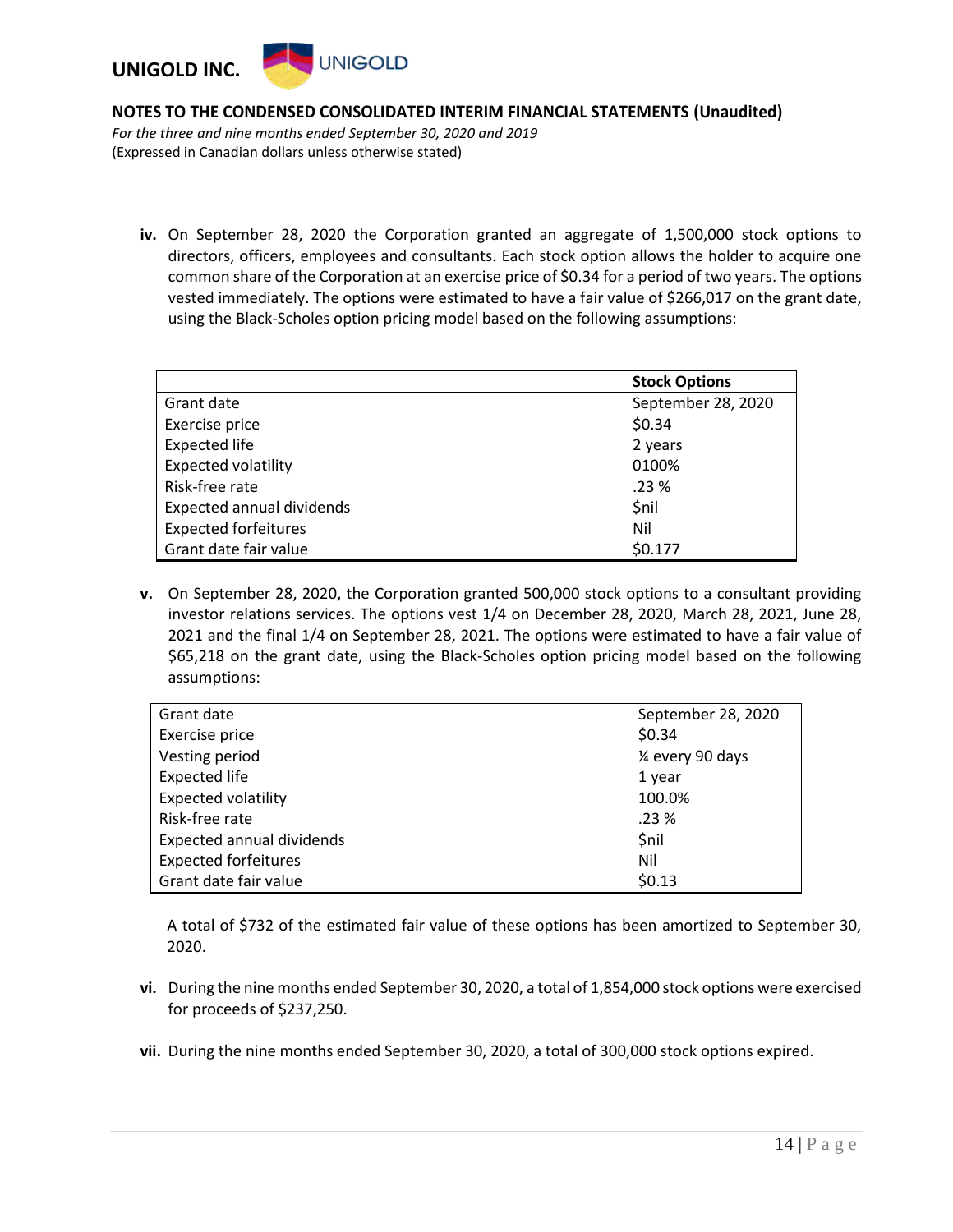

*For the three and nine months ended September 30, 2020 and 2019* (Expressed in Canadian dollars unless otherwise stated)

The following tables summarize the Corporation's stock option activity for the nine months ended September 30, 2020 and December 31, 2019:

|                              |                          | <b>Weighted Average</b> |
|------------------------------|--------------------------|-------------------------|
|                              | <b>Number of Options</b> | <b>Exercise Price</b>   |
| Balance – September 30, 2019 | 5,550,000                | \$0.22                  |
| Granted                      | 250,000                  | 0.23                    |
| Balance – December 31, 2019  | 5,800,000                | 0.22                    |
| Granted                      | 150,000                  | 0.15                    |
| Granted                      | 6,000,000                | 0.34                    |
| Exercised                    | (1,854,000)              | 0.22                    |
| Expired                      | (300,000)                | 0.10                    |
| Balance - September 30, 2020 | 9,796,000                | \$0.30                  |

|                 | Number of          | <b>Weighted Average</b>      | <b>Number of</b>   |                    |
|-----------------|--------------------|------------------------------|--------------------|--------------------|
| <b>Exercise</b> | <b>Options</b>     | <b>Remaining Contractual</b> | <b>Options</b>     |                    |
| <b>Price</b>    | <b>Outstanding</b> | Life - Years                 | <b>Exercisable</b> | <b>Expiry Date</b> |
| \$0.35          | 1,500,000          | 0.98                         | 1,500,000          | September 22, 2021 |
| \$0.34          | 4,500,000          | 1.0                          | 4,000,000          | September 28, 2021 |
| \$0.34          | 1,500,000          | 2.0                          | 1,500,000          | September 28, 2022 |
| \$0.20          | 1,950,000          | 3.97                         | 1,950,000          | September 25, 2024 |
| \$0.23          | 196,000            | 4.17                         | 196,000            | December 6, 2024   |
| \$0.15          | 150,000            | 4.42                         | 75,000             | March 4, 2025      |
| \$0.30          | 9,796,000          |                              | 9,221,000          |                    |

#### **8. Net Loss per Share**

For the nine months ended September 30, 2020, the weighted average number of common shares outstanding was 94,158,382 (2019 - 46,263,800) and the effect of outstanding stock options on loss per share was anti-dilutive. As such, the effect of outstanding stock options used to calculate the diluted loss per share has not been disclosed for the periods presented.

#### **9. Compensation and Key Management**

Prior to January 1, 2020 the Corporation contracted corporate services from a third-party provider ("DSA"); such services included corporate secretarial, corporate communications and administration assistance (the "Services").

Effective January 1, 2020, the Corporation entered into an agreement with Grove, a new third-party provider to deliver the Services (now including CFO and Corporate Secretary services), to the Corporation.

During the three and nine months ended September 30, 2020 and 2019, compensation expense included in the Condensed Consolidated Interim Statement of Loss and Comprehensive Loss of the Corporation, was comprised as follows: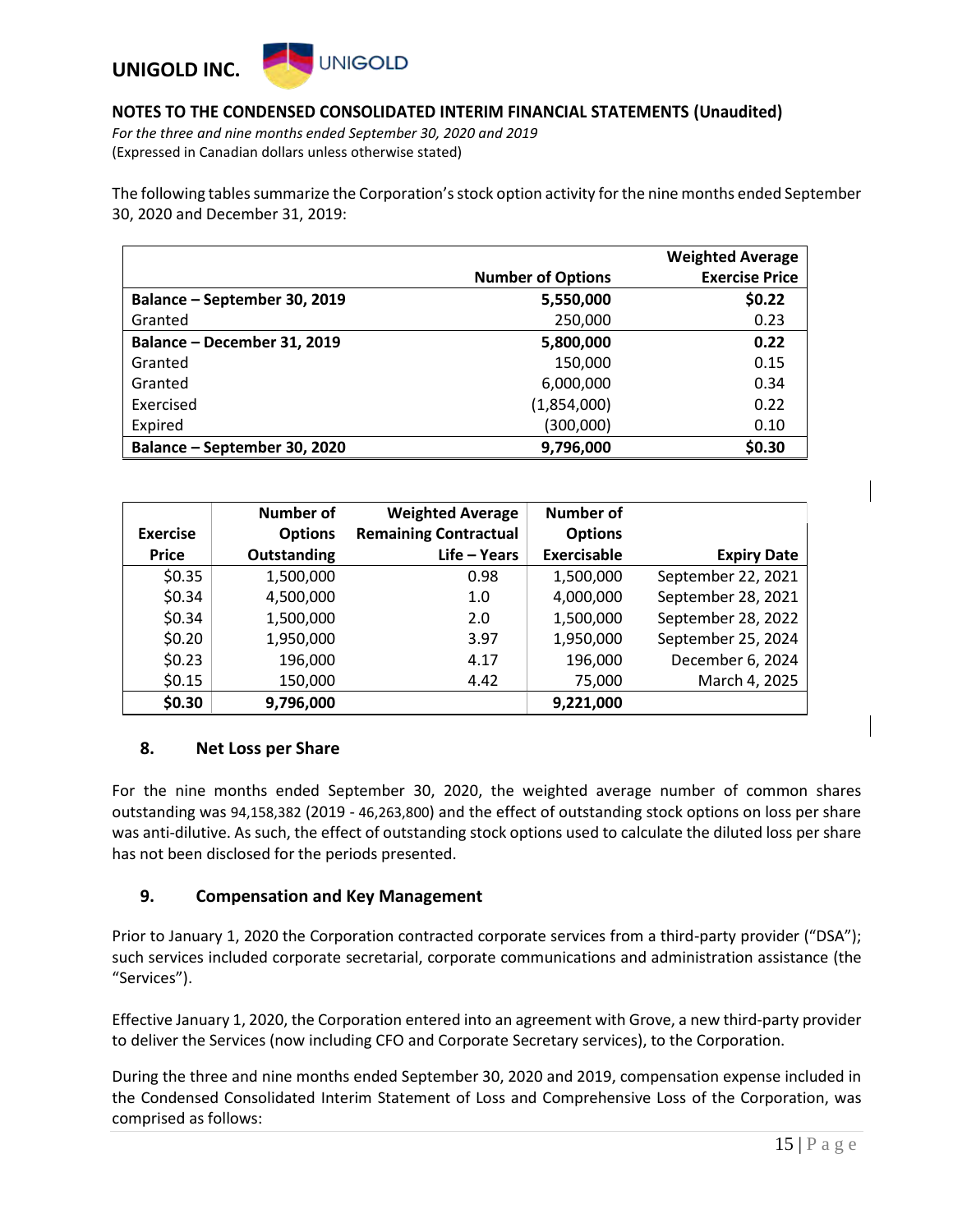## **UNIGOLD UNIGOLD INC.**

#### **NOTES TO THE CONDENSED CONSOLIDATED INTERIM FINANCIAL STATEMENTS (Unaudited)**

*For the three and nine months ended September 30, 2020 and 2019* (Expressed in Canadian dollars unless otherwise stated)

|                               | Three months ended<br>September 30, |           |             | Nine months ended<br>September 30, |
|-------------------------------|-------------------------------------|-----------|-------------|------------------------------------|
|                               | 2020                                | 2019      | 2020        | 2019                               |
| CEO, COO, Corporate Secretary |                                     |           |             |                                    |
| and current and former CFO    | \$145,395                           | \$46,017  | \$532,424   | \$108,676                          |
| Directors' fees               | 35,000                              | 35,000    | 105,000     | 105,000                            |
| Share-based compensation      | 788,492                             | 311,101   | 798,828     | 311,301                            |
|                               | \$967,887                           | \$392,118 | \$1,436,252 | \$524,977                          |

#### **10. Related Party Transactions**

The Corporation's related parties as defined by IAS 24, *Related Party Disclosures*, include the Corporation's subsidiaries (*note 1*), the Board of Directors, close family members and enterprises that are controlled by these individuals and key management as well as certain persons performing similar functions.

During the nine-month period ended September 30, 2020, the Corporation entered into the following transactions with related parties:

|                                                               | Three months ended<br>September 30, |          | Nine months ended<br>September 30, |          |
|---------------------------------------------------------------|-------------------------------------|----------|------------------------------------|----------|
|                                                               | 2020                                | 2019     | 2020                               | 2019     |
| Aggregate compensation paid to<br>companies controlled by key |                                     |          |                                    |          |
| management persons (1)(2)(3)(4)                               | \$51,061                            | \$24,921 | \$327,864                          | \$56,614 |

(1) For the three months ended September 30, 2020, \$22,500 (2019 - \$nil) was paid to a corporate services provider Grove Corporate Services ("Grove") for management services (the "Services") including those provided by the Chief Financial Officer ("CFO") and Corporate Secretary;

(2) For the nine months ended September 30, 2020, \$67,500 (2019 - \$nil) was paid to Grove for the Services;

(3) For the three months ended September 30, 2020, a total of \$51,061 (2019 - \$24,921) was paid to a company ("Hanson") controlled by the Chief Operating Officer ("COO") for technical services provided by Hanson and its employees;

(4) For the nine months ended September 30, 2020, a total of \$327,864 (2019 - \$56,614) was paid to Hanson for technical consulting services. Effective August 1, 2020 the COO became a full-time employee of the Corporation.

These transactions were in the normal course of operations.

#### **11. Supplemental Information Pertaining to Cash Flows**

| Nine months ended September 30,            | 2020(5)     | 2019(5)      |
|--------------------------------------------|-------------|--------------|
| Change in accrued E&E assets               | \$(103,752) | \$ (56, 427) |
| Amortization included in E&E assets        | 24.984      | 41.103       |
| Share-based payments charged to E&E assets |             | 75.927       |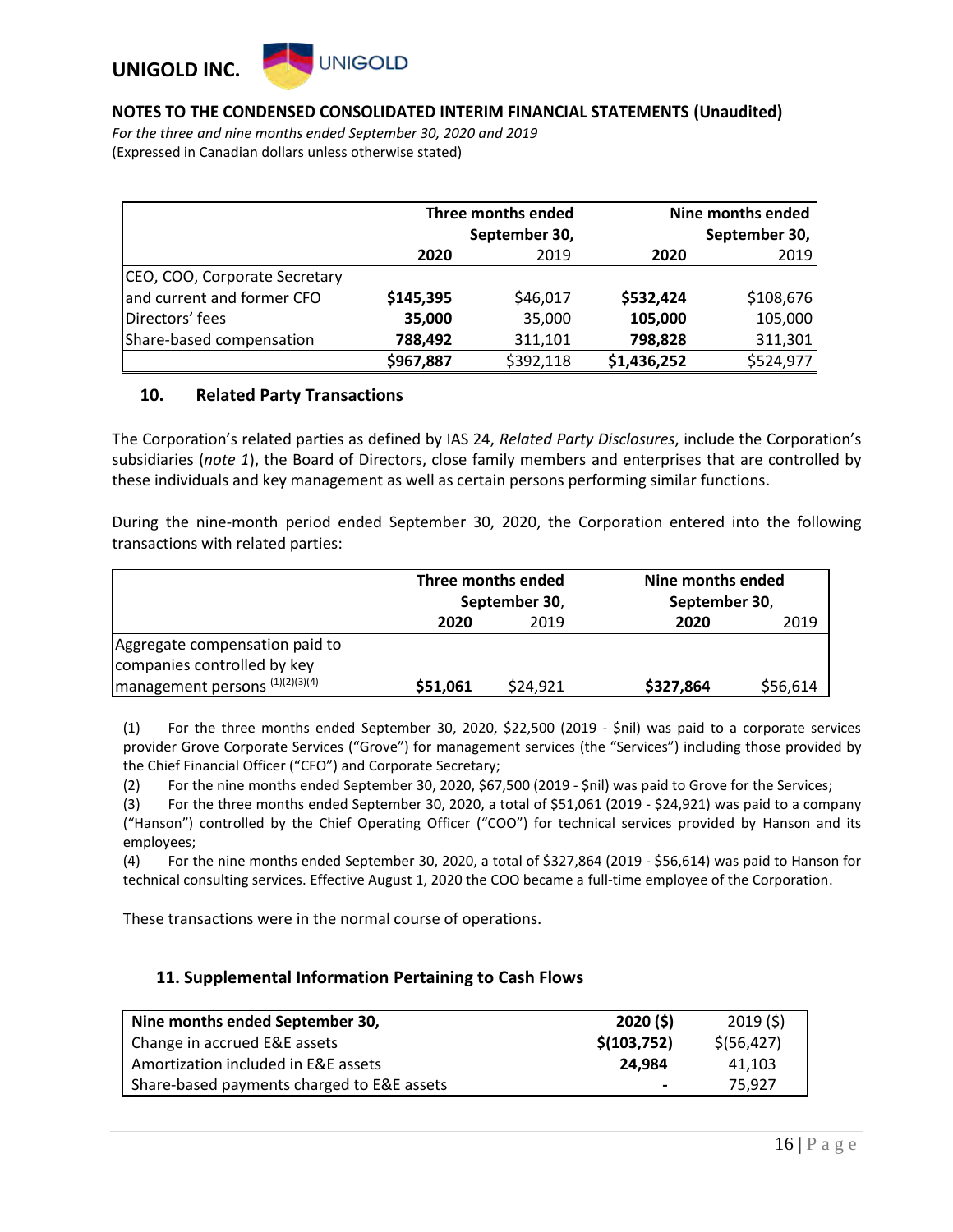

*For the three and nine months ended September 30, 2020 and 2019* (Expressed in Canadian dollars unless otherwise stated)

#### **12. Financial Risk Management**

The Corporation's risk exposures and the impact on the Corporation's financial instruments are summarized below. There have been no changes in the risks, objectives, policies and procedures from the previous period.

#### **(a) Credit risk**

Credit risk is the risk of loss associated with a counterparty's inability to fulfill its payment obligations. The Corporation's credit risk is primarily attributable to cash and other receivables.

Cash is held with a reputable Canadian financial institution, from which management believes the risk of loss to be minimal.

Financial instruments included in other receivables consist of harmonized sales tax due from the Federal Government of Canada. Other receivables are in good standing as of September 30, 2020. Management believes that the credit risk concentration with respect to financial instruments included in other receivables is minimal.

#### **(b) Liquidity risk**

The Corporation has in place a planning and budgeting process to help determine the funds required to support the Corporation's normal operating requirements on an ongoing basis and its capital, administrative, and exploration and evaluation expenditures. The Corporation ensures that there are sufficient funds to meet its short-term requirements, taking into account its anticipated cash flows from operations and its holdings of cash and cash equivalents.

As September 30, 2020, the Corporation has working capital of \$6,844,496 (December 31, 2019 – \$1,369,434) comprised of: \$5,789,839 cash (December 31, 2019 - \$1,372,210) to settle current accounts payable and accrued liabilities of \$499,686 (December 31, 2019 – \$94,663). The Corporation's other current assets consist of other receivables of \$127,366 (December 31, 2019 – \$23,638), mainly comprised of HST receivable and other financial assets and prepaids of \$976,977 (December 31, 2019 – \$68,249). This is principally composed of deposits of: \$590,000 for the purchase of two drills, \$259,697 for prepaid investor relations and market awareness services, \$54,445 for prepaid insurance premiums and \$63,394 for prepaid geological services.

See also n*ote 2* – Going Concern.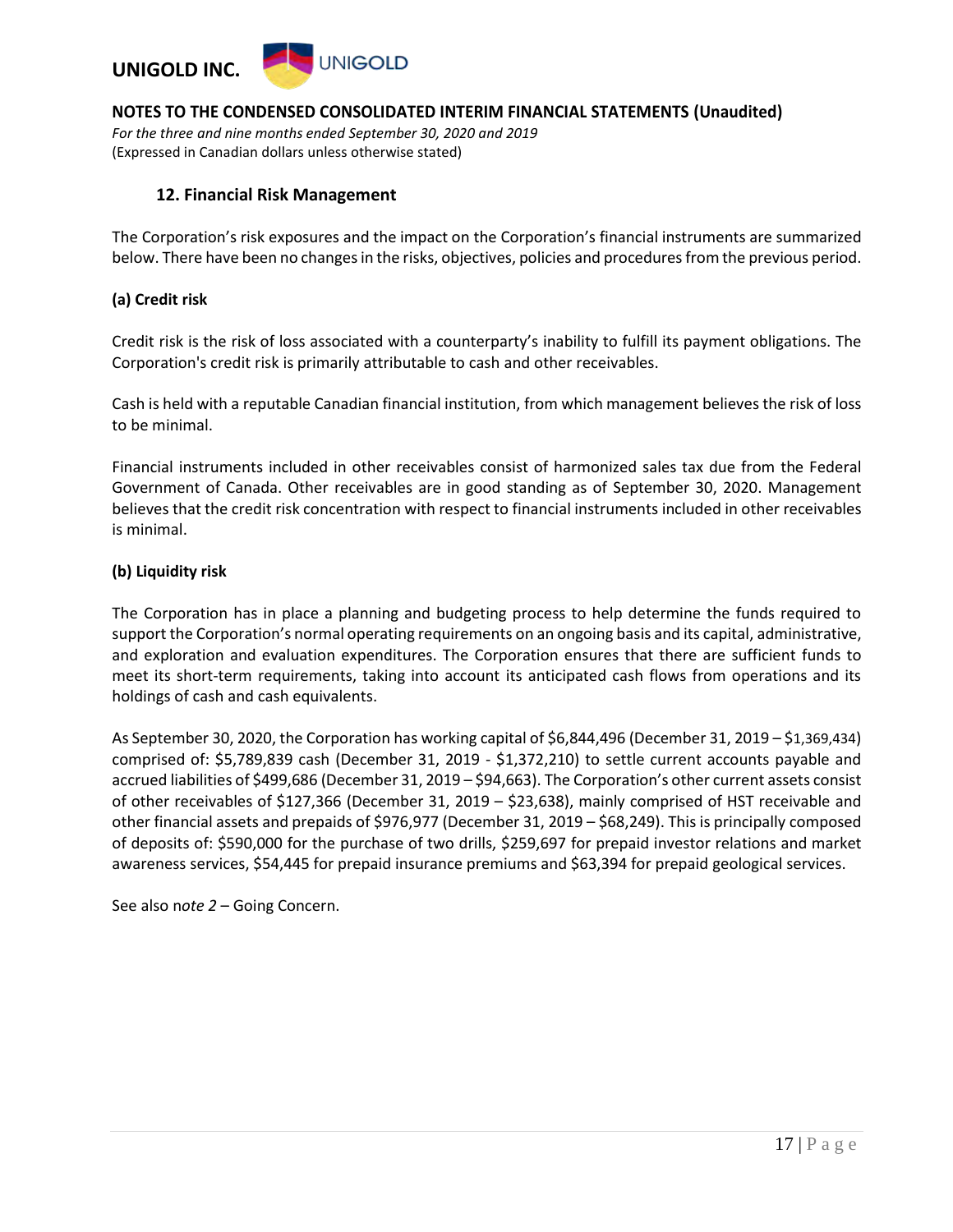

*For the three and nine months ended September 30, 2020 and 2019* (Expressed in Canadian dollars unless otherwise stated)

#### **(c) Market risk**

At the present time, the Corporation does not hold any interest in a mining property that is in production. The Corporation's viability and potential success depends on its ability to develop, exploit, and generate revenue from the development of mineral deposits. Revenue, cash flow, and profits from any future mining operations in which the Corporation is involved will be influenced by precious and/or base metal prices and by the relationship of such prices to production costs. Such prices can fluctuate widely and are affected by numerous factors beyond the Corporation's control.

#### **(d) Foreign exchange risk**

The Corporation's financings are in Canadian dollars, however certain of the Corporation's transactions with its subsidiaries, Unigold Resources Inc. and Unigold Dominicana, S.R.L., are incurred in foreign currencies of United States Dollars ("USD") and Dominican Republic Pesos ("DOP") and are therefore subject to gains or losses due to fluctuations in exchange rates. The Corporation is therefore subject to foreign exchange risk. As at September 30, 2020, the Corporation had foreign cash balances of the Canadian equivalent of \$218,640 (December 31, 2019 – \$42,821) and foreign accounts payable and accrued liabilities of \$41,892 (December 31, 2019 – USD 19,034).

Sensitivity to a plus or minus 5% change in the foreign exchange rate would not have resulted in a significant fluctuation in the loss for the nine months ended September 30, 2020. The Corporation does not undertake currency hedging activities to mitigate its foreign currency risk.

#### **(e) Interest rate risk**

Interest rate risk is the risk that the fair value of future cash flows of a financial instrument will fluctuate because of changes in market interest rates. The Corporation's current policy is to earn interest on bank balances which approximate rates available from investment-grade short-term deposit certificates issued by its financial institutions. The Corporation periodically monitors the investments it makes and is satisfied with the creditworthiness of its financial institutions. As of September 30, 2020, interest rate risk is minimal since the Corporation has no interest-bearing debt instruments. A sensitivity analysis has determined that an interest rate fluctuation of 5% in interest rates would not have resulted in significant fluctuation in the interest income during the nine months ended September 30, 2020.

#### **(f) Fair value of financial assets and liabilities**

Fair value estimates are made at the statement of financial position date based on relevant market information and information about the financial instrument. These estimates are subjective in nature and involve uncertainties in significant matters of judgment and therefore cannot be determined with precision. Changes in assumptions could significantly affect these estimates.

As at September 30, 2020 and December 31, 2019, the book values of cash, other receivables, other financial assets, and accounts payable and accrued liabilities approximate their respective fair values due to the shortterm nature of these instruments.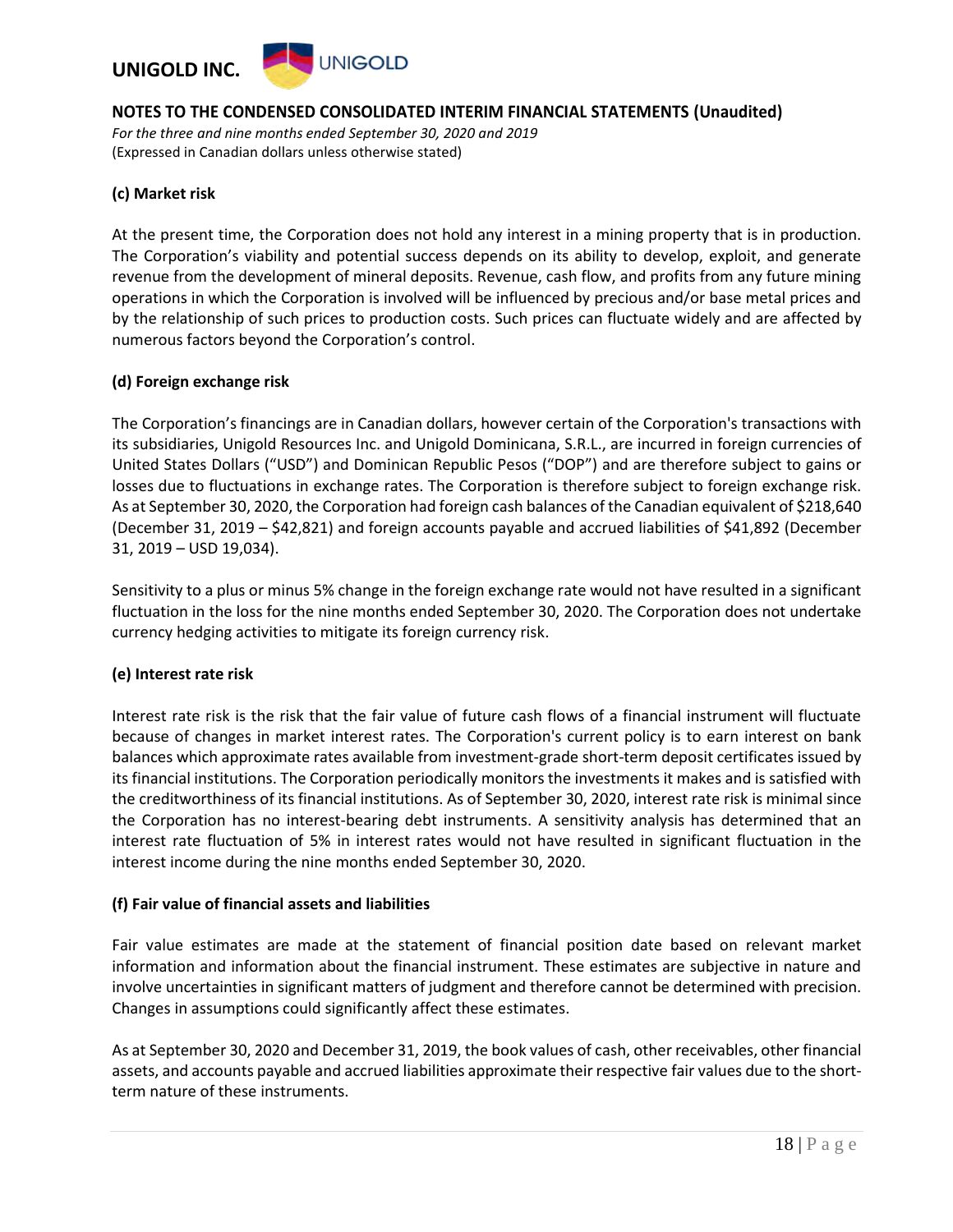

*For the three and nine months ended September 30, 2020 and 2019* (Expressed in Canadian dollars unless otherwise stated)

### **13. Capital Risk Management**

The Corporation considers its capital structure to consist of equity attributable to shareholders of the Corporation which at September 30, 2020 was \$50,533,199 (December 31, 2019 – \$43,641,646). The Corporation manages its capital structure and makes adjustments to it, in order to have the funds available to support its exploration and operations activities.

The Corporation's objective when managing capital is to safeguard the Corporation's ability to continue as a going concern in order to pursue the exploration of its exploration properties and maximize shareholder returns. The Corporation satisfies its capital requirements through careful management of its cash resources and by utilizing its existing credit facility or equity issues, as necessary, based on the prevalent economic conditions of both the industry and the capital markets and the underlying risk characteristics of the related assets. Management reviews its capital management approach on an ongoing basis. The Corporation and its subsidiaries are not subject to externally imposed capital requirements.

## **14. Commitments and Contingencies**

#### **(a) Legal proceedings**

The Corporation and its entities are party to certain legal proceedings arising in the ordinary course of business. In the opinion of management, there are no current legal proceedings or other claims outstanding, which, on final disposition, could have a material adverse effect on the financial position of the Corporation.

#### **(b) Environmental matters**

The Corporation has operated in the mineral exploration industry in the Dominican Republic for many years. The enforcement of environmental regulation in the Dominican Republic is evolving and the enforcement posture of government authorities is continually being reconsidered. The Corporation periodically evaluates its obligations under environmental regulations.

The Corporation's exploration activities are subject to various federal, provincial and international laws and regulations governing the protection of the environment. These laws and regulations are continually changing and generally becoming more restrictive. The Corporation conducts its operations so as to protect public health and the environment and believes its operations are materially in compliance with all applicable laws and regulations. The Corporation has made, and expects to make in the future, expenditures to comply with such laws and regulations.

#### **(c) Guarantees**

The Corporation has no guarantees outstanding.

#### **(d) Contingencies – Employment Contracts**

The Corporation is a party to certain corporate and technical employment contracts. If the employees are terminated for 'other than cause' or 'change of control', then the employees shall be entitled to severance payments equal to 12 months' compensation. Directors' fees are set at \$140,000 per annum, based on compensation for 6 directors. The Dominican Republic has laws requiring payments of approximately \$118,417, if those employees are terminated. As the likelihood of these terminations taking place is not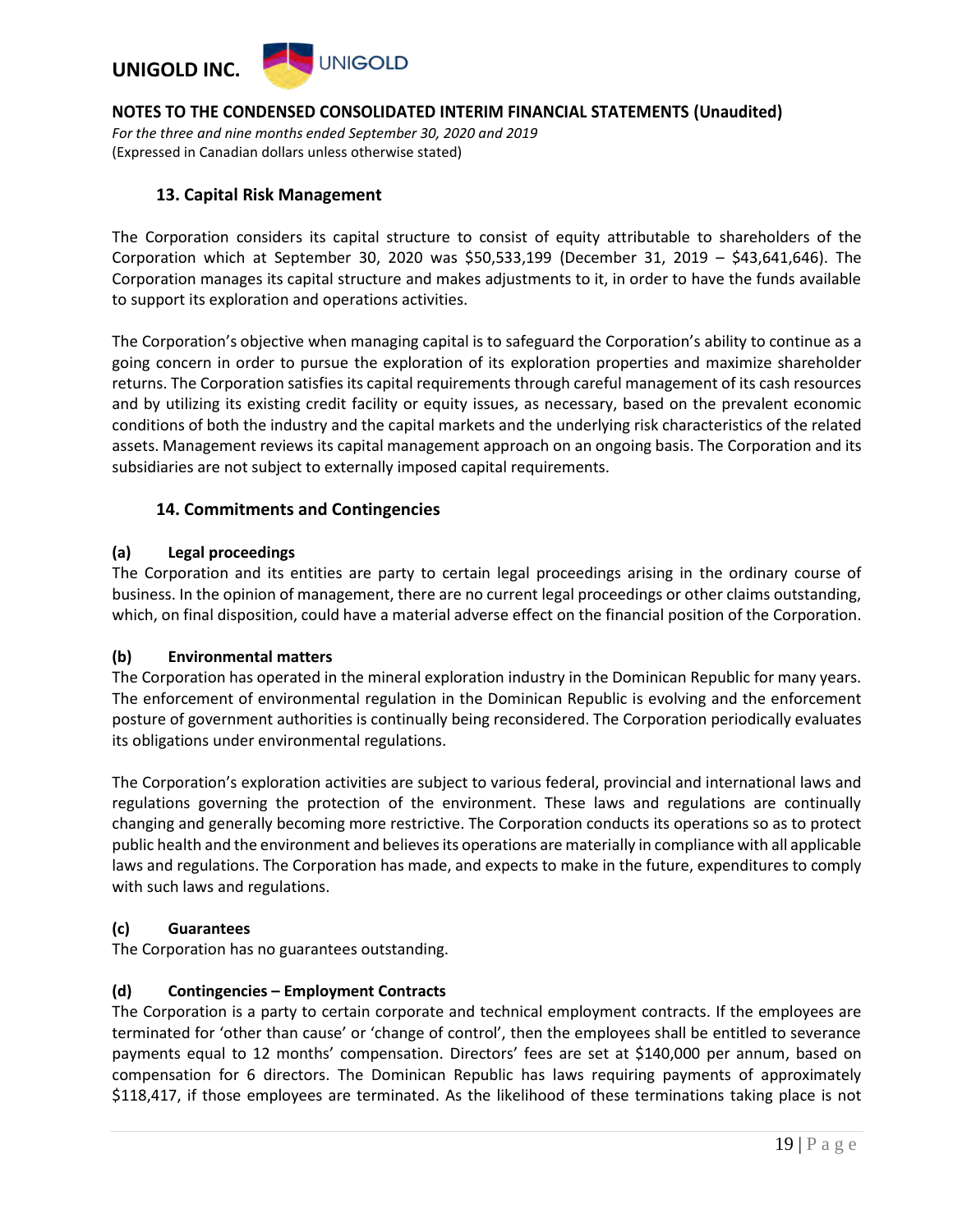

*For the three and nine months ended September 30, 2020 and 2019* (Expressed in Canadian dollars unless otherwise stated)

determinable, the contingent payments have not been reflected in these condensed consolidated interim financial statements.

#### **(e) Operating contractual obligations**

In the normal course of business, the Corporation enters into one-year service contracts, routinely.

Currently, the minimum contractual payments over 2020 are as follows:

| Year                                              | 2020      |
|---------------------------------------------------|-----------|
| Office lease (Dominican Republic or DR)           | \$5,700   |
| Corporate services (Toronto) (1)                  | \$455,000 |
| Technical and corporate costs - DR <sup>(2)</sup> | \$170,000 |
|                                                   | \$630,700 |

- (1) Corporate services include: CFO, Corporate Secretarial, administrative and corporate communications services, transfer agency fees, exchange listing and SEDAR filing costs, audit and tax services, IR consulting fees
- (2) Technical and corporate costs in the DR includes: wages, security, camp, field, legal and other costs

Currently, the minimum contractual payments over the next five years are as follows:

| Year                   | Total     | 2020      | 2021      | 2022                     | 2023                     | 2024 |
|------------------------|-----------|-----------|-----------|--------------------------|--------------------------|------|
| Office lease           | \$11,400  | \$5,700   | \$5,700   |                          |                          |      |
| Services – Toronto and |           |           |           |                          |                          |      |
| Dominican Republic     | 655,000   | 350,000   | 305,000   | $\overline{\phantom{0}}$ | $\overline{\phantom{m}}$ | _    |
|                        | \$666,400 | \$355,700 | \$310,700 |                          |                          |      |

Non-cancellable operating lease commitments:

|                                             | September 30, | December 31, |
|---------------------------------------------|---------------|--------------|
| As at                                       | 2020          | 2019         |
| Within one year                             | \$4,000       | \$9,000      |
| After one year but not more than five years | -             |              |
| More than five years                        | -             |              |

#### **(f) 2015 Private Placement**

In connection with the 2015 private placement, an investment agreement was signed which gave Osisko Gold Royalties Ltd. ("Osisko") certain rights as long as Osisko continued to hold Unigold shares equal to at least 10% of the issued and outstanding Unigold shares on a non-diluted basis. Osisko dropped below 10% ownership based on the June 23 financing. As a result, many of the rights granted to Osisko in the 2015 placement have terminated. Osisko continues to hold an option to purchase a 2% net smelter return ("NSR") royalty on Unigold's Neita property for a consideration of \$2,000,000, exercisable 90 days following the delivery of a feasibility study. Once exercised, Unigold will have the right to repurchase a 1% NSR (being 50% of the 2% NSR held by Osisko) for \$1,000,000 until 90 days following the achievement of commercial production.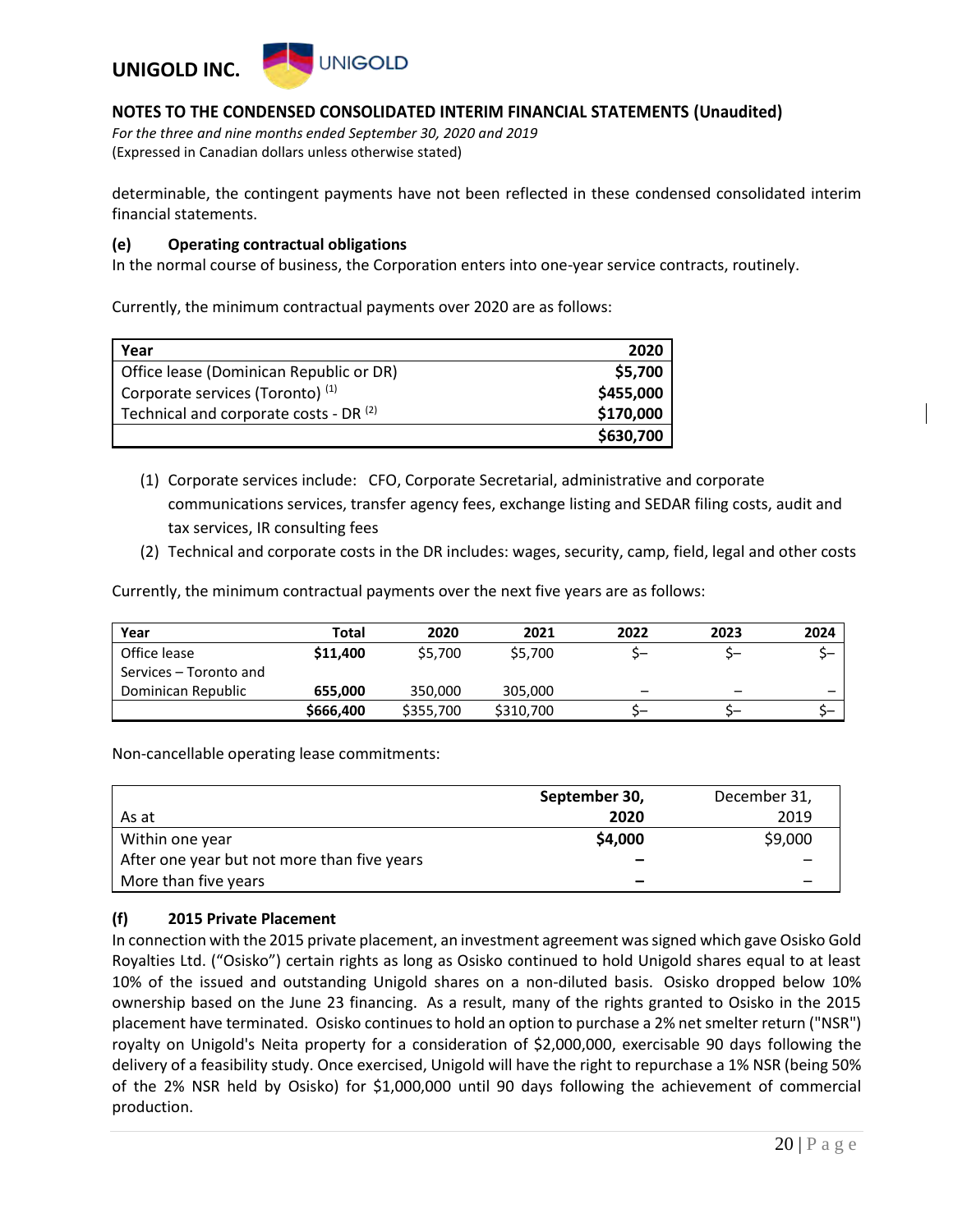

*For the three and nine months ended September 30, 2020 and 2019* (Expressed in Canadian dollars unless otherwise stated)

#### **(g) Corporate Services Agreement**

Commencing January 1, 2020, the Corporation entered into an agreement with Grove. Grove is a private company that provides CFO and Corporate Secretarial consulting services, corporate communications and administrative services to the Corporation, at a monthly cost of \$7,500 plus HST taxes. This is an annual, renewable agreement which may be terminated by the Corporation with 90 days' written notice provided to ServiceCo, of the Corporation's intention to terminate the agreement. See notes 9, 10 – *Compensation and Key Management and Related Party Transactions*.

#### **15. Segmented Information**

The Corporation's only activity is mineral exploration and evaluation. All of the Corporation's land, vehicles, field equipment, and camp and buildings (see *note 6*) are physically located in the Dominican Republic. All of the Corporation's exploration and evaluation activities referred to in *note 6* relate to properties in the Dominican Republic.

|                                     |             | As at and for the nine months ended |             |  |
|-------------------------------------|-------------|-------------------------------------|-------------|--|
|                                     |             | <b>September 30, 2020</b>           |             |  |
|                                     |             | <b>Dominican</b>                    |             |  |
|                                     | Canada (\$) | Republic (\$)                       | Total (\$)  |  |
| Assets                              | 6,181,696   | 44,854,020                          | 51,035,716  |  |
| Liabilities                         | (463, 746)  | (35,940)                            | (499, 686)  |  |
| Investment income                   | 1,142       | 300                                 | 1,442       |  |
| Exploration and evaluation expenses |             | (1,742,321)                         | (1,742,321) |  |
| G&A and other expenses              | (1,699,091) | (21, 564)                           | (1,720,655) |  |

The following table includes the principal components of the Corporation's segmented information:

|                                     |             | As at and for the nine months ended<br>September 30, 2019 |            |  |  |
|-------------------------------------|-------------|-----------------------------------------------------------|------------|--|--|
|                                     |             | Dominican                                                 |            |  |  |
|                                     | Canada (\$) | Republic (\$)                                             | Total (\$) |  |  |
| Assets                              | 2,891,560   | 41,210,596                                                | 44,102,156 |  |  |
| Liabilities                         | (138, 970)  | (49, 427)                                                 | (188, 397) |  |  |
| Investment income                   | 11          |                                                           | 11         |  |  |
| Exploration and evaluation expenses |             |                                                           |            |  |  |
| G&A and other expenses              | (730,642)   | (11, 189)                                                 | (741,831)  |  |  |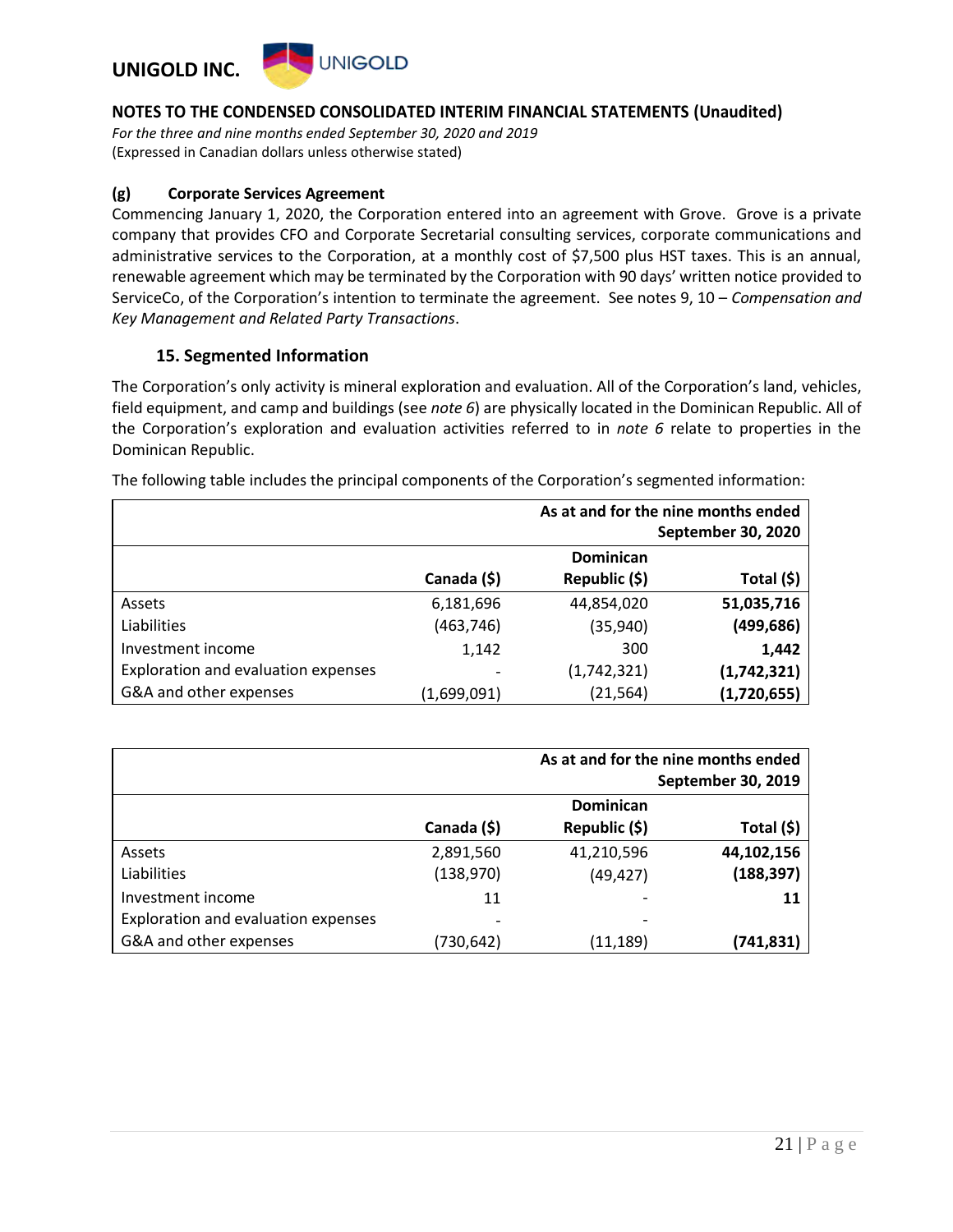

## **MANAGEMENT'S DISCUSSION AND ANALYSIS**

**For the nine months ended September 30, 2020**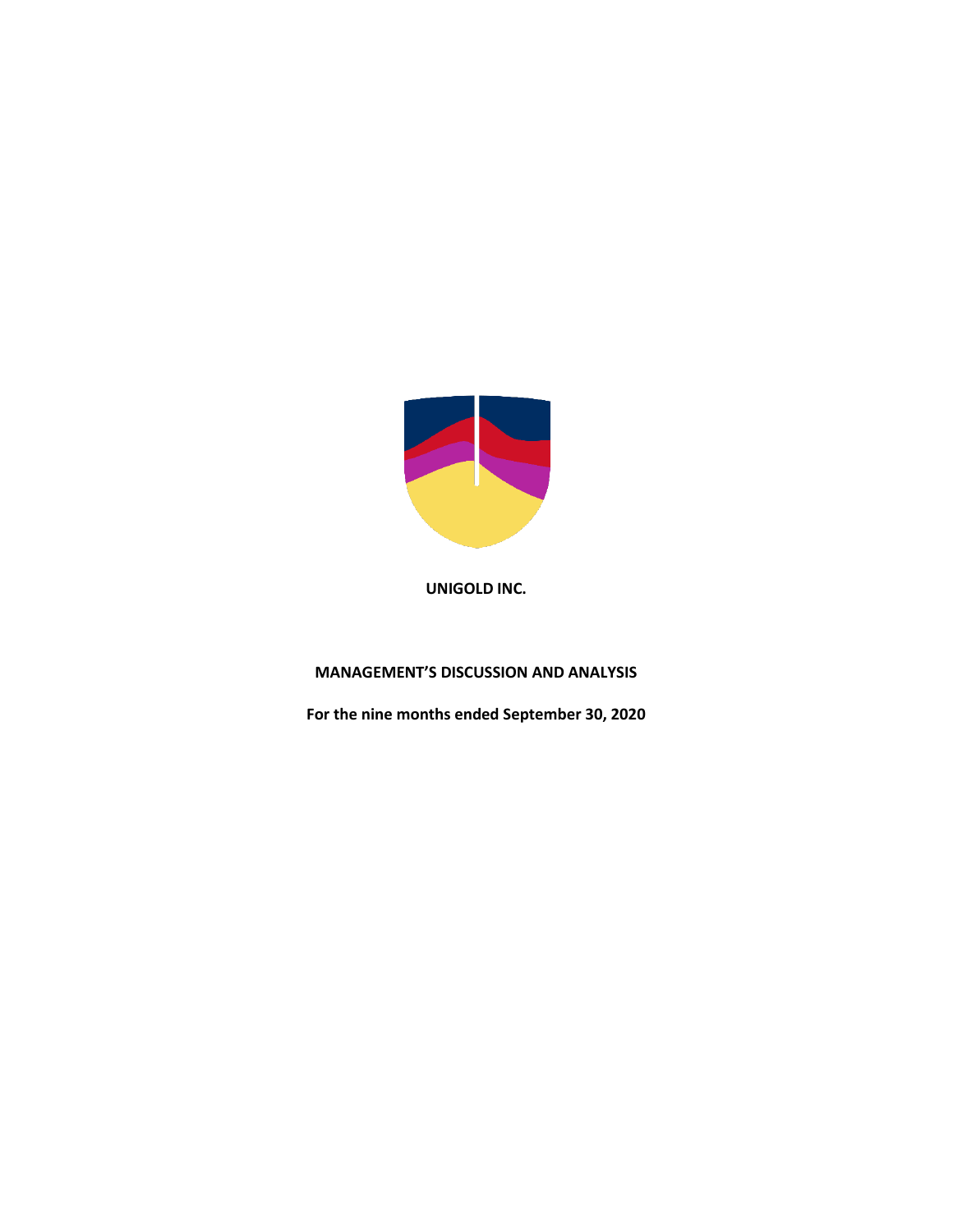#### **MANAGEMENT'S DISCUSSION AND ANALYSIS**

The following discussion and analysis ("MD&A") of the unaudited, condensed consolidated interim operating results and financial condition of Unigold Inc. ("Unigold" or the "Corporation") for the fiscal periods ended September 30, 2020 and 2019 should be read in conjunction with the unaudited, condensed consolidated interim financial statements of the Corporation and notes thereto at September 30, 2020 (the "Interim Financial Statements") and the audited consolidated financial statements for the years ended December 31, 2019 and 2018 and the notes thereto (the "Annual Financial Statements"). All financial information in this MD&A has been prepared in accordance with International Financial Reporting Standards ("IFRS"), and all dollar amounts are expressed in Canadian dollars unless otherwise indicated. Additional information, including the Corporation's press releases, has been filed electronically through the System for Electronic Document Analysis and Retrieval ("SEDAR") and is available online at www.sedar.com. The date of this report is November 30, 2020.

#### *1. Corporation Overview*

Unigold is a Canadian based, growth oriented, junior natural resource Corporation focused on exploring and developing its significant land position in the Dominican Republic, within the highly prospective, Cretaceous age, Tireo Formation. Unigold operates through its wholly owned Canadian subsidiary, Unigold Resources Inc., and its 97 per cent owned subsidiary, Unigold Dominicana, S.R.L., which is incorporated in the Dominican Republic ("DR").

#### *2. Forward-Looking Statements*

This MD&A contains "forward-looking information" within the meaning of applicable Canadian securities legislation. Forward-looking information includes, but is not limited to, information concerning Unigold's exploration program and planned gold production as well as Unigold's strategies and future prospects. Generally, forward-looking information can be identified by the use of forward-looking terminology such as "plans", "expects", or "does not expect", "is expected", "budget", "scheduled", "estimates", "forecasts", "intends", "anticipates", or "does not anticipate", or "believes" or variations of such words and phrases or statements that certain actions, events or results "may", "could", "would", "might", or "will be taken", "occur", or "be achieved". Forward-looking information is based on the opinions and estimates of management at the date the information is made, and is based on a number of assumptions and subject to a variety of risks and uncertainties and other factors that could cause actual events or results to differ materially from those projected in the forward-looking information. Assumptions upon which such forward-looking information is based include, without limitation, availability of skilled labour, equipment, and materials; the potential of the Corporation's properties to contain economic metals deposits; the Corporation's ability to meet its working capital needs for the twelve-month period ending September 30, 2021; and the plans, costs, timing and capital for future exploration and development of the Corporation's property interests in the Dominican Republic. Many of these assumptions are based on factors and events that are not within the control of Unigold and there is no assurance they will prove to be correct. Factors that could cause actual results to vary materially from results anticipated by such forward-looking information include changes in market conditions, variations in ore reserves, resources, grade or recovery rates, risks relating to international operations (including legislative, political, social, or economic developments in the jurisdictions in which Unigold operates), economic factors, government regulation and approvals, environmental and reclamation risks, actual results of exploration activities, fluctuating metal prices and currency exchange rates, costs, changes in project parameters, conclusions of economic evaluations, the possibility of project cost overruns or unanticipated costs and expenses,

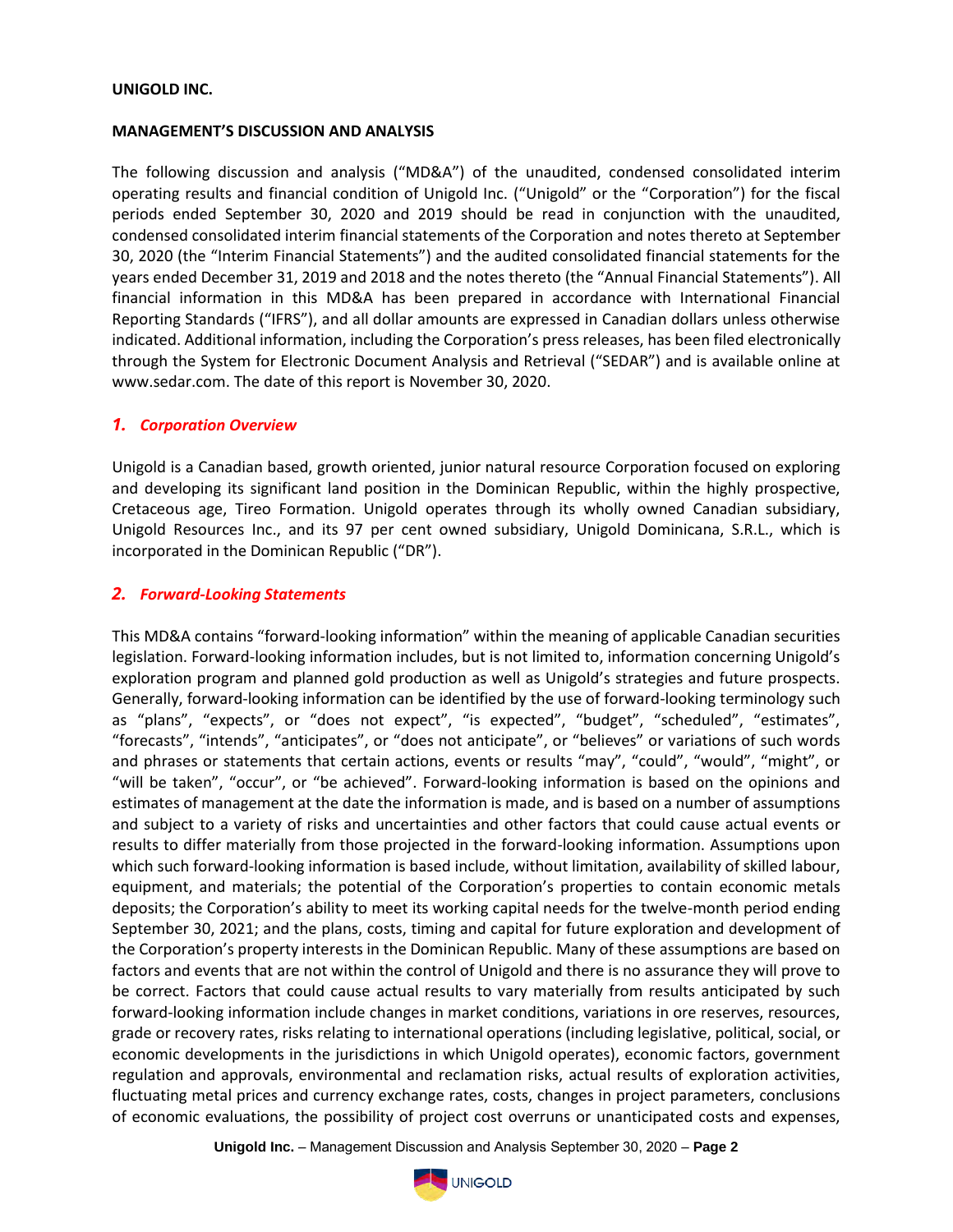labour disputes and the availability of skilled labour, failure of plant, equipment or processes to operate as anticipated, capital expenditures and requirements for additional capital, risks associated with internal control over financial reporting, and other risks of the mining industry. Although Unigold has attempted to identify important factors that could cause actual actions, events or results to differ materially from those described in forward-looking information, there may be other factors that cause actions, events or results not to be anticipated, estimated or intended. There can be no assurance that forward-looking information will prove to be accurate, as actual results and future events could differ materially from those anticipated in such information. Unigold undertakes no obligation to update forward-looking information if circumstances or management's estimates or opinions should change except as required by applicable securities laws. The reader is cautioned not to place undue reliance on forward-looking information.

## *3. Nature of Operations and Going Concern*

On November 12, 2013, the Corporation announced an initial inferred pit-constrained mineral resource estimate for the Candelones deposits. This resource was estimated to be 39.5 M tonnes averaging 1.6 grams per tonne ("g/t") gold ("Au") containing 2.0M ounces ("oz.") of gold. On February 24, 2015, the Corporation announced an updated inferred mineral resource estimate for the Candelones Extension deposit, assuming underground mining of this deposit. The updated resource estimated 5.2 M tonnes averaging 5.3 g/t Au containing 894,000 oz. of gold with 0.35 percent ("%") copper ("Cu") containing 41.2 M lbs of copper. See press release 2018-05 dated November 2, 2018 for details pertaining to the estimated resources. On August 27, 2020, the Corporation announced an updated mineral resource estimate for the Candelones deposits. The objective of this estimate was to move a substantial portion of the oxide resource into the measured and indicated categories by incorporating all of the work on those deposits up to that date. The underlying sulphide resources were restated based on new CIM definitions but did not include any drilling after 2015. Pit constrained Measured and Indicated Oxide Resources of 3.43 M tonnes averaging 0.84 g/t Au (92,000 ozs Au contained) were identified in a low strip starter pit. A further Inferred Oxide Resource of 1.61 M tonnes averaging 0.74 g/t Au (38,000 ozs Au) within the same starter pit was also identified. The underlying sulphides were restated as pit-constrained Inferred Resources of 29.4 million tonnes averaging 1.61 g/t Au (1.518 million ozs Au contained) and a further 3.8 million tonnes of Inferred material below the pit grading 2.39 g/t Au (295,000 oz Au contained). The estimate was prepared by Mr. W. Lewis, P.Geo., Mr. A. San Martin, MAusIMM (CP) and Mr. R.M. Gowans, B.Sc., P.Eng., of Micon International Limited. ("Micon"). Micon is independent of Unigold and Messrs. Lewis, San Martin and Gowans meet the requirements of "Qualified Persons" as established by the Canadian Institute of Mining, Metallurgy and Petroleum ("CIM") Definition Standards for Mineral Resources and Mineral

Reserves (May, 2014). Key assumptions and methodology of the estimate are presented in the Technical Report titled: "*NI 43-101 F1 TECHNICAL REPORT UPDATED MINERAL RESOURCE ESTIMATE FOR THE CANDELONES PROJECT, NEITA CONCESSION, DOMINICAN REPUBLIC"* with an effective date of August 17, 2020. The report is available for review on SEDAR and the Corporation's website.

Mineral resources are not mineral reserves and do not have demonstrated economic viability. A mineral resource is a concentration or occurrence of solid material of economic interest in or on the Earth's crust in such form, grade or quality and quantity that there are reasonable prospects for eventual economic extraction. The location, quantity, grade or quality, continuity and other geological characteristics of a mineral resource are known, estimated or interpreted from specific geological evidence and knowledge, including sampling.

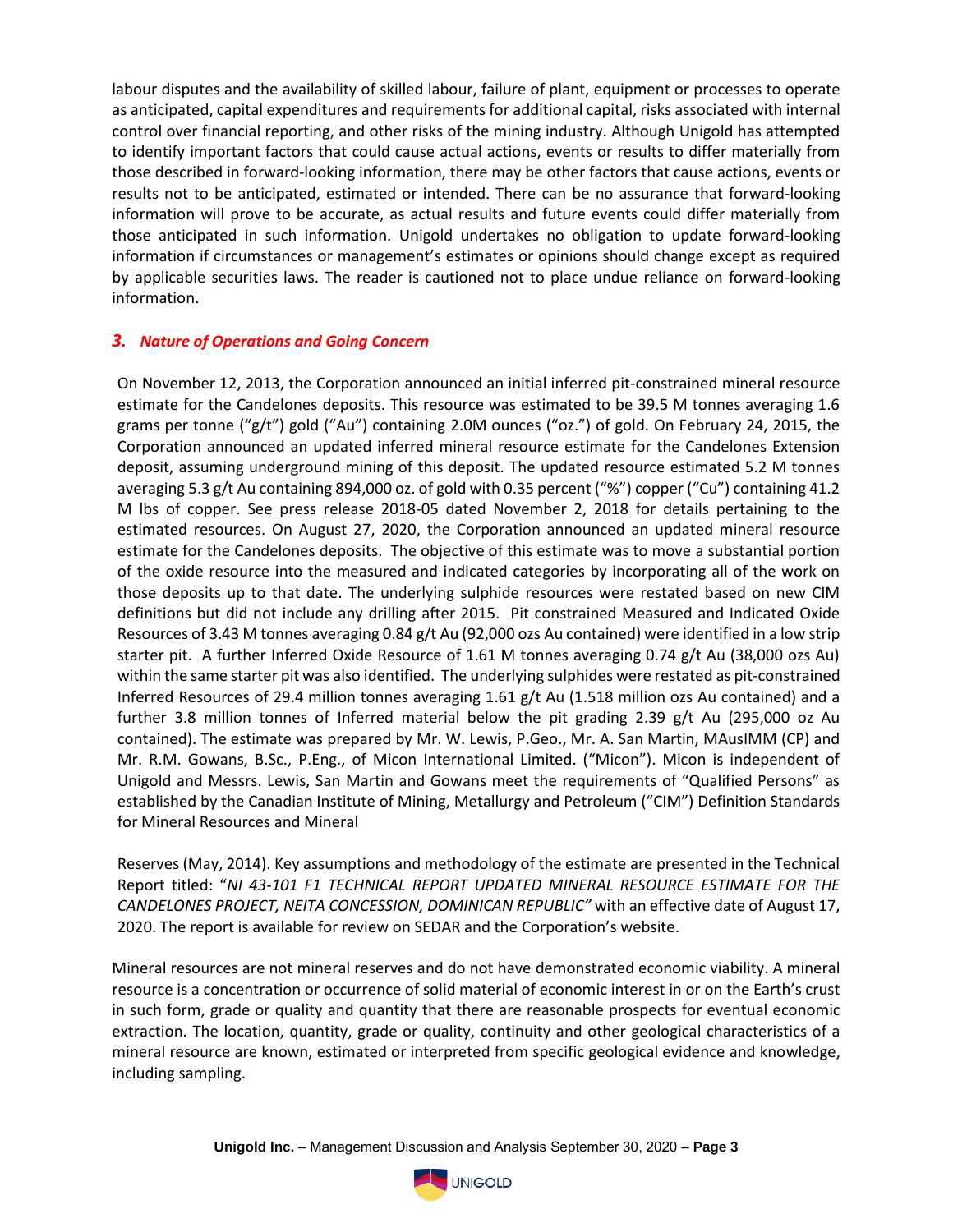The recoverability of the amounts shown for mineral properties and deferred exploration and evaluation costs are dependent upon the existence of economically recoverable mineral reserves, the ability of the Corporation to obtain the necessary financing to complete its exploration programs and upon future profitable production or proceeds from disposition of such properties.

The Interim Financial Statements have been prepared on a going concern basis. The going concern basis of presentation assumes that the Corporation will continue in operation for the foreseeable future and be able to realize its assets and discharge its liabilities and commitments in the normal course of business. Because of continuing operating losses, the Corporation's continuance as a going concern is dependent upon its ability to obtain and manage adequate financing to meet the financial obligations of the Corporation or to reach profitable levels of operation. To address its financing requirements, the Corporation will seek from time to time, financing through measures that may include joint venture agreements, debt and equity financings, asset sales, and rights offerings to existing shareholders and/or another financial transaction.

It is not possible to predict whether financing efforts will be successful or if Unigold will attain profitable levels of operation. The Interim Financial Statements do not include any adjustments to the carrying values of assets and liabilities and the reported expenses and statement of financial position classification that would be necessary should the Corporation be unable to continue as a going concern and therefore be required to realize its assets and liquidate its liabilities and commitments in other than the normal course of business and at amounts different from those in the Corporation's Interim Financial Statements. These adjustments could be material.

## *Continuing Objectives for 2020-2021*

- Continue to expand high grade Epithermal mineralization;
- Continue conversion of the inferred mineral resources to measured and indicated classification;
- Establish a preliminary process flow sheet and plant design for the Epithermal Sulphide mineralization;
- Complete an economic study on the oxide portion of the deposit; and
- Begin systematic exploration of other targets within the Concession footprint recognizing observations collected during recent exploration drilling at Candelones Extension deposit.

The Corporation's long-term objective is to provide an updated NI-43-101 mineral resource estimate of sufficient size and quality to support a preliminary economic assessment of the project and application to convert the Candelones deposit from an Exploration license to an Exploitation license.

## *MD&A Period Highlights*

## **CORPORATE**

- ➢ Raised \$6 million gross proceeds from the issuance of 33,333,334 units; each unit being comprised of one common share and one-half warrant;
- $\triangleright$  From April 1, 2020 to the date of this MD&A, a total of 12,375,000 warrants, 1,245,000 finder warrants, and 1,854,000 stock options were exercised for proceeds of \$2,218,270 – See Section 5 – Liquidity and Capital Resources;
- $\triangleright$  Engaged Grove Corporate Services to provide professional management services including those provided by the CFO and Corporate Secretary ("Grove");

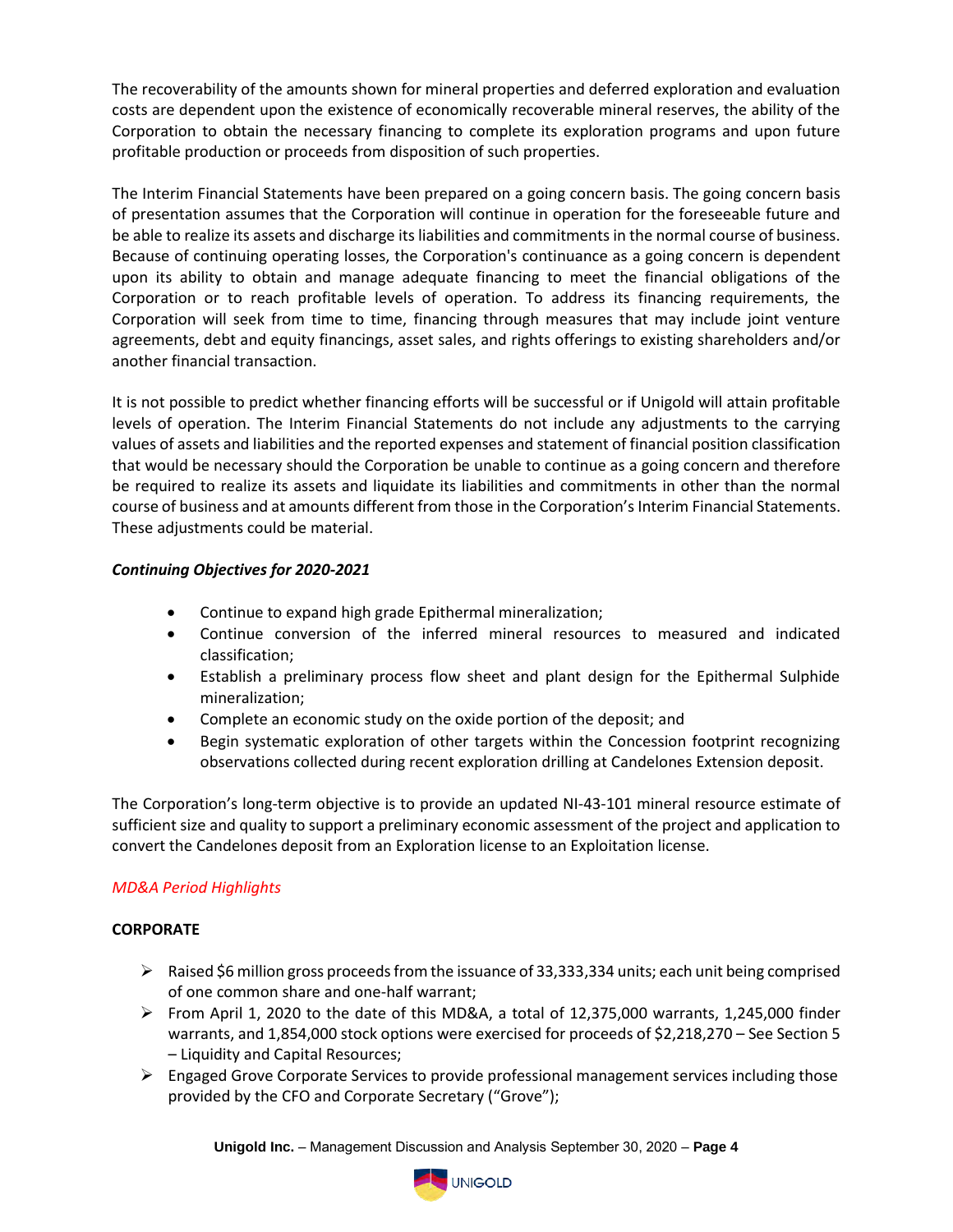- $\triangleright$  Extended the agreement with Adelaide Capital Markets Inc. to provide investor relations and market awareness services to the Corporation, until August 2021;
- $\triangleright$  Retained Clarkham Capital Ltd. to provide European investor relations and market awareness services to the Corporation until August 2021; and
- $\triangleright$  Operations in the Dominican Republic ("DR") including the drill programs were suspended in late March due to Covid-19 travel restrictions in both Canada and the DR. Operations resumed under strict Health and Safety protocols in mid-August.

## **TECHNICAL**

- ➢ Contracted Micon to provide a mining schedule and a Preliminary Environmental Assessment ("PEA") for the oxide portion of the deposit;
- $\triangleright$  Contracted Bureau Veritas Minerals, under the supervision of Micon, to complete a second phase of metallurgical tests designed to determine a process flowsheet for the communition and recovery of gold from Candelones;
- ➢ Unigold Phase 1 Metallurgical Studies Indicate 84% Gold Recovery from Candelones Extension Mineralization Using Conventional Recovery Processes;
- ➢ Phase 1 Metallurgical Studies indicate 85% gold recovery and 35% silver recovery from oxide mineralization in standard column tests suggesting heap leaching may be a viable option for the at-surface oxide mineralization;
- $\triangleright$  During the nine months ended September 30, 2020 (or "Reporting Period"), the Corporation expended \$1,742,321 for exploration costs – See Section 4 – Results of Operations for breakdown;
- $\triangleright$  The Corporation contracted JDS Energy & Mining Inc. to provide a scoping-level study for internal use utilizing underground mining for high-grade epithermal mineralization. The scoping study is expected to identify data required for the completion of a Feasibility Study, as well provide the Corporation with sufficient data to determine the minimum resources required to support an economic operation at Candelones.
- ➢ The Corporation published an updated Resource Estimate for the oxide portion of the mineralization at Candleones (see PR 2020-18 date August 27, 2020 for details):
	- o Over 80% conversion of Inferred oxide resource to Measured and Indicated categories;
	- o Pit constrained Measured and Indicated Oxide Resource of 3.43 M tonnes averaging 0.84 g/t Au (92,000 ozs Au contained) in a low strip starter pit;
	- o Inferred Oxide Resource of 1.61 M tonnes averaging 0.74 g/t Au (38,000 ozs Au) within the same starter pit;
	- o Waste: Resource ratio of oxide starter pit is 0.2:1.0;
- $\triangleright$  Published its highest grade continuous drill intersection to date : 30 m grading 9.02 g/t gold, 5.1 g/t silver and 0.63% copper.

## *4. Results of Operations*

## *A. Exploration*

## Geological Setting

Unigold's Neita concession covers a 21,031 Ha area within the highly prospective Tireo Formation, a 300 km x 75 km succession of intermediate volcanic and sedimentary rocks trending northwesterly through the island of Hispaniola. The island of Hispaniola was formed by island arc volcanism and tectonism, the

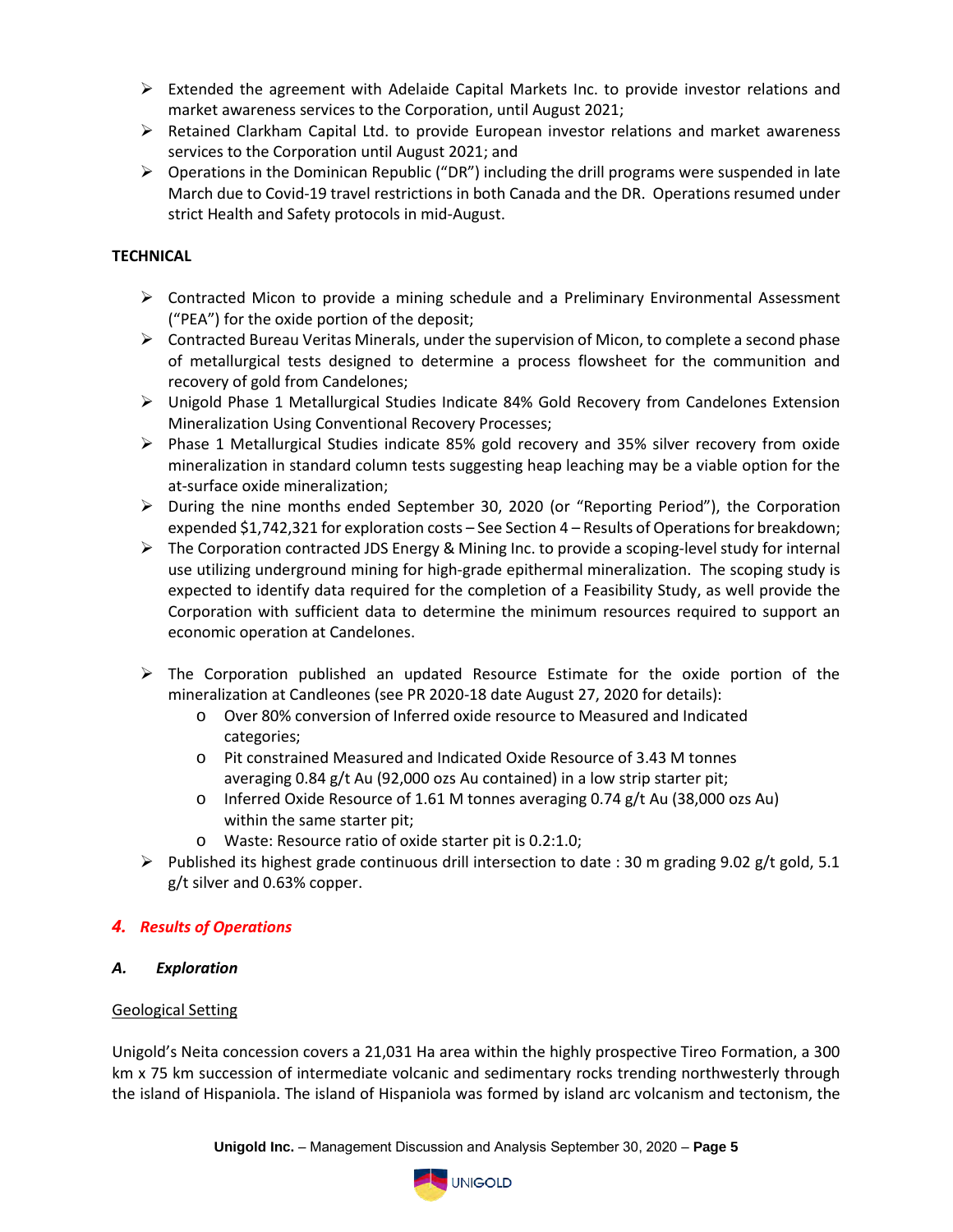result of subduction of the North America plate below the Caribbean plate during the Cretaceous Period. Island arc volcanism elsewhere in the world are highly prospective areas for:

- Cu and Cu-Au porphyry deposits;
- Low to high sulphidation Au and Au-Ag epithermal deposits; and
- Volcanogenic Hosted Massive Sulphide ("VHMS") Au-Ag-Cu-Zn deposits.

Recent exploration of the Tireo Formation has identified multi-million-ounce gold discoveries at Neita (Unigold), Romero (GoldQuest) and significant mineralization at La Miel (Eurasian Minerals /Newmont) in Haiti.

The current model guiding exploration assumes at least three mineralization events. The initial phase of mineralization is interpreted to be a low-grade gold, copper, zinc and silver VHMS event. This mineralization is believed to be the result of intermediate volcanism in a shallow-water, back-arc environment. Mineralization is hosted in dacite volcanoclastics that have been extensively brecciated. The dacites are capped by andesite volcanoclastics that are largely barren. A second style of mineralization, closely associated with the VHMS mounds, emplaced anomalous gold, silver, copper and zinc mineralization with disseminated sulphides that flood along the andesite-dacite contact and extends several tens of metres into the host dacites. This disseminated mineralization, spatially related to the andesite-dacite contact, was the focal point of exploration

from 2010 through 2012. Subsequent volcanism is believed to have produced a second Intermediate Sulphidation Epithermal gold-copper mineralization event that migrated into the

host dacites along high angle fault zones. Finally, late stage intermediate – mafic volcanism remobilized mineralization along the contacts of dikes and sills that appear to be intruded along the same fault systems as the epithermal gold-copper event. A longitudinal section showing the lower grade disseminated mineralization envelope and the location of the high-grade epithermal feeders at Targets A, B and C is shown in Figure 1 below.



**Unigold Inc.** – Management Discussion and Analysis September 30, 2020 – **Page 6** Figure 1.0 – Longitudinal Section looking North – Candelones Extension Deposit Grade Thickness Contours

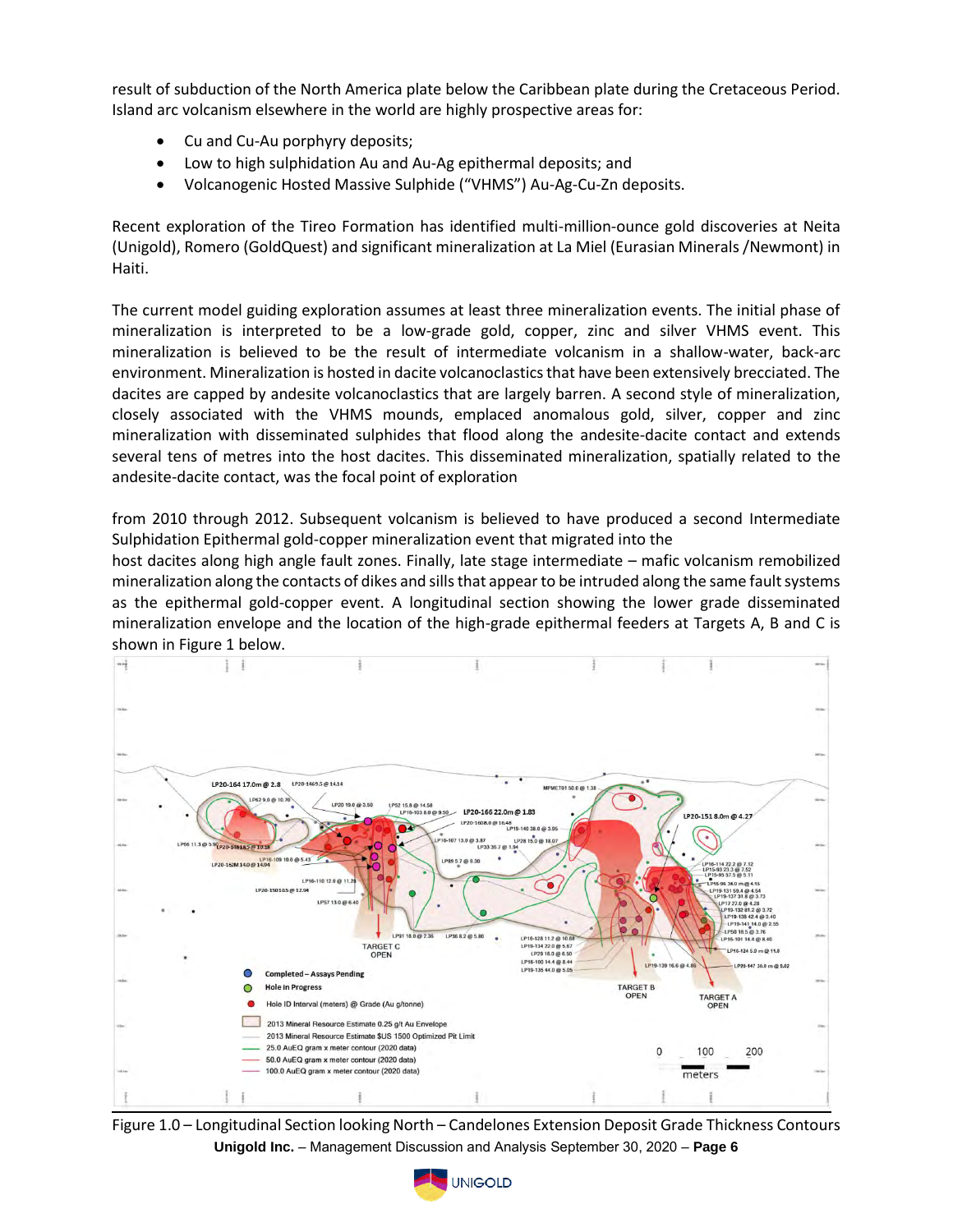Significant drill results for the period include:

| LP20-147 326.5-356.5m | 30.0m averaging 9.02 g/t Au, 5.1 g/t Ag, 0.6% Cu, 0.0% Zn;    |
|-----------------------|---------------------------------------------------------------|
| LP20-160 175.0-183.0m | 8.0m averaging 16.48 g/t Au, 57.7 g/t Ag, 0.3% Cu, 0.8% Zn;   |
| LP20-162 146.0-160.0m | 14.0m averaging 14.94 g/t Au, 51.6 g/t Ag, 0.3% Cu, 3.6% Zn;  |
| and 183.0-189.0m      | 6.0m averaging 10.3 g/t Au, 5.0 g/t Ag, 0.3% Cu and 1.7% Zn;  |
| LP20-164 168.0-185.0m | 17.0m averaging 2.8 g/t Au, 12.0 g/t Ag, 0.2% Cu and 1.8% Zn; |
| LP20-166 110.0-132.0m | 22.0m averaging 1.83 g/t Au, 9.0 g/t Ag, 0.3% Cu and 2.5% Zn; |
| LP20-151 228.0-236.0m | 8.0m averaging 4.27 g/t Au, 1.3 g/t Ag, 0.1% Cu and 0.6% Zn.  |

The intervals summarized above are reported as drilled interval length and not true width. True width cannot be estimated at this time due to insufficient information.

#### Exploration Activity

For historical exploration activity, from 2007 to late 2019, see Unigold Annual Reports.

#### Recent Activity

As at September 30, 2020, a total of 551 diamond drill holes totalling 132,423 metres have been completed, the vast majority (503 holes – 122,682 metres) centered in and around the Candelones deposits. In late March 2020 operations were suspended due to travel restrictions related to the global COVID19 pandemic. No drilling was completed between April 1 and August 25, 2020. Active exploration drilling resumed on August 26, 2020 with a planned 15,000 metre drill program.

| <b>Compilation data</b>         | <b>YTD 2020</b> | 2019  | <b>PROJECT TO DATE</b> |
|---------------------------------|-----------------|-------|------------------------|
| Oxide test pits                 |                 |       | 31                     |
| Drilling - holes                | 22              | 35    | 551                    |
| Drilling - metres               | 9061            | 5,434 | 132,423                |
| Trenching - metres              |                 |       | 31,559                 |
| Geochemical analysis            | 2579            | 3474  | 148,750                |
|                                 |                 |       |                        |
| Grab samples                    |                 |       | 11,089                 |
| Soil samples                    |                 |       | 32,704                 |
| Stream samples                  |                 |       | 884                    |
| Induced polarization lines - km |                 |       | 196                    |
| Magnetic survey lines - km      |                 |       | 687                    |

Project to date work includes:

Four (4), 200 kg, metallurgical bulk samples were collected in Q4 2019 from oxide and sulphide mineralization. The bulk samples were received at Bureau Veritas Minerals where metallurgical testing was performed under the supervision of Mr. Richard Gowans B.Sc. P.Eng., President and Principal Metallurgist, MICON.

The four (4), 200 kg composite samples were comprised of the following material for testing:

- a. Low grade oxide mineralization Candelones Main and Connector;
- b. early-stage low-grade disseminated sulphide mineralization Candelones Extension;
- c. later epithermal overprint sulphide mineralization Candelones Extension, and

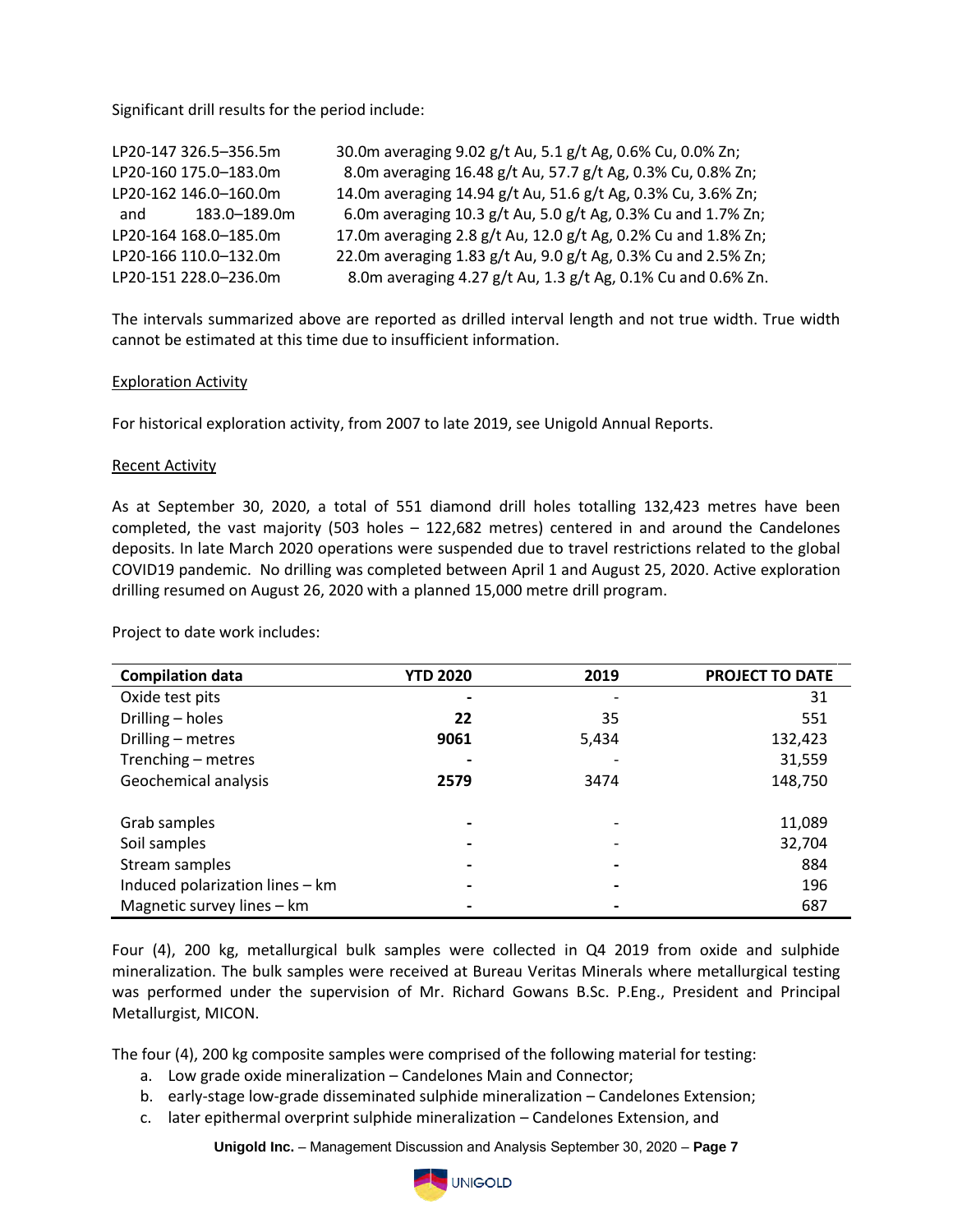d. late-stage epithermal feeder sulphide mineralization Candelones Extension.

Testing demonstrated gravity recoveries ranging from 13% and 53% gold, with the highest gravity recoveries reported from late-stage epithermal feeder sulphide mineralization (type d above). All of the sulphide mineralization showed standard flotation recoveries of 92% to 97% gold, 89% to

98% silver and 98% to 99% copper to a bulk sulphide rougher concentrate. Gold recovery through standard bottle roll leaching of the flotation sulphide concentrate showed recoveries of up to 88% for the late-stage epithermal mineralization (type d above), with silver recoveries of up to 55%. Preliminary standard leach gold recoveries of the early-stage and overprint sulphide composite samples (type b and c above) ranged between 30% and 47%. Preliminary copper flotation testwork on epithermal mineralization (type c and d above) has shown that copper-gold-silver concentrates can be produced at marketable copper grades with low mass pulls. Disseminated mineralization (type b above) could not produce a copper concentrate at marketable grades, similar to results obtained in 2013 metallurgical tests. Tests were conducted on grind sizes between 33 and 77 microns. Recoveries from epithermal mineralization at Candelones do not appear to be sensitive to grind size.

Metallurgical testing of the oxide composite (type a above) culminated in preliminary column tests. Early results indicated 80% gold and 24% silver recoveries in 3 days of leaching. Column tests were stopped after thirty days with approximately 85% gold and 35% silver recovery recorded. The fast leach kinetics in the column tests indicate that heap leaching may be a viable alternative for the at-surface oxide mineralization at the Candelones Main and Connector deposits.

Further metallurgical tests will be conducted in Q4/20 and Q1/21. These chemical and mineralogical analysis will further characterize the Candelones mineralization. Leaching tests on transition mineralization related to the oxide resource at Candelones will help determine the final pit shape for any operation involving the oxide mineralization. Further floatation testwork on the sulphide mineralization will optimize process variables for the recovery of gold, silver and copper. These tests should culminate in process flowsheets for oxide and sulphide mineralization. Finally, preliminary standard geochemical tests will be used to characterize the tailings from the optimized process to allow more effective design of tailings facilities at a future operation.

The material categories of cumulative exploration and evaluation assets are summarized below:

|                                                      | <b>Balance</b> | 2020             | <b>Balance</b> |
|------------------------------------------------------|----------------|------------------|----------------|
|                                                      | Dec. 31, 2019  | <b>Additions</b> | Sep. 30, 2020  |
|                                                      |                |                  |                |
| Geology/Field                                        |                |                  |                |
| Drilling (including supplies and logistics expenses) | \$13,677,508   | \$527,260        | \$14,204,768   |
| Consulting (contract geologists and other technical  |                |                  |                |
| specialists)                                         | 6,991,167      | 215,012          | 7,206,179      |
| Wages and salaries                                   | 5,194,142      | 199,551          | 5,393,693      |
| Camp and field expense (including geochemistry and   |                |                  |                |
| geophysics)                                          | 2,309,772      | 200,930          | 2,510,702      |
| Travel, domestic and international                   | 1,631,162      | 1,660            | 1,632,822      |
| <b>Community Social Responsibility (CSR)</b>         | 62,452         | 102,609          | 169,079        |
| Environment                                          | 17,154         | 6,790            | 23,944         |
| <b>Technical studies/Analysis</b>                    |                |                  |                |
| Laboratory analysis                                  | 4,759,031      | 177,058          | 4,936,089      |
| <b>Financial/Administrative Support</b>              |                |                  |                |

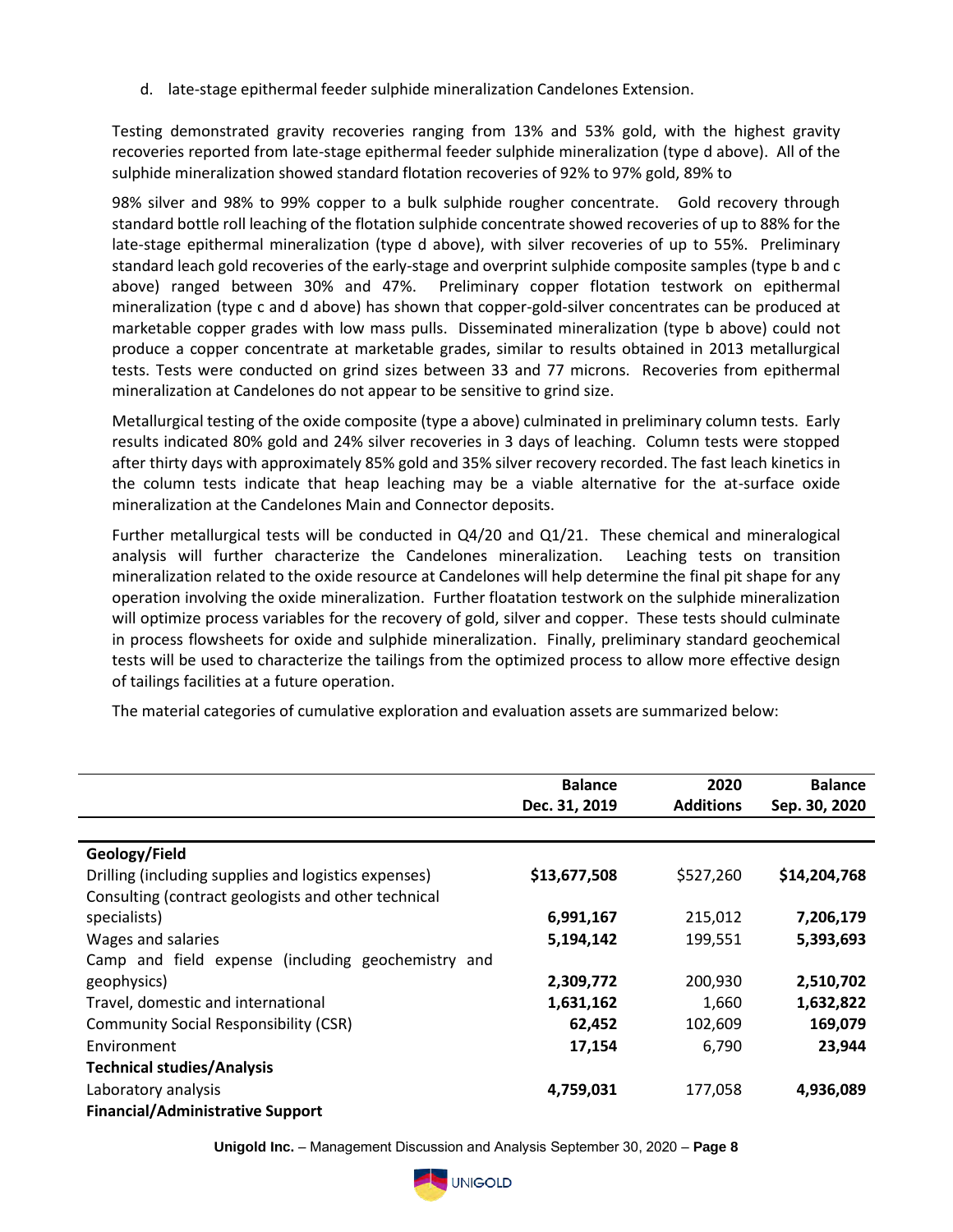| Taxes and duties               | 405.872      | 163.795     | 569.667      |
|--------------------------------|--------------|-------------|--------------|
| Other G&A, legal, depreciation | 6.712.710    | 177.058     | 6.856.347    |
|                                | \$41,760,970 | \$1,742,321 | \$43,503,291 |

On August 27, 2020 the Corporation announced an updated mineral resource estimate for the Candelones deposits. The objective of this estimate was to move a substantial portion of the oxide resource into the measured and indicated categories by incorporating all of the work on those deposits up to that date. The underlying sulphide resources were restated based on new CIM definitions but did not include any drilling past 2015. Pit constrained Measured and Indicated Oxide Resources of 3.43 M tonnes averaging 0.84 g/t Au (92,000 ozs Au contained) were identified in a low strip starter pit. A further Inferred Oxide Resource of 1.61 M tonnes averaging 0.74 g/t Au (38,000 ozs Au) within the same starter pit was also identified. The underlying sulphides were restated as pit-constrained Inferred Resources of 29.4 million tonnes averaging 1.61 g/t Au (1.518 million ozs Au contained) and a further 3.8 million tonnes of material below the pit grading 2.39 g/t Au (295,000 oz Au contained). A technical report titled "Updated Mineral Resource Estimate For The Candelones Project, Neita Concession, Dominican Republic" has been filed on SEDAR and is available on the Corporation's website www.unigoldinc.com. The Technical Report, with an effective date of August 17, 2020, provides the required technical disclosure supporting the Corporation's recent upgrade of oxide resources to the Measured and Indicated categories. The Corporation expects to update the sulphide resource estimate, utilizing high-grade intercepts from 2015 to 2020 and assuming underground mining techniques, after the current 15,000 metre drill program is complete.

## *Exploration Outlook*

The 2020 exploration program was halted in late March 2020 due to a COVID related shutdown. The planned exploration work was subsequently re-evaluated given the travel restrictions that have been enforced by both the Canadian and Dominican governments. Drilling operations resumed August 26, 2020. Drilling operations are being managed in country by Unigold's Dominican based management team. Technical supervision is being managed remotely by Unigold's technical staff.

Some of the proposed work program has been deferred into 2021. Drilling, metallurgical work and engineering studies in the second half of 2020, and geophysical work has been deferred into 2021.

#### *B. Financial Performance*

#### **FINANCIAL POSITION AND CORPORATE SPENDING**

At September 30, 2020:

- Unigold has \$5,789,839 cash to settle accounts payables and accrued liabilities of \$499,686 (2019 - \$1,372,210 cash to settle \$94,663 accounts payables and accrued liabilities); and
- The Corporation had receivables of \$127,366 which is principally recoverable HST and prepaid expenses of \$976,977 – primarily comprised of: \$590,000 deposit for two drills, \$259,697 for prepaid investor relations and market awareness services, \$54,445 for prepaid D&O, commercial, marine and medical insurance premiums and \$63,394 retainer for geological services.

During the nine months ended September 30, 2020:

- Unigold completed an equity raise of \$6,000,000 with the issuance of 33,333,334 units ("Units"); each Unit is comprised of one common share of Unigold and one-half common share purchase warrant ("Warrant"). Each Warrant entitles the holder to purchase one common share of Unigold at \$0.30 up to June 23, 2022;
- **Unigold Inc.** Management Discussion and Analysis September 30, 2020 **Page 9** Realized on proceeds of \$2,218,270 from the exercise of warrants and stock options;

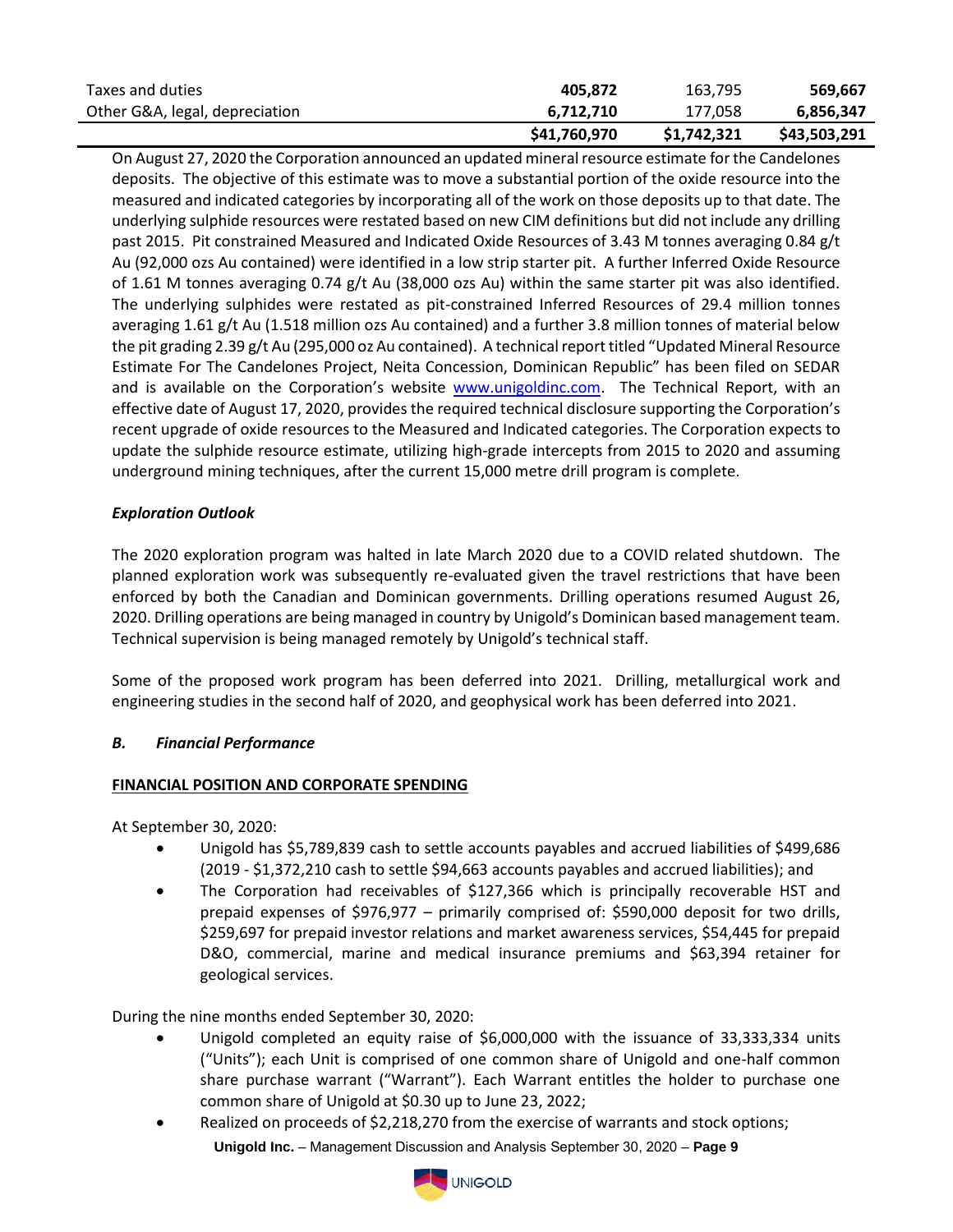- expended  $$1,742,321$  on exploration at Neita primarily on lab analysis, metallurgy consulting costs, camp and field expenses and ongoing security and technical services at site; and
- the Corporation recorded an operations loss of \$921,827 compared with a loss of \$426,519 in 2019; the Corporation also recorded \$798,828 (2019 - \$311,301) share-based compensation expense for the estimated fair value of certain stock options granted during the Reporting Period.

Increased corporate costs in 2020 resulted primarily from:

- an increase in the budget/spending for investor relations and market awareness to \$133,061 up from \$88,701 in 2019. The increase was comprised of travel and fees for trade shows and conferences for marketing and conducting broker presentations in anticipation of a significant private placement raise for 2020 and the engagement of an investor relations team to increase market awareness including a re-branding;
- an aggregate of \$67,500 in corporate service monthly costs paid to Grove; in 2019 these services were provided by an inhouse CFO and corporate services firm on an 'as needed' basis. Effective February 1, 2020 the former CFO resigned, and Grove was engaged;
- salaries and wages increased from \$213,676 in 2019 to \$372,716 principally due to: a full nine months' recording of the President's compensation, an overlap of compensation paid to the former and current CFO and Corporate Secretary, during the transition phase while bringing Grove on board and changing the status of the COO from consultant to full time employee;
- additional fees were paid to the TSXV for increased sustaining fees due to increased shareholdings from 2019 Offering and increased public disclosure through SEDAR and press releases resulted in adding approximately \$15,000 to corporate costs;
- legal fees related to corporate matters increased by \$10,000 year-over-year principally due to the heightened operations and evaluations activities
- Increased insurance coverage for medical and travel for our team resulted in adding almost \$3,000 to overhead for the period;
- due to the increased exploration and corporate activity in 2019, the annual audit cost was approximately \$7,000 higher than expected; and
- enhanced networking and computer purchases accounted for almost \$8,000 extra spending to ensure communication capacity for the Corporation's telecommunications.

## *Quarterly Financial Information (Unaudited)*

The following table sets out selected financial information derived from the Corporation's consolidated financial statements for each of the eight most recently completed quarters:

|                                      | 2020           |                |        |        | 2019           |                |                          |        |
|--------------------------------------|----------------|----------------|--------|--------|----------------|----------------|--------------------------|--------|
| (\$ thousands,<br>except per share   |                |                |        |        |                |                |                          |        |
| amounts)                             | Q <sub>3</sub> | Q <sub>2</sub> | Q1     | Q4     | Q <sub>3</sub> | Q <sub>2</sub> | Q1                       | Q4     |
| Revenue - interest                   |                |                | -      |        |                |                | $\overline{\phantom{0}}$ |        |
| Net loss                             | (1,246)        | (206)          | (258)  | (310)  | (487)          | (143)          | (112)                    | (117)  |
| Net loss per share:                  |                |                |        |        |                |                |                          |        |
| Basic and diluted                    | (0.01)         | (0.00)         | (0.00) | (0.01) | (0.01)         | (0.00)         | (0.00)                   | (0.00) |
| <b>Exploration and</b><br>evaluation |                |                |        |        |                |                |                          |        |
| expenditures                         | 632            | 250            | 860    | 1,166  | 227            | 91             | 69                       | 249    |

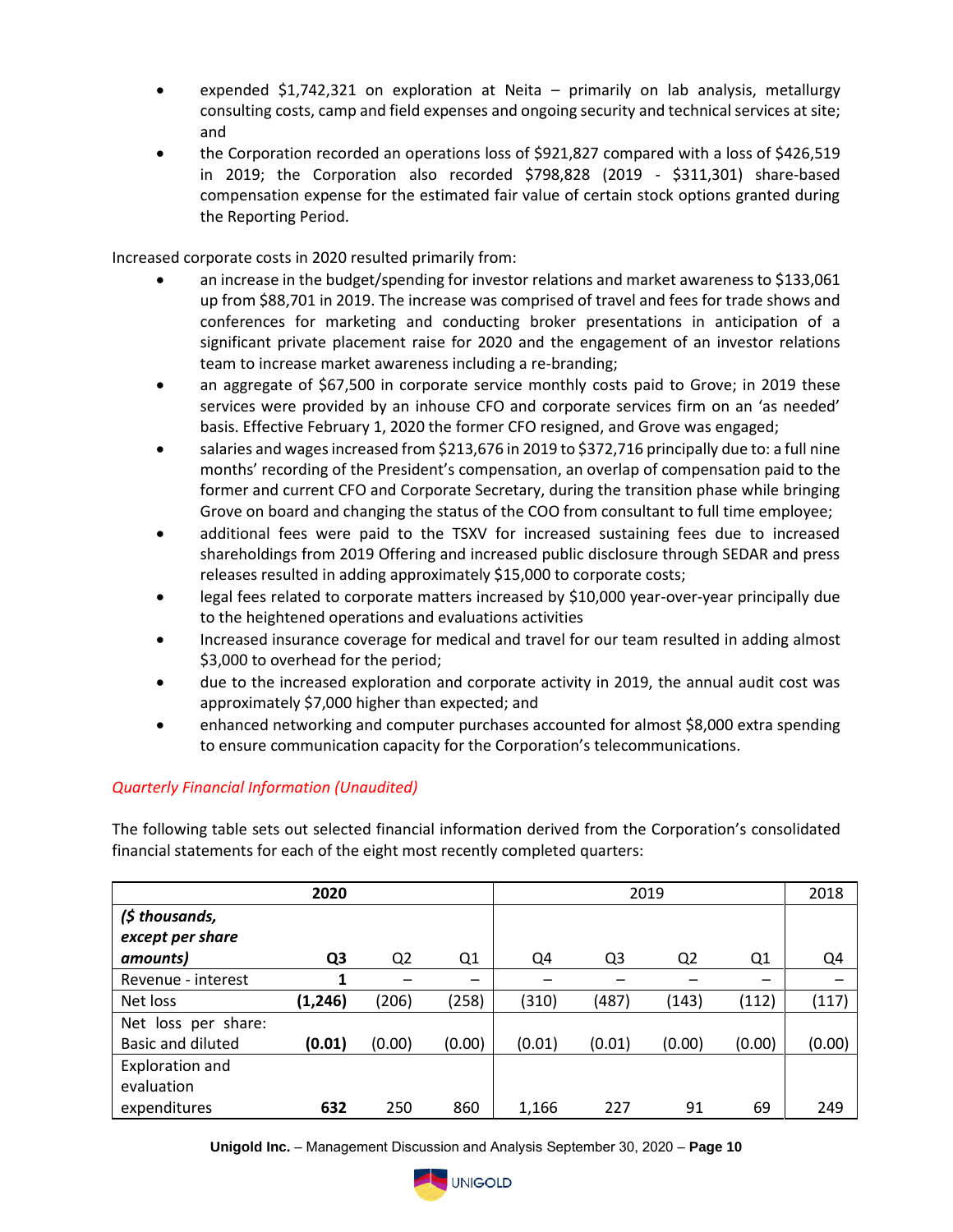Acquisition of exploration and evaluation activities varies on the level and type of activity with drilling consuming the most funds.

For the nine months ended September 30, 2020, restrictions mandated by the DR and Canadian government had a significant impact on site operations. Staffing at the project was reduced to a minimum, drilling was halted and travel to and from the DR by the technical team ceased. However, this period provided an opportunity for increased laboratory analysis, the expansion of metallurgical study and a revamping of our data room. In Canada, Management's focus was raising the next tranche of exploration funding through a non-brokered private placement, which was oversubscribed. A robust gold price and mindful marketing effort resulted in an increase in the market price of Unigold's common shares from \$0.15 to a high of \$0.60 during the period.

In general, period-over-period expense increases were consistent with those explained above in the performance section.

## *5. Liquidity and Capital Resources*

The Corporation considers the capital that it manages to include share capital, warrants, contributed surplus and deficit, which at September 30, 2020 was \$50,533,199 (December 31, 2019) - \$43,641,646. The Corporation manages and makes adjustments to its capital structure based on the funds needed in order to support the acquisition, exploration and development of mineral properties. Management does this in light of changes in economic conditions and the risk characteristics of the underlying assets. There has been no change with respect to the overall capital risk management strategy during the three months ended September 30, 2020.

Unigold has no producing properties and, consequently, has no current operating income or cash flow. Financing of the Corporation's activities to date has been primarily obtained from equity issuances. The continuing development of the Corporation's properties therefore depends on the Corporation's future ability to obtain additional financing.

As of September 30, 2020, the Corporation had a cash balance of \$5,789,839 (December 31, 2019 – \$1,372,210) and working capital of \$6,394,496 (December 31, 2019 – \$1,369,434). Management believes the Corporation is well funded to meet its short-term financial obligations for 2020. However, additional funding needs may arise depending on 2020 exploration results.

## *6. Compensation and Key Management*

Prior to January 1, 2020 the Corporation contracted corporate services from a third-party provider ("DSA"); such services included corporate secretarial, corporate communications and administration assistance (the "Services").

Effective January 1, 2020, the Corporation entered into an agreement with Grove, a new third-party provider to deliver the Services (now including CFO services), to the Corporation.

During the three and nine months ended September 30, 2020 and 2019, compensation expense included in the Condensed Consolidated Statement of Loss and Comprehensive Loss of the Corporation, was comprised as follows:

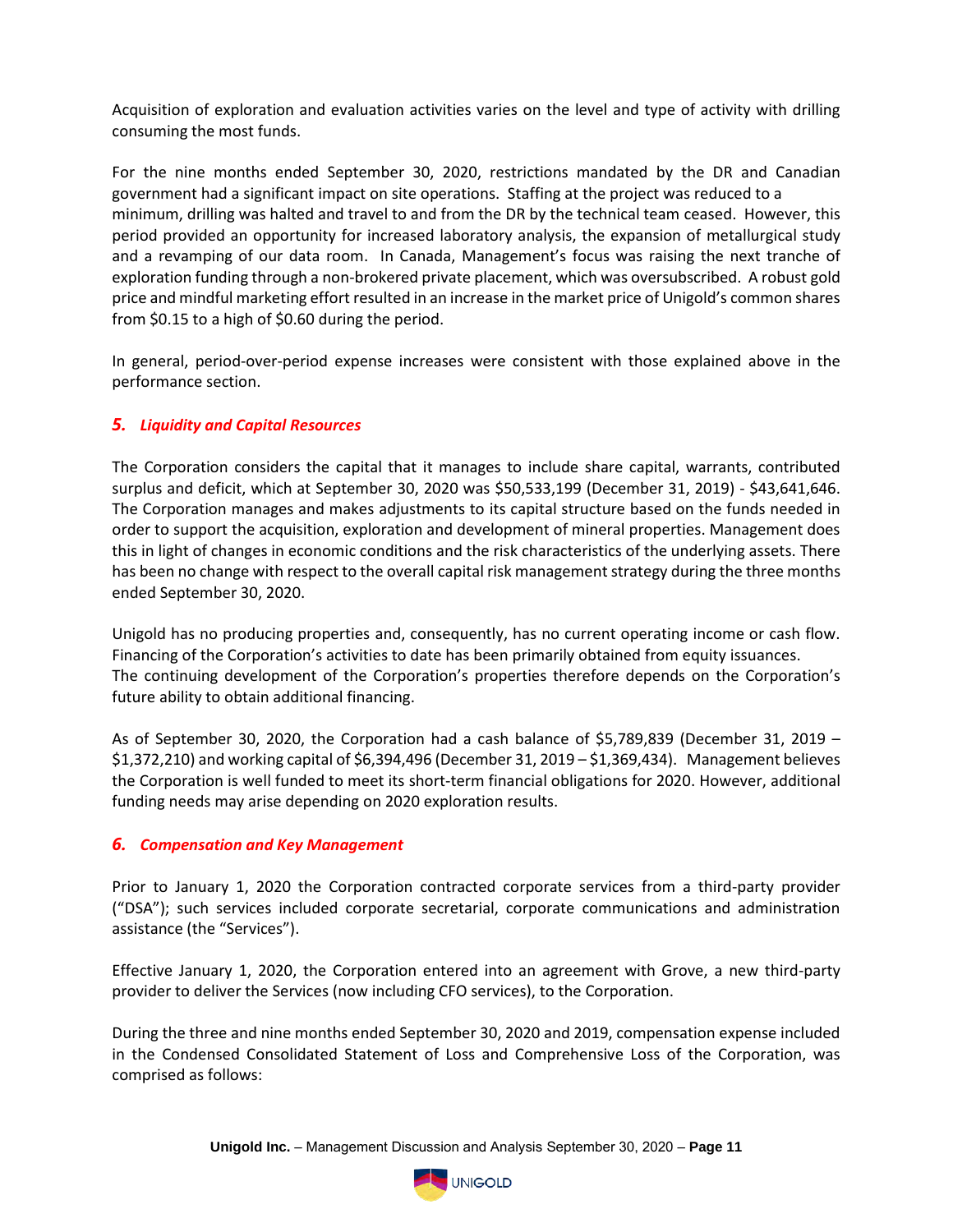|                               | Three months ended<br>September 30, |           |             | Nine months ended<br>September 30, |
|-------------------------------|-------------------------------------|-----------|-------------|------------------------------------|
|                               | 2020                                | 2019      | 2020        | 2019                               |
| CEO, COO, Corporate Secretary |                                     |           |             |                                    |
| and current and former CFO    | \$145,395                           | \$46,017  | \$532,424   | \$108,676                          |
| Directors' fees               | 35,000                              | 35,000    | 105,000     | 105,000                            |
| Share-based compensation      | 788,492                             | 311,101   | 798,828     | 311,301                            |
|                               | \$967,887                           | \$392,118 | \$1,436,252 | \$524,977                          |

## *7. Related Party Transactions*

The Corporation's related parties as defined by IAS 24, *Related Party Disclosures*, include the Corporation's subsidiaries (*note 1*), the Board of Directors, close family members and enterprises that are controlled by these individuals and key management as well as certain persons performing similar functions.

During the nine-month period ended September 30, 2020, the Corporation entered into the following transactions with related parties:

|                                                                     | Three months ended<br>September 30, |          | Nine months ended<br>September 30, |          |
|---------------------------------------------------------------------|-------------------------------------|----------|------------------------------------|----------|
|                                                                     | 2020                                | 2019     | 2020                               | 2019     |
| Aggregate compensation paid to<br>companies controlled<br>bv<br>kev |                                     |          |                                    |          |
| $\left $ management persons $(1)(2)(3)(4)\right $                   | \$51,061                            | \$24,921 | \$327,864                          | \$56,614 |

(a) For the three months ended September 30, 2020, \$22,500 (2019 - \$nil) was paid to a corporate services provider Grove Corporate Services ("Grove") for management services (the "Services") including those provided by the Chief Financial Officer ("CFO") and Corporate Secretary;

(b) For the nine months ended September 30, 2020, \$67,500 (2019 - \$nil) was paid to Grove for the Services;

 $(c)$  For the three months ended September 30, 2020, a total of \$51,061 (2019 - \$24,921) was paid to a company ("Hanson") controlled by the Chief Operating Officer ("COO") for technical services provided by Hanson and its employees;

(d) For the nine months ended September 30, 2020, a total of \$327,864 (2019 - \$56,614) was paid to Hanson for technical consulting services. Effective August 1, 2020 the COO became a full-time employee of the Corporation;

-These transactions were in the normal course of operations.

## *8. Commitments, Contingencies and Contractual Obligations*

The Corporation's exploration activities are subject to various federal, provincial and international laws and regulations governing the protection of the environment. These laws and regulations are continually changing and generally becoming more restrictive. The Corporation conducts its operations so as to protect public health and the environment and believes its operations are materially in compliance with all applicable laws and regulations. The Corporation plans to make expenditures, in the future, to comply with such laws and regulations, as applicable.

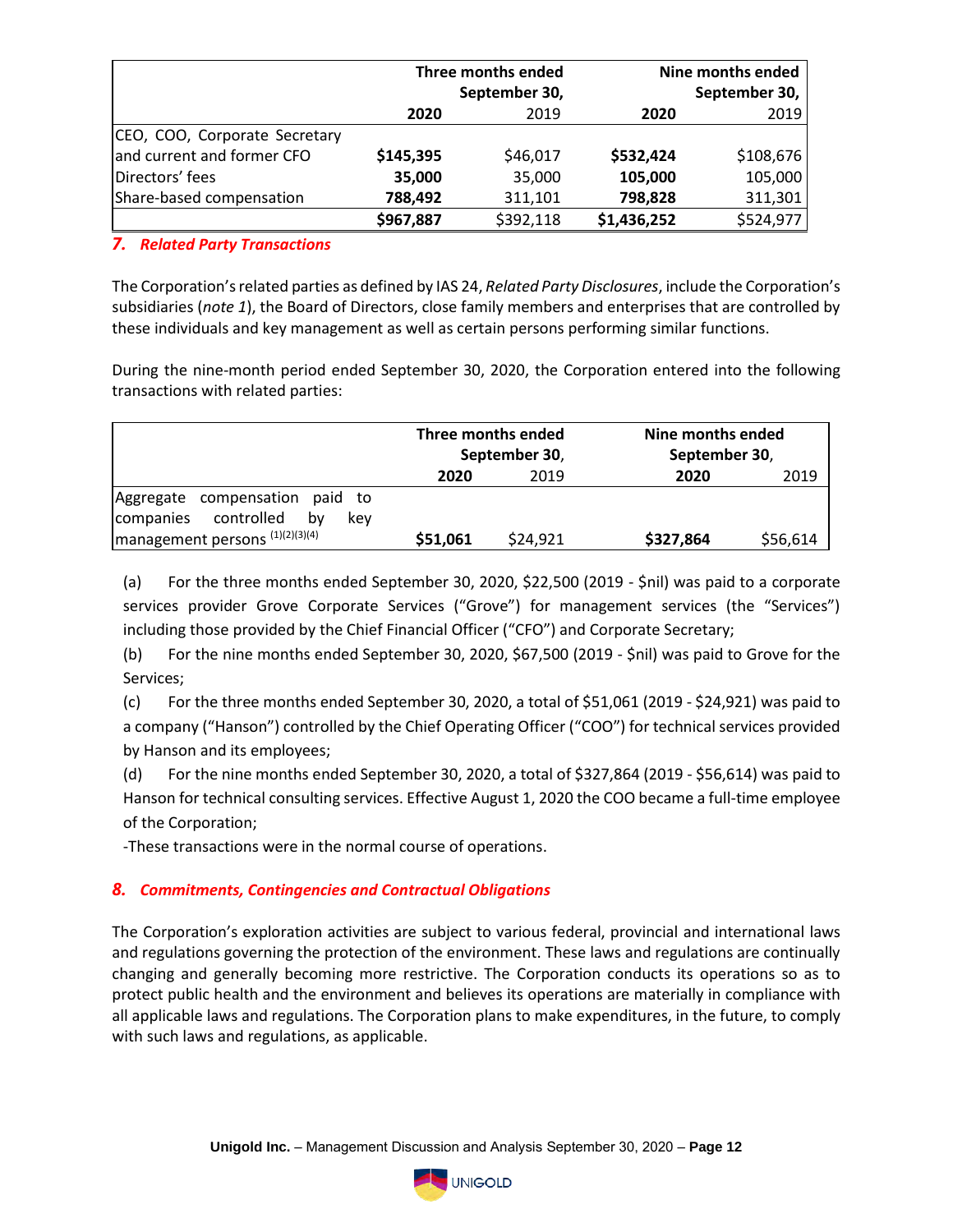#### **Contractual Obligations**

Typically, the Corporation enters into agreements with time periods no longer than 12 months. Currently, the minimum contractual payments over the next five years are as follows:

| Year                                                                            | <b>Total</b> | 2020      | 2021      | 2022 | 2023 | 2024                     |
|---------------------------------------------------------------------------------|--------------|-----------|-----------|------|------|--------------------------|
| Office lease                                                                    | \$11,400     | \$5,700   | \$5,700   |      | 5-   | 5-                       |
| Services<br>Toronto<br>$\overline{\phantom{m}}$<br>Dominican<br>and<br>Republic | 655,000      | 350,000   | 305,000   | --   | -    | $\overline{\phantom{0}}$ |
|                                                                                 | \$666,400    | \$355,700 | \$310,700 | כ–   |      |                          |

See note 14(e) - Commitments and Contingencies.

#### **2015 Private Placement**

In connection with a 2015 private placement, Osisko holds an option to purchase a 2% net smelter return ("NSR") royalty on Unigold's Neita property for a consideration of \$2,000,000, exercisable 90 days following the delivery of a feasibility study. Once exercised, Unigold will have the right to repurchase a 1% NSR (being 50% of the 2% NSR held by Osisko) for \$1,000,000 until 90 days following the achievement of commercial production.

#### **Employment Contracts**

The Corporation is a party to certain corporate and technical employment contracts. If the employees are terminated for 'other than cause' or 'change of control', then the employees shall be entitled to severance payments equal to 12 months'compensation. Directors'fees are set at \$20,000 per annum, per director. The Chair of the Audit Committee receives an additional \$20,000 per annum, for serving in that role. The Dominican Republic has laws requiring severance payments if those employees are terminated. At September 30, 2020, the liability is approximately CAD \$118,400. This figure changes subject to fluctuating foreign exchange rates and the number of employees hired. As the likelihood of the terminations taking place is not determinable, the contingent payments have not been reflected in the Interim Financial Statements.

#### *9. Trend Information*

There are no major trends that are anticipated to have a material effect on the Corporation's financial condition and results of operations in the near future.

#### *10. Off-Balance Sheet Arrangements*

The Corporation has no off-balance sheet arrangements, no capital lease agreements and no long-term debt obligations.

## *11. Proposed Transactions*

There are no proposed transactions that will materially affect the performance of the Corporation. However, as is typical of the gold exploration sector, Unigold's Management is continually reviewing potential property acquisition, investment and joint venture transactions and opportunities.

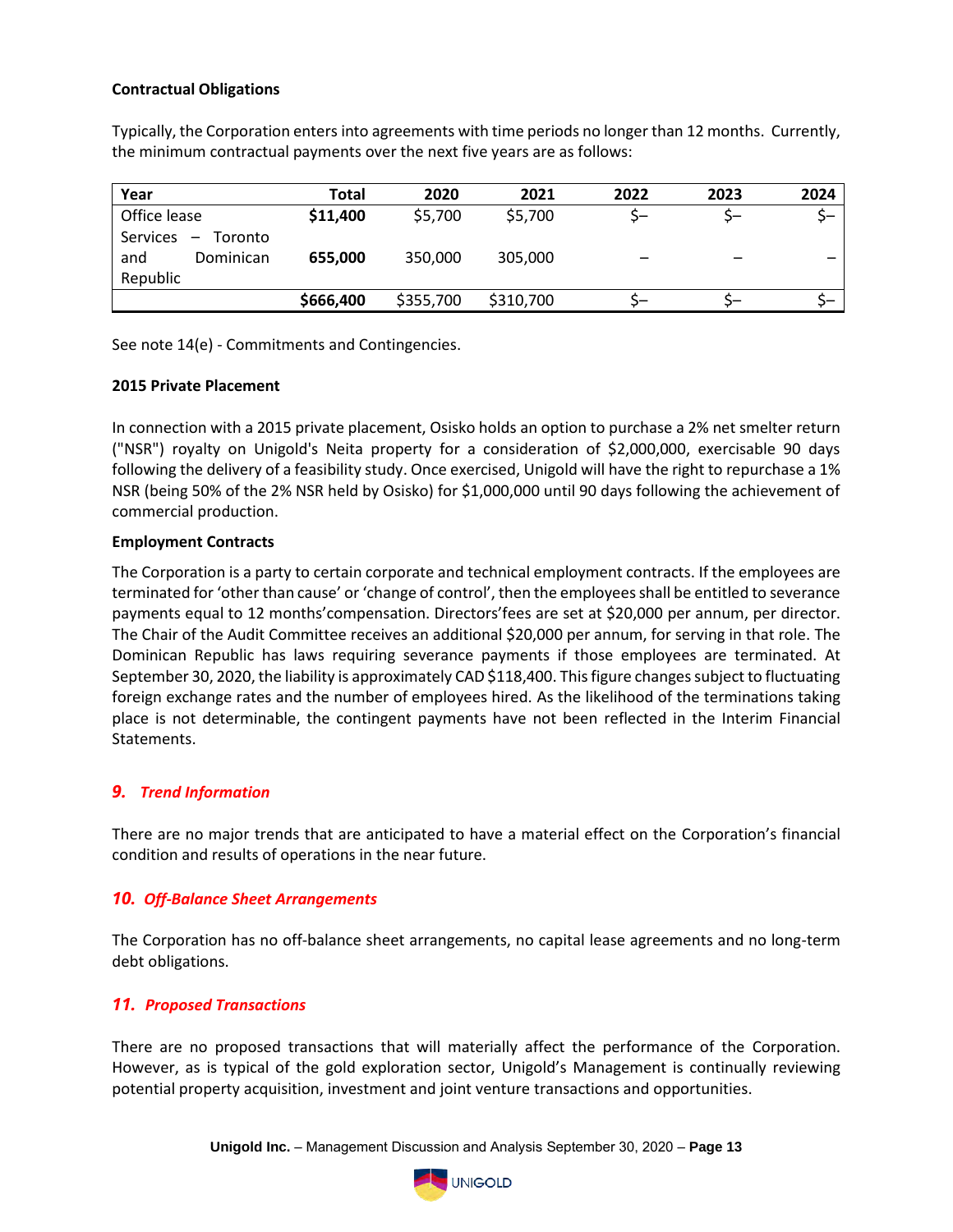## *12. Significant Accounting Judgments and Estimates*

The Corporation prepares its Interim and Annual Financial Statements in accordance with IFRS. The most significant accounting estimates are the policy of capitalizing exploration costs on its properties and the valuation of such properties, and the share-based compensation calculation.

The Corporation reviews its portfolio of exploration properties on an annual basis to determine whether a write-down of the capitalized cost of any property is required. The recoverability of the amounts shown for exploration properties and deferred exploration and evaluation assets is dependent on the existence of economically recoverable reserves, and the ability to obtain financing to complete the development of such reserves.

The Corporation uses the Black-Scholes model to determine the fair value of options and warrants. The main factor affecting the estimates of share-based compensation is the stock price volatility used. The Corporation uses the historical price data and comparables in the estimate of future volatilities.

See note 2 in the Annual Financial Statements – *Significant Accounting Judgments and Estimates.*

#### *13. Risks and Uncertainties*

At the present time, Unigold does not hold any interest in a mining property in production. The Corporation's viability and potential successes lie in its ability to develop, exploit and generate revenue out of mineral deposits. Revenues, profitability and cash flow from any future mining operations involving the Corporation will be influenced by precious and/or base metal prices and by the relationship of such prices to production costs. Such prices have fluctuated widely and are affected by numerous factors beyond the Corporation's control.

#### **Permitting and Licencing**

On May 22, 2018, Unigold announced that the Ministry of Energy and Mines of the Dominican Republic had granted the Corporation the Neita Fase II Exploration Concession. The Concession is valid for a threeyear period after which there is a possibility of two additional one-year extensions. On November 2, 2018, Unigold announced that the environmental permit (the "Environmental Permit") for exploration on Neita had been approved by the Ministry of the Environment of the Dominican Republic. The Environmental Permit was valid for a two-year period. An application for an extension of the Environmental Permit was made to the Ministry of the Environment in Q2 2020. In mid-October 2020 the Environmental permit was extended for 60 days pending the review of the renewal application. In early November 2020, the permit was extended to May 21, 2021 to coincide with the anniversary of the Nieta Fase II exploration license. Unigold intends to apply for the first of two one-year extensions to the existing exploration permit in early 2021. The Ministry of Mines and Energy, in conjunction with the Ministry of the Environment, are working to streamline the permitting process by incorporating the environmental permit into the exploration licenses thereby allowing for a single application to cover both permits. Unigold's exploration properties are subject to ongoing renewal and application processes. Should renewals and applications not be granted, then the carrying value of the exploration properties and exploration and evaluation assets may be impaired.

#### *Novel Coronavirus ("COVID-19")*

In March 2020, the World Health Organization declared a global pandemic related to COVID 19. Its impact on world economies has been far-reaching and business around the world is being forced to cease or limit operations for long or indefinite periods of time. Measures taken to contain the spread of the virus, including travel bans, quarantines, social distancing, appropriate use of personal protection equipment

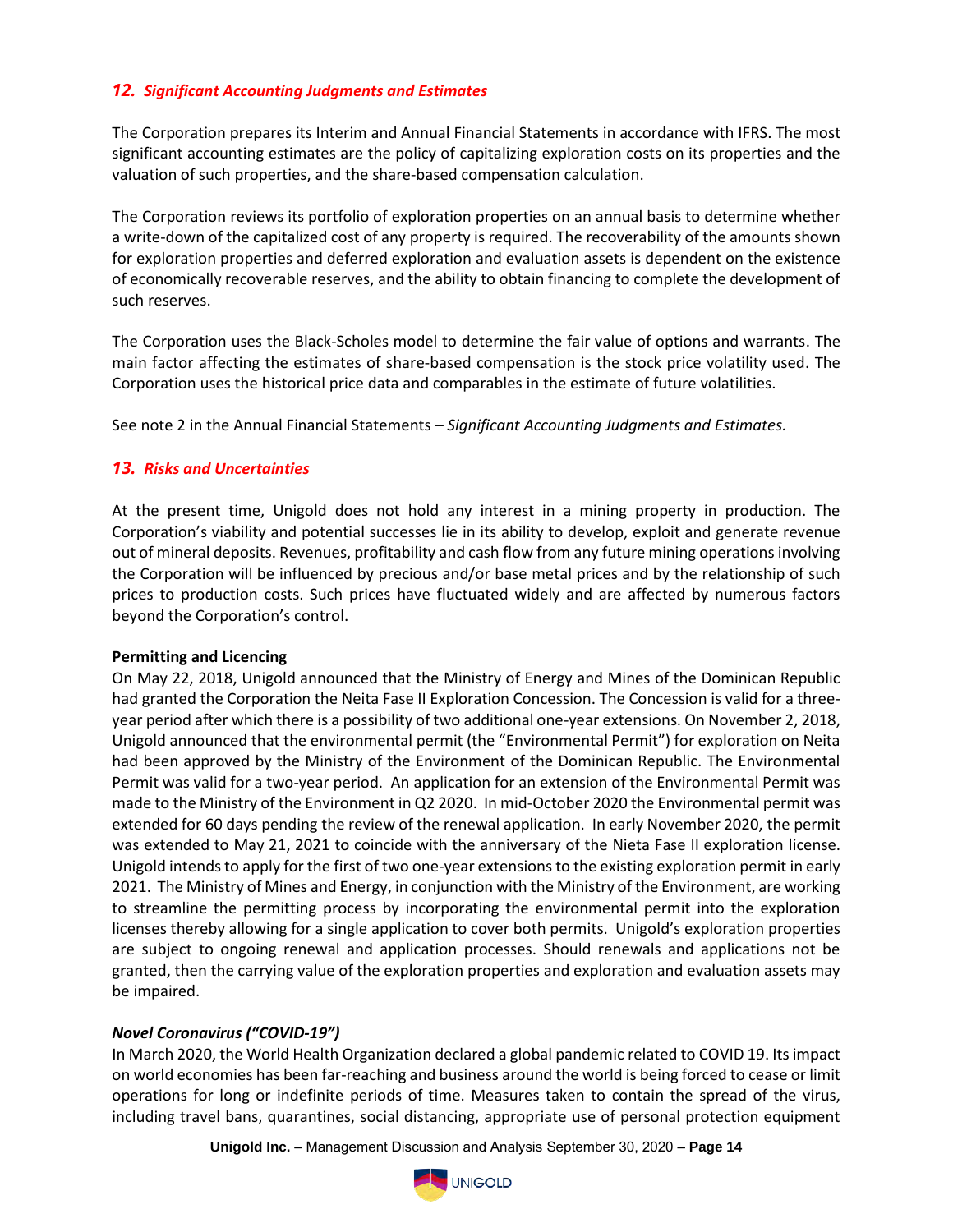("PPE"), and closures of non-essential services have triggered significant disruptions to business worldwide, resulting in and economic slowdown.

Global stock markets have also experienced high volatility and significant movement. Governments and central banks have responded with monetary and fiscal interventions to stabilize economic conditions. There is significant uncertainty surrounding COVID 19 and the extent and impact that it may have on our financial position and results, exploration activities, workers, partners, consultants, suppliers and on global financial markets is indeterminable at this time.

### *Nature of Mineral Exploration and Development Projects*

Mineral exploration is highly speculative in nature, involves many risks and frequently is non-productive. There is no assurance that exploration efforts will be successful. The exploration and development of mineral deposits involves significant financial and other risks over an extended period of time, which even a combination of careful evaluation, experience, and knowledge may not eliminate. Few mining properties that are explored are ultimately developed into producing mines. Major expenses are required to establish reserves by drilling and to construct mining and processing facilities. Large amounts of capital are frequently required to purchase necessary equipment. It is impossible to ensure that the current or proposed exploration programs on properties in which the Corporation has an interest will result in profitable commercial mining operations.

Success in establishing mineral reserves through exploration is the result of a number of factors, including the quality of management, the Corporation's level of geological and technical expertise, the quality of land available for exploration and other factors. Once mineralization is discovered, it may take several years in the initial phases of drilling until production is possible, during which time the economic feasibility of production may change. Substantial expenditures are required to establish proven and probable reserves through drilling, to determine the optimal metallurgical process to extract the metals from the ore and, in the case of new properties, to construct mining and processing facilities. Whether a deposit will be commercially viable depends on a number of factors, including the particular attributes of the deposit, such as its size and grade, costs and efficiencies of the recovery methods that can be employed, proximity to infrastructure, financing costs and governmental regulations, including regulations relating to prices, taxes, royalties, infrastructure, land use, importing and exporting of gold or silver, and environmental protection. The effect of these factors cannot be accurately predicted, but the combination of these factors may result in the Corporation not receiving an adequate return on its invested capital. Because of these uncertainties, no assurance can be given that exploration programmes will result in the establishment or expansion of resources or reserves.

## *The Corporation's Properties Are Subject to Title Risks*

The Corporation has taken all reasonable steps to ensure that it has proper title to its properties. However, the Corporation cannot provide any guarantees that there are no prior unregistered agreements, claims or defects that may result in the Corporation's title to its properties being challenged. A successful challenge to the precise area and location of these claims could result in the Corporation being unable to operate on its properties as anticipated or being unable to enforce its rights with respect to its properties, which could have a material and adverse effect on the Corporation's future cash flows, earnings, results of operations and financial condition.

## *The Corporation and Its Projects Are Subject to Risks of Operating in Foreign Countries*

The Corporation's projects are subject to the risks of operating in foreign countries. The Corporation's foreign operations and investments and its ability to carry on its business in the normal course may be adversely affected by political and economic considerations such as civil unrest, war (including in neighbouring states), terrorist actions, labour disputes, corruption, sovereign risk, political instability, the

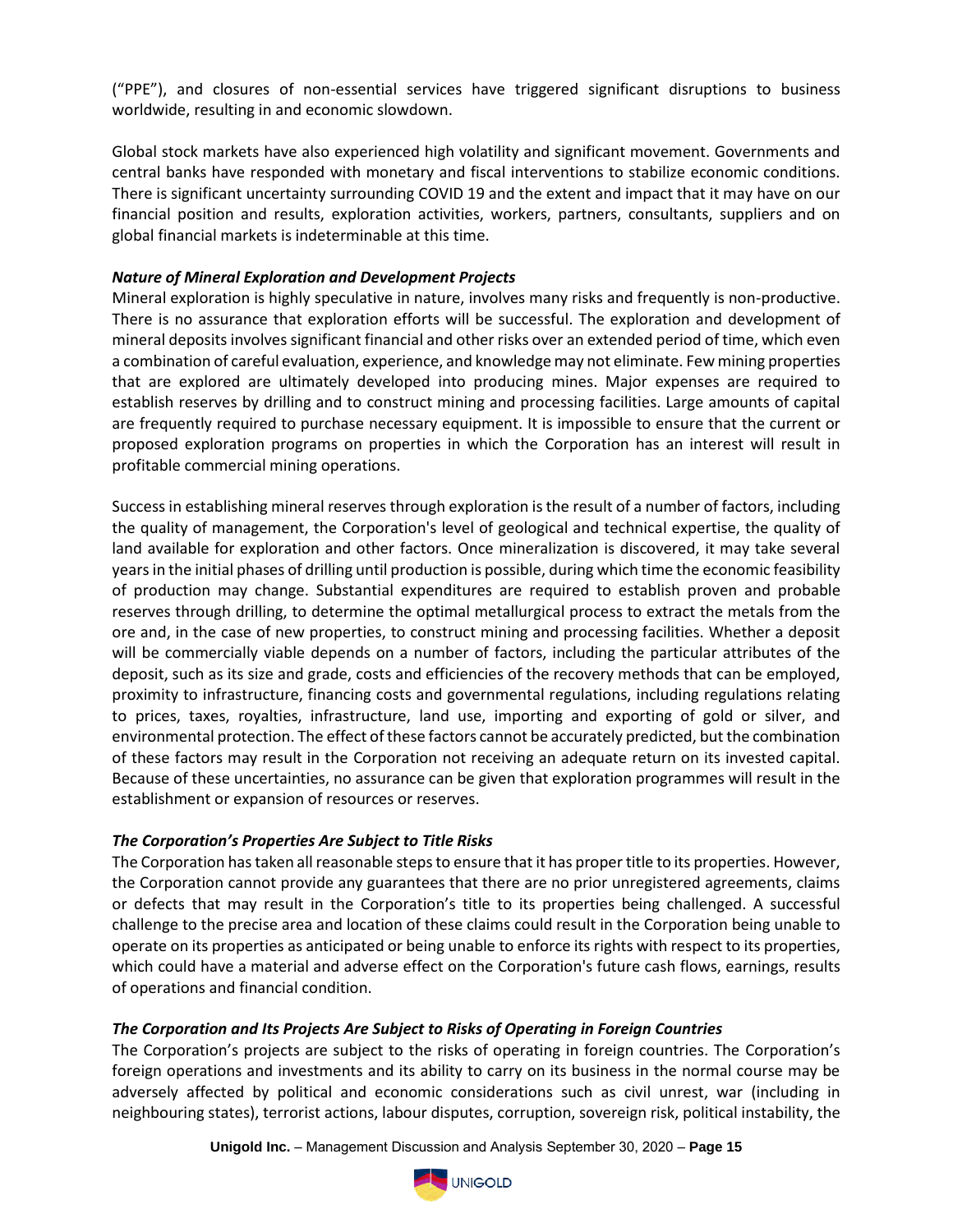failure of foreign parties, courts or governments to honour or enforce contractual relations, changing government regulations with respect to mining (including environmental requirements, taxation, land tenure, foreign investments, income repatriation and capital recovery), fluctuations in currency exchange and inflation rates, import and export restrictions, challenges to the Corporation's title to properties or mineral rights, problems renewing concessions and permits, opposition to mining from environmental or other non-governmental organizations, increased financing costs, instability due to economic underdevelopment, inadequate infrastructure, and the expropriation of property interests. In addition, the enforcement by Unigold of its legal rights to exploit its properties or to utilize its permits and concessions may not be recognized by the court systems in the Dominican Republic. The occurrence of one or more of these risks could have a material and adverse effect on the viability and financial performance of its foreign operations, which could have a material and adverse effect on the Corporation's future cash flows, earnings, results of operations and financial condition. Any of these events could also result in conditions that delay or prevent the Corporation from exploring or developing its properties even if economic quantities of minerals are found.

#### *Financing Risk*

To fund future investments in its mineral properties the Corporation requires capital. Dependent on exploration success results, the Corporation may not have sufficient working capital and may have to access the capital markets. Subject to economic conditions at the time, there can be no assurance the Corporation would be able to raise additional debt or equity financing on acceptable terms. If the Corporation cannot finance its future projects it could have a material and adverse effect on the Corporation's future cash flows, earnings, results of operations and financial condition.

#### *14. Environmental Matters*

In the risks section above, reference was made to several risks impacting on environment matters. Unigold believes that it is in compliance with all environmental regulations in the Dominican Republic and has made no provision for environmental remediation costs as such costs are believed to be immaterial. Environmental remediation of exploration sites is an ongoing and continuous activity.

#### *15. CSR, Safety, Health and Environment.*

The Corporation engages in and adheres to the principles of sound Corporate Social Responsibility with the local communities and people where it operates. While the Corporation recognizes that the funds to achieve these goals are derived from shareholders investment in the Corporation, it also believes that those same shareholders recognize that pragmatic and cost effective CSR activity benefits all stakeholders and enables ongoing field activity with the support of local leaders, government, landowners and the community in general.

There were no lost time accidents during the period. There were no reportable environmental compliance events during the period.

## *16. Future Accounting Changes*

#### *Accounting standards and interpretations issued but not yet adopted*

Certain pronouncements were issued by the IASB or the IFRIC that are mandatory for accounting periods on or after January 1, 2020 or later periods. Many are not applicable or do not have a significant impact to the Corporation and have been excluded. The following have not yet been adopted and are being evaluated to determine their impact on the Corporation.

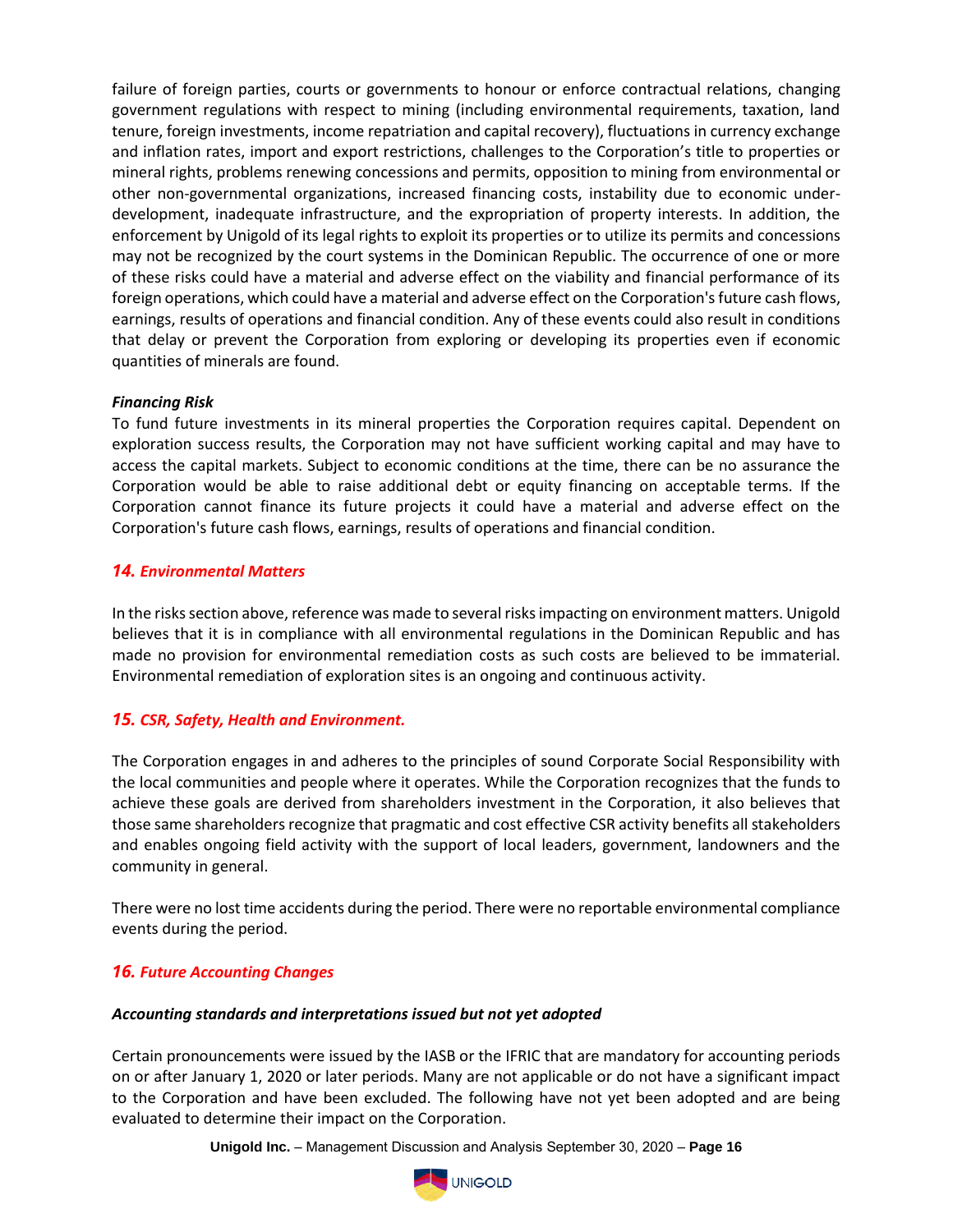• IAS 1 – Presentation of Financial Statements ("IAS 1") and IAS 8 – Accounting Policies, Changes in Accounting Estimates and Errors ("IAS 8") were amended in October 2018 to refine the definition of materiality and clarify its characteristics. The revised definition focuses on the idea that information is material if omitting, misstating or obscuring it could reasonably be expected to influence decisions that the primary users of general-purpose financial statements make on the basis of those financial statements. The amendments are effective for annual reporting periods beginning on or after January 1, 2020. Earlier adoption is permitted.

## *17. Financial Instruments*

#### *Fair Value*

IFRS requires that the Corporation disclose information about the fair value of its financial assets and liabilities. The carrying amounts for cash and cash equivalents, sundry receivables, accounts payable and accrued liabilities on the Statements of Financial Position approximate fair value because of the limited term of these instruments. Fair value estimates are made at the statement of financial position date based on relevant market information and information about the financial instrument. These estimates are subjective in nature and involve uncertainties in significant matters of judgment and therefore cannot be determined with precision. Changes in assumptions could significantly affect these estimates.

#### *Credit Risk*

Credit risk is the risk of loss associated with a counterparty's inability to fulfill its payment obligations. The Corporation's credit risk is primarily attributable to cash, other receivables, other financial assets and other investments. Cash is held with reputable Canadian financial institutions, from which management believes the risk of loss to be minimal. Financial instruments included in other receivables consist of harmonized sales tax due from the Federal Government of Canada. As at September 30, 2020, the Corporation has submitted refund claims for HST totalling \$108,369 to the Canada Revenue Agency. This process now has a significant lag as most of the HST department staff have been seconded to the emergency relief areas of federal finance. Management believes that the credit risk concentration with respect to financial instruments included in other receivables is minimal.

#### *Liquidity Risk*

The Corporation has in place a planning and budgeting process to help determine the funds required to support the Corporation's normal operating requirements on an ongoing basis and its capital, administrative, and exploration and evaluation expenditures. The Corporation ensures that there are sufficient funds to meet its short-term requirements, taking into account its anticipated cash flows from operations and its holdings of cash and cash equivalents.

As at September 30, 2020, the Corporation has working capital of  $$6,394,496$  (December 31, 2019 – \$1,369,434). As of September 30, 2020, the Corporation has a cash balance of \$5,789,839 (December 31, 2019 – \$1,372,210) to settle current accounts payable and accrued liabilities of \$499,6862 (December 31, 2019 – \$94,663). The Corporation's other current assets consist of other receivables of \$127,366 (December 31, 2019 – \$23,638) and other financial assets, prepaids and deposits of \$976,977 (December 31, 2019 – \$68,249).

See also *note 2* in the Interim Financial Statements - Going Concern.

#### *Market Risk*

At the present time, the Corporation does not hold any interest in a mining property that is in production. The Corporation's viability and potential success depends on its ability to develop, exploit, and generate

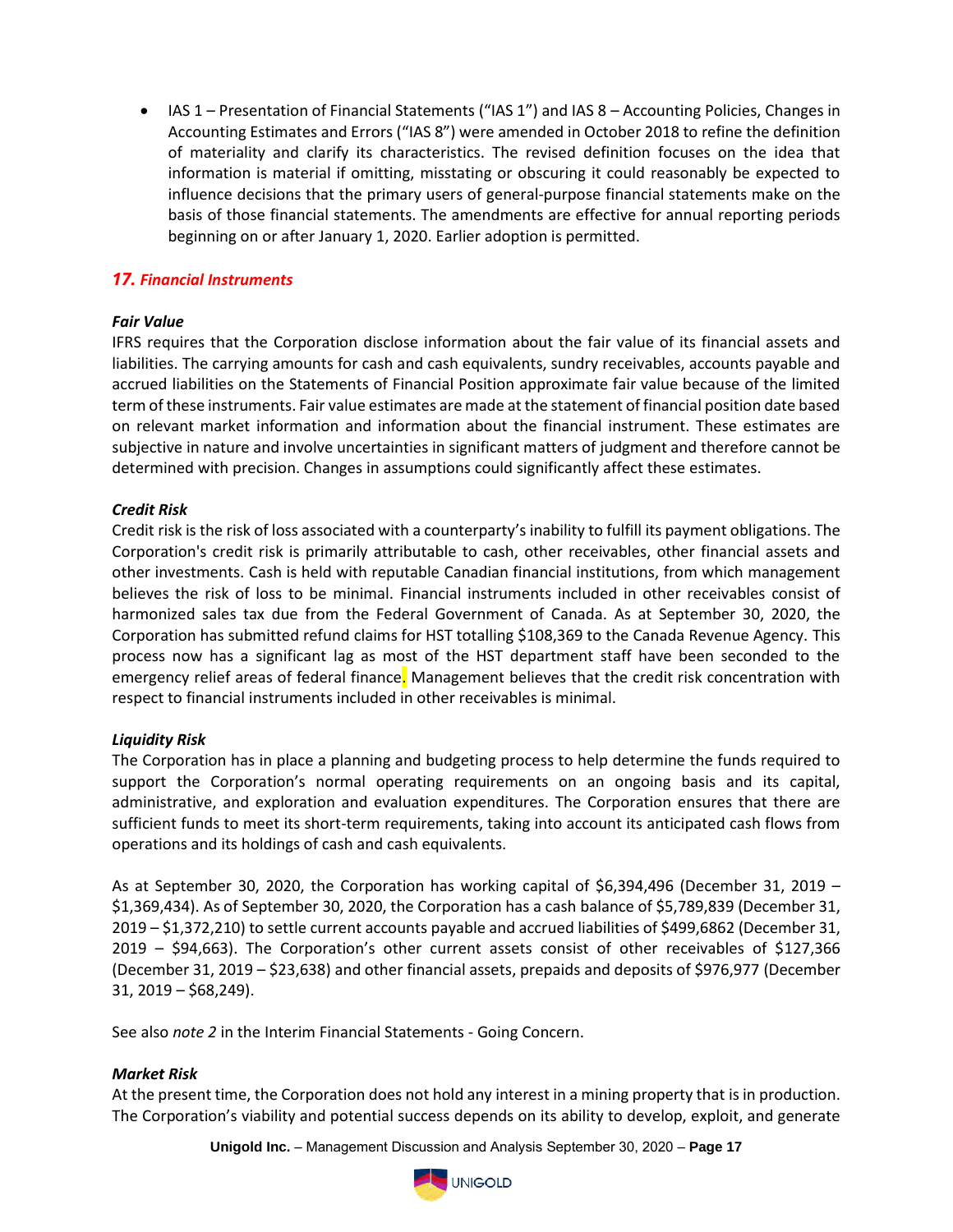revenue from the development of mineral deposits. Revenue, cash flow, and profits from any future mining operations in which the Corporation is involved will be influenced by precious and/or base metal prices and by the relationship of such prices to production costs. Such prices can fluctuate widely and are affected by numerous factors beyond the Corporation's control.

#### *Foreign Exchange Risk*

The Corporation's financings are in Canadian dollars, however certain of the Corporation's transactions with its subsidiaries, Unigold Resources Inc. and Unigold Dominicana, S.R.L., are incurred in foreign currencies of United States Dollars ("USD") and Dominican Republic Pesos ("DOP") and are therefore subject to gains or losses due to fluctuations in exchange rates. The Corporation is therefore subject to foreign exchange risk. As at September 30, 2020, the Corporation had foreign cash balances of the Canadian equivalent of \$218,640 (December 31, 2019 – \$42,821) and foreign accounts payable and accrued liabilities of \$41,892 (December 31, 2019 – USD 19,034).

Sensitivity to a plus or minus 5% change in the foreign exchange rate would not have resulted in a significant fluctuation in the loss for the nine months ended September 30, 2020. The Corporation does not undertake currency hedging activities to mitigate its foreign currency risk.

## *Interest Rate Risk*

The Corporation's current policy is to invest excess cash in investment-grade short-term deposit certificates issued by its financial institutions. The Corporation periodically monitors the investments it makes and is satisfied with the creditworthiness of its financial institutions. As of September 30, 2020, interest rate risk is minimal since the Corporation has no interest-bearing debt instruments.

## *Commodity Price Risk*

The ability of the Corporation to develop its properties and the future profitability of the Corporation is directly related to the market price of certain minerals.

#### *Sensitivity Analysis*

The Corporation is exposed to foreign currency risk of fluctuations on financial instruments that are denominated in USD and the Dominican Republic Peso related to cash balances, other investments and accounts payable. Sensitivity to a plus or minus 5% change in the foreign exchange rate would not have resulted in a significant fluctuation in loss for the six months ended September 30, 2020. The Corporation does not undertake currency hedging activities to mitigate its foreign currency risk.

#### *Capital Management*

Unigold considers its capital structure to consist of total equity attributable to equity holders of the Corporation. The Corporation manages its capital structure and makes adjustments to it, in order to have the funds available to support is exploration and corporate activities. The Corporation's objective in managing capital is to safeguard its ability to operate as a going concern. The Corporation is in the development stage and as such is dependent on external financing. In order to carry out planned exploration and development, and pay for administrative and operating costs, the Corporation will spend its existing working capital. The Corporation's objective when managing capital is to safeguard the Corporation's ability to continue as a going concern in order to pursue the exploration of its exploration properties and maximize shareholder returns. The Corporation satisfies its capital requirements through careful management of its cash resources and by equity issues, as necessary, based on the prevalent economic conditions of both the industry and the capital markets and the underlying risk characteristics of the related assets. Management reviews its capital management approach on an ongoing basis. The Corporation is not subject to externally imposed capital requirements.

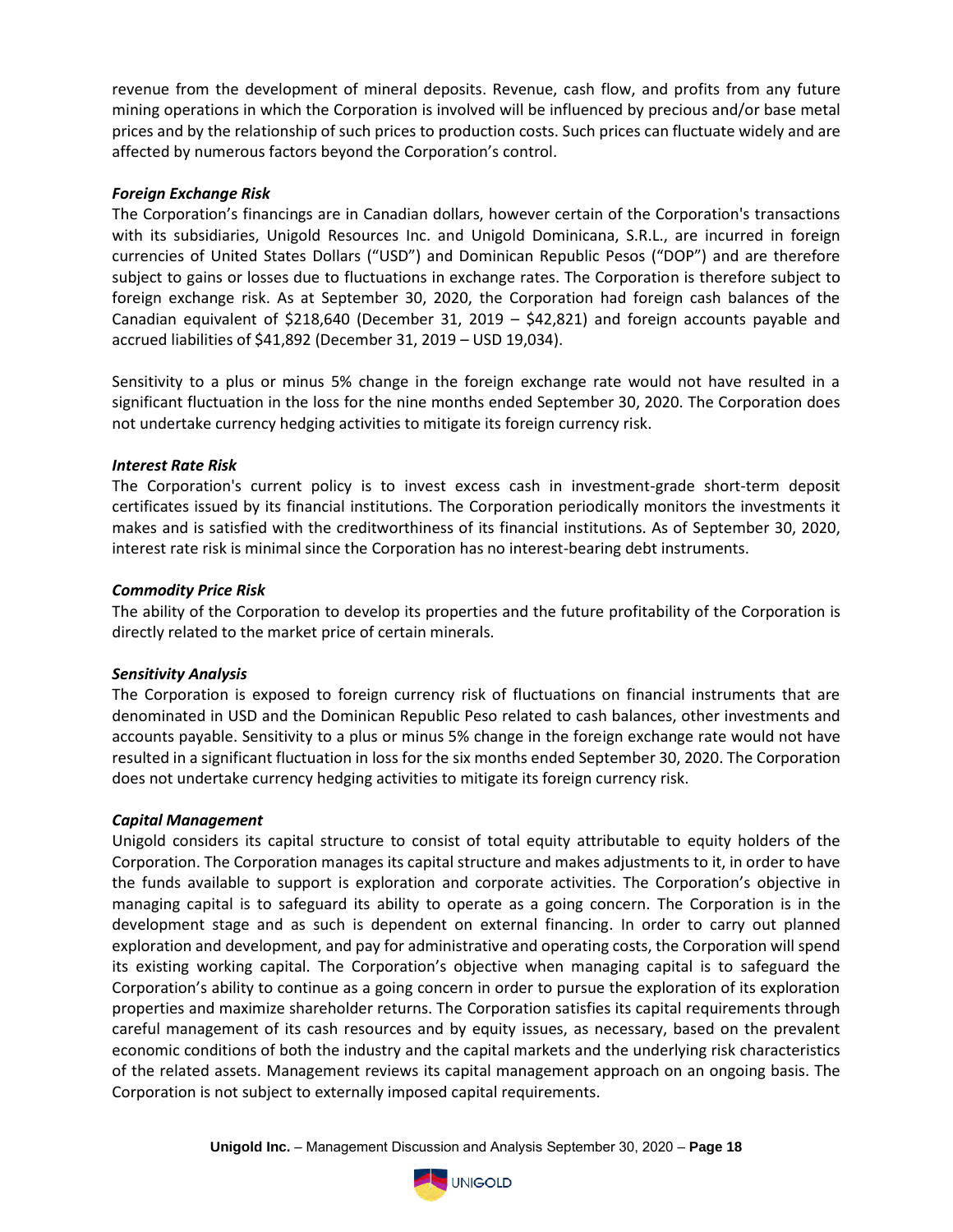## *18. Report on Internal Control over Financial Reporting and Disclosure Controls and Procedures*

In connection with Exemption Orders issued in November 2007 by each of the British Columbia Securities Commission and Ontario Securities Commission, the Chief Executive Officer and Chief Financial Officer of the Corporation have filed a Venture Issuer Basic Certificate with respect to the financial information contained in the unaudited, condensed consolidated interim financial statements and the Corporation's related MD&A. In contrast to the certificate under National Instrument 52-109 (Certification of Disclosure in Issuer's Annual and Interim Filings) ("NI 52-109"), the Venture Issuer Basic Certificate does not include representations relating to the establishment and maintenance of disclosure controls and procedures and internal control over financial reporting, as defined in NI 52-109. For further information, the reader should refer to the Venture Issuer Basic Certificates filed by the Corporation with the Annual Filings on SEDAR at www.sedar.com. Management believes that based upon the evaluations and actions taken to date, reasonable assurance can be provided that there is no material misstatement of the financial results reported as of September 30, 2020.

|                          | <b>Common</b> |                 | <b>Finder</b>   | <b>Stock</b>   |                      |
|--------------------------|---------------|-----------------|-----------------|----------------|----------------------|
| As at                    | <b>Shares</b> | <b>Warrants</b> | <b>Warrants</b> | <b>Options</b> | <b>Fully Diluted</b> |
| December 31, 2019        | 78,021,309    | 16,175,000      | 1,341,000       | 5,950,000      | 101,337,309          |
| September 30, 2020       | 126,828,64    | 22,416,187      | 81,000          | 9,796,000      | 159,132,930          |
| <b>November 30, 2020</b> | 126,932,14    | 22,359,787      | 45,000          | 9,796,000      | 159,132,930          |

#### *19. Outstanding Share Data*

#### *20. Qualified Person*

The foregoing scientific and technical information has been prepared or reviewed by Wes Hanson, P.Geo., the Chief Operating Officer of the Corporation. He also supervises all work associated with the Corporation's exploration programs in the Dominican Republic. Mr. Hanson is a "qualified person" within the meaning of National Instrument 43-101.